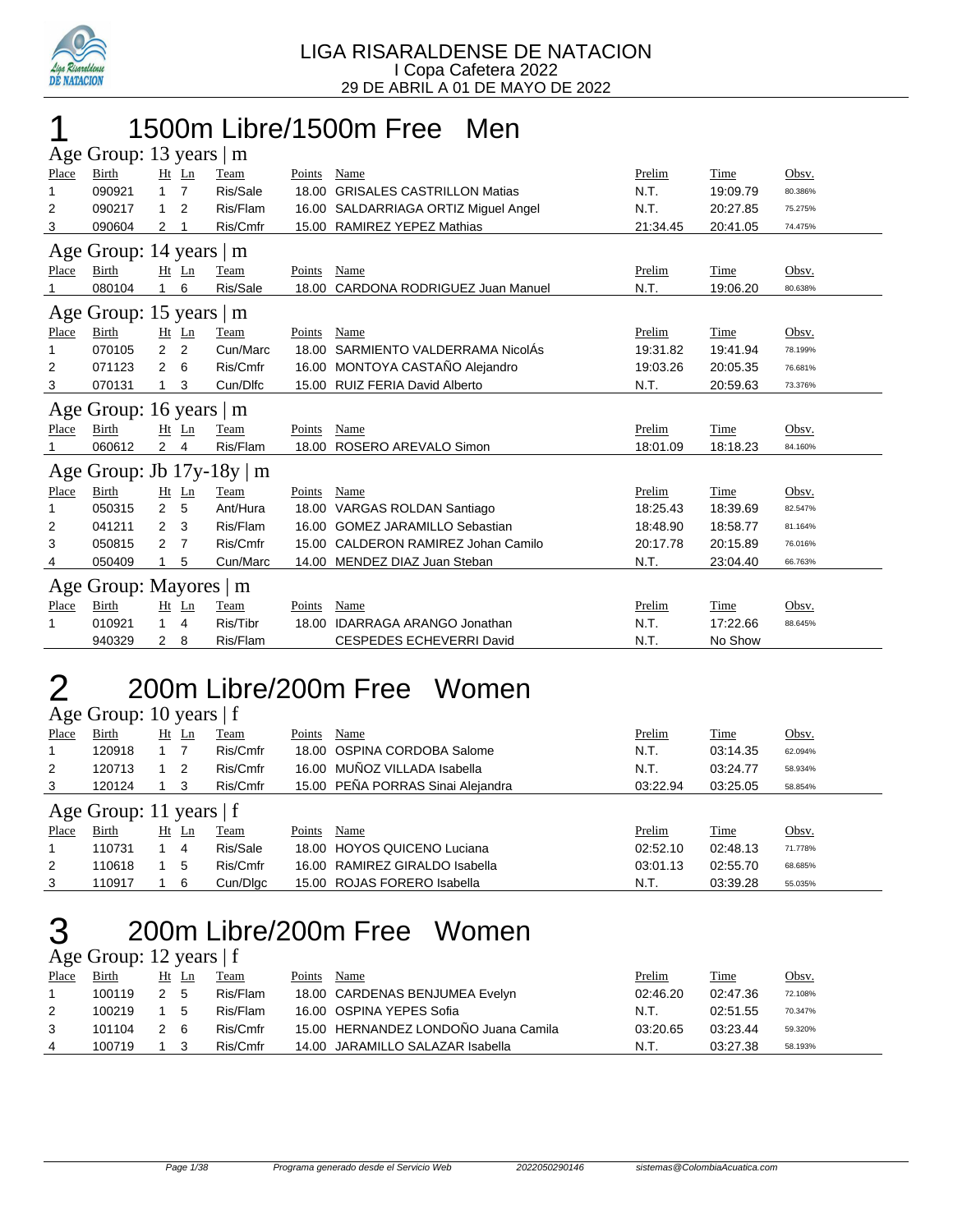

### 200m Libre/200m Free Women  $\cdot$  13 y

|                         | $\Delta$ gu Oroup. To yuars   I |                      |                |             |        |                                     |          |          |         |  |  |
|-------------------------|---------------------------------|----------------------|----------------|-------------|--------|-------------------------------------|----------|----------|---------|--|--|
| Place                   | Birth                           |                      | $Ht$ Ln        | Team        | Points | Name                                | Prelim   | Time     | Obsv.   |  |  |
| 1                       | 090920                          | $\overline{2}$       | 3              | Ris/Tibr    | 18.00  | MARQUEZ OROZCO Isabela              | 02:52.25 | 02:42.22 | 74.393% |  |  |
| 2                       | 091002                          | $\mathbf{2}^{\circ}$ | 2              | Ris/Sale    | 16.00  | MARIN PATIÑO MarÍa Alejandra        | 03:40.83 | 03:00.70 | 66.785% |  |  |
| Age Group: 14 years   f |                                 |                      |                |             |        |                                     |          |          |         |  |  |
| Place                   | Birth                           |                      | $Ht$ Ln        | <b>Team</b> | Points | Name                                | Prelim   | Time     | Obsv.   |  |  |
|                         | 080904                          | 3                    | 4              | Ris/Cmfr    | 18.00  | CHAMORRO GONZÁLEZ Karol Isabella    | 02:14.49 | 02:18.63 | 87.052% |  |  |
| 2                       | 080925                          | 3                    | 5              | Ris/Sale    |        | 16.00 HINCAPIE PARRA MarÍa Fernanda | 02:22.79 | 02:26.02 | 82.646% |  |  |
| 3                       | 080114                          | $\mathbf{1}$         | 4              | Ris/Flam    |        | 15.00 GUTIERREZ CASTAÑEDA Sara      | N.T.     | 02:26.68 | 82.274% |  |  |
| 4                       | 080326                          | 3                    | $\overline{2}$ | Ris/Cmfr    |        | 14.00 MENDOZA ESPINAL Alyson        | 02:27.78 | 02:31.11 | 79.862% |  |  |
| 5                       | 080213                          | 2                    | 4              | Ris/Tibr    |        | 13.00 CRUZ CALVO Angela Marla       | 02:38.95 | 02:38.38 | 76.196% |  |  |
| Age Group: 15 years   f |                                 |                      |                |             |        |                                     |          |          |         |  |  |
| Place                   | Birth                           |                      | $Ht$ Ln        | Team        | Points | Name                                | Prelim   | Time     | Obsv.   |  |  |
|                         | 070115                          | 3                    | -3             | Met/Cara    | 18.00  | ROJAS SILVA Alejandra               | 02:27.24 | 02:22.91 | 84.445% |  |  |
| 2                       | 070201                          | 3                    | 7              | Ris/Flam    | 16.00  | <b>GARCÍA WILCHES Juliana</b>       | 02:29.48 | 02:28.27 | 81.392% |  |  |
| 3                       | 071011                          | 3                    | -6             | Ris/Cmfr    | 15.00  | RAMIREZ YEPES Sara                  | 02:27.58 | 02:29.03 | 80.977% |  |  |
| 4                       | 070317                          | 3                    | 8              | Ris/Tibr    | 14.00  | REYES ACOSTA Sara                   | 02:38.00 | 02:35.01 | 77.853% |  |  |
| 5                       | 070612                          | 3                    | 1              | Ris/Cmfr    | 13.00  | <b>ACOSTA CARMONA Valentina</b>     | 02:32.45 | 02:37.29 | 76.725% |  |  |
| 6                       | 070310                          | 2                    | -1             | Cun/Marc    | 12.00  | ARRIERO ROA MarÍa Alexandra         | N.T.     | 02:39.31 | 75.752% |  |  |
| 7                       | 070609                          | $\overline{2}$       | -8             | Cun/Marc    | 11.00  | ACOSTA ELIZALDE Angela Manuela      | N.T.     | 03:00.45 | 66.877% |  |  |
| 8                       | 070102                          | 2                    | 7              | Cal/Mrmc    |        | 10.00 TORRES AGUDELO Mariana        | N.T.     | 03:05.29 | 65.130% |  |  |

## 200m Libre/200m Free Women

### Age Group: Jb  $16y-17y \mid f$

| ັ     |                          |              |         | <u>_</u>    |        |                                         |          |             |                |  |  |  |
|-------|--------------------------|--------------|---------|-------------|--------|-----------------------------------------|----------|-------------|----------------|--|--|--|
| Place | <b>Birth</b>             |              | $Ht$ Ln | <b>Team</b> | Points | Name                                    | Prelim   | <b>Time</b> | Obsv.          |  |  |  |
| -1    | 060831                   | $\mathbf{2}$ | 5       | Ris/Cmfr    |        | 18.00 CHAMORRO GONZÁLEZ Sofia Valeria   | 02:17.70 | 02:18.84    | 86.920%        |  |  |  |
| 2     | 060314                   |              | 4       | Cun/Marc    |        | 16.00 BOLIVAR POSADA Andrea Milijasanet | 02:43.97 | 02:42.38    | 74.319%        |  |  |  |
| 3     | 060113                   | 2            | -7      | Cun/Dlgc    |        | 15.00 LOPEZ VARGAS Luz Angela           | 02:32.21 | 02:46.11    | 72.651%        |  |  |  |
| 4     | 060818                   |              | 5       | Ris/Flam    |        | 14.00 QUINTERO GOMEZ Angie Daniela      | 02:59.16 | 03:02.45    | 66.144%        |  |  |  |
| 5     | 060907                   |              | 3       | Cal/Mrmc    |        | 13.00 PEREZ RIVAS Salome                | N.T.     | 03:10.66    | 63.296%        |  |  |  |
|       | Age Group: Mayores $ f $ |              |         |             |        |                                         |          |             |                |  |  |  |
| Place | Birth                    | Ht           | Ln      | Team        | Points | Name                                    | Prelim   | Time        | Obsv.          |  |  |  |
|       | 921214                   | $2 \quad 6$  |         | Ris/Flam    |        | 18.00 MARTINEZ VELOZA Natalia           | 02:18.42 | 02:19.00    | 86.820%        |  |  |  |
| C     | 020711                   | າ            |         | Pic/Flam    |        | 16.00 OHINTERO SOSA María Clara         | 02.13.01 | 02.10, 24   | <b>96 670%</b> |  |  |  |

| 16.00 QUINTERO SOSA MarÍa Clara<br>Ris/Flam<br>920711<br>02:13.91<br>02:19.24<br>24<br>15.00 GIL TAMAYO Valentina<br>Ris/Cmfr<br>02:23.26<br>040226<br>02:18.28<br>2 3 |         |
|------------------------------------------------------------------------------------------------------------------------------------------------------------------------|---------|
|                                                                                                                                                                        | 86.670% |
|                                                                                                                                                                        | 84.238% |
| 14.00 PAREJA GONZALEZ Leidy Sofia<br>02:29.32<br>Ris/Flam<br>02:27.16<br>041104<br>22                                                                                  | 80.820% |

# 50m Pecho/50m Breast Men

### Age Group: 11 years | m

| Place        | Birth  |   | $Ht$ Ln | Team     | Points | Name                                 | Prelim   | Time     | Obsv.   |
|--------------|--------|---|---------|----------|--------|--------------------------------------|----------|----------|---------|
| $\mathbf{1}$ | 110929 | 3 |         | Ris/Flam |        | 18.00 NIETO QUINTERO Juan Jose       | 00:52.78 | 00:48.47 | 56.365% |
| 2            | 110404 | 2 |         | Tol/Tbt  |        | 16.00 AGUIRRE ALVAREZ Juan Sebastian | N.T.     | 00:52.15 | 52.387% |
| 3            | 111118 |   | 3       | Cun/Vika |        | 15.00 FLOREZ ANGULO Emmanuel         | N.T.     | 00:56.14 | 48.664% |
| 4            | 110430 | 2 |         | Cun/Marc |        | 14.00 VILLALBA BARRETO Juan Pablo    | N.T.     | 00:57.56 | 47.464% |
| 5            | 110121 | 2 | 2       | Cun/Dlgc |        | 13.00 VIVAS GONZALEZ Julian Andres   | N.T.     | 00:58.02 | 47.087% |
| 6            | 110531 |   | 4       | Cun/Dlgc |        | 12.00 ALDANA CUELLAR David Santiago  | N.T.     | 00:58.71 | 46.534% |
|              | 110723 |   | 5       | Cun/Vika |        | 11.00 LUGO ALVAREZ Samuel Andres     | N.T.     | 01:14.51 | 36.666% |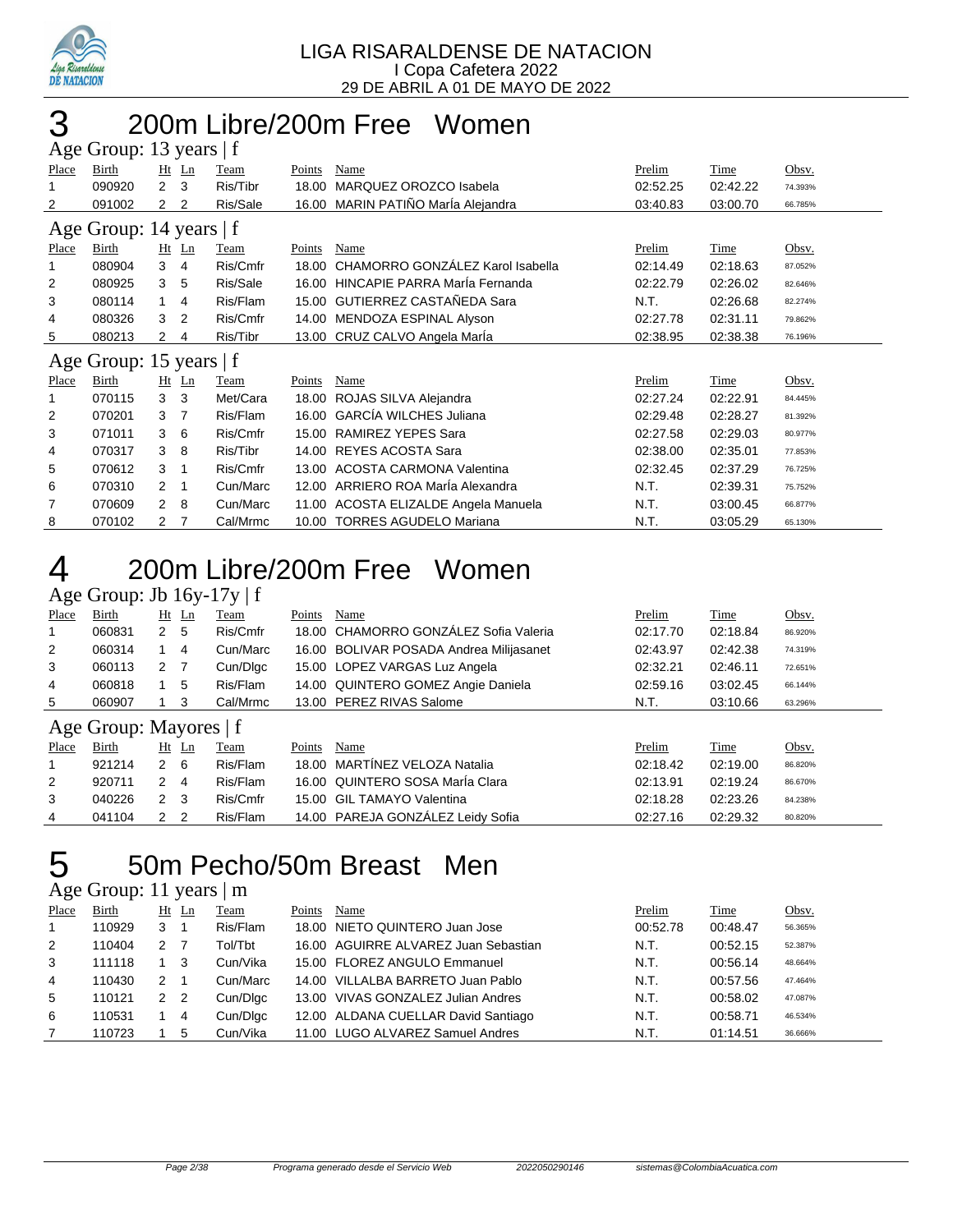

## 50m Pecho/50m Breast Men

|                | Age Group: 12 years |                      |                | m        |        |                                      |          |          |         |
|----------------|---------------------|----------------------|----------------|----------|--------|--------------------------------------|----------|----------|---------|
| Place          | Birth               |                      | $Ht$ Ln        | Team     | Points | Name                                 | Prelim   | Time     | Obsv.   |
|                | 100317              | 3                    | 4              | Cun/Marc | 18.00  | URBANO ANDRADE Mauricio              | 00:40.83 | 00:37.71 | 72.448% |
| $\overline{2}$ | 100415              | 3                    | 6              | Ris/Cmfr |        | 16.00 TABARES PAVAS Juan Manuel      | 00:45.09 | 00:41.38 | 66.022% |
| 3              | 100918              | 3                    | -3             | Ris/Cmfr |        | 15.00 MONTOYA CASTAÑO Juan Jose      | 00:45.05 | 00:42.17 | 64.785% |
| 4              | 101014              | 3                    | 5              | Ris/Cmfr |        | 14.00 BRITO OSORIO Samuel            | 00:41.69 | 00:42.28 | 64.617% |
| 5              | 100609              | 3                    | - 7            | Cun/Dlgc |        | 13.00 GARCÍA ALVAREZ Luis Felipe     | 00:49.34 | 00:44.27 | 61.712% |
| 6              | 100911              | 3                    | $\overline{2}$ | Ris/Cmfr |        | 12.00 MONTOYA MESA Juan Jose         | 00:45.42 | 00:45.80 | 59.651% |
| $\overline{7}$ | 101021              | $\mathbf{2}$         | 6              | Cun/Dlgc |        | 11.00 HERRERA SARMIENTO Alan Esteban | N.T.     | 00:47.86 | 57.083% |
| 8              | 100204              | $\mathbf{2}^{\circ}$ | 4              | Ris/Flam |        | 10.00 MONTANO CEBALLOS Jose Thomas   | N.T.     | 00:48.95 | 55.812% |
| 9              | 100806              | 2                    | - 3            | Tol/Tbt  |        | 8.00 SANCHEZ RONCANCIO Juan AndrÉs   | N.T.     | 00:49.53 | 55.158% |
| 10             | 100526              | 3                    | 8              | Ris/Sale | 7.00   | <b>MARIN CORREA Alejandro</b>        | 00:53.77 | 00:49.85 | 54.804% |
|                | 100713              | 2                    | 5              | Cun/Dlgc |        | VASQUEZ GOMEZ Julian David           | N.T.     | No Show  |         |

#### 50m Pecho/50m Breast Men  $C_{\text{round}}$ : 12 years | m

|       | -------                |    |                 | _ _ _ _ |        |      | ------- | -------      |       |
|-------|------------------------|----|-----------------|---------|--------|------|---------|--------------|-------|
| Place | Bırth                  | Ht | Ln.             | eam     | Points | Name | 'relim  | <u>. ime</u> | Obsy. |
|       | $\Delta$ gue Oroup. To |    | $\sqrt{2}$ uldi | -111    |        |      |         |              |       |

|   | 090921 | 47  | Ris/Sale | 18.00 GRISALES CASTRILLON Matias | 00:38.89 | 00:38.52 | 70.924% |
|---|--------|-----|----------|----------------------------------|----------|----------|---------|
|   | 090803 | 3 4 | Ris/Sale | 16.00 DUQUE CANO Jose Felipe     | 00:41.39 | 00:39.96 | 68.368% |
|   | 090313 | 2 5 | Cun/Vika | 15.00 FONTANILLA GARCIA Jeronimo | 00:44.23 | 00:44.23 | 61.768% |
| 4 | 090227 | 2 3 | Cun/Dlgc | 14.00 MORA VELEZ Lenin Santiago  | 00:49.05 | 00:44.44 | 61.476% |
| 5 | 090816 |     | Cun/Dlfc | 13.00 ROJAS AVENDANO Jose David  | N.T.     | 00:47.85 | 57.095% |

### Age Group: 14 years | m

|                | $\Delta$ ge Oroup. 14 years $\vert$ III |                |         |                       |        |                                        |          |          |         |
|----------------|-----------------------------------------|----------------|---------|-----------------------|--------|----------------------------------------|----------|----------|---------|
| Place          | Birth                                   |                | $Ht$ Ln | Team                  | Points | Name                                   | Prelim   | Time     | Obsv.   |
| 1              | 081128                                  | 4              | 4       | Val/Lacv              |        | 18.00 ECHEVERRI MEDINA Juan Jose       | 00:32.76 | 00:33.41 | 81.772% |
| 2              | 080625                                  | 3              | 5       | Ant/H <sub>2</sub> oa |        | 16.00 GUEVARA ARISTIZABAL Alejandro    | 00:39.68 | 00:39.68 | 68.851% |
| 3              | 080121                                  | $\overline{4}$ | -2      | Cal/Mrmc              |        | 15.00 MARIN ARENAS Juan Manuel         | 00:38.22 | 00:40.03 | 68.249% |
| $\overline{4}$ | 080831                                  |                | 4       | Cal/Pirc              |        | 14.00 RIVERA GIRALDO Emanuel           | N.T.     | 00:40.84 | 66.895% |
| 5              | 080511                                  | 3              |         | Cal/Pirc              |        | 13.00 LONDOÑO VILLEGAS Julian Humberto | 00:47.52 | 00:43.49 | 62.819% |
| 6              | 080104                                  | 4              | - 1     | Ris/Sale              |        | 12.00 CARDONA RODRIGUEZ Juan Manuel    | 00:40.70 | 00:43.73 | 62.474% |
| $\overline{7}$ | 081018                                  | 3              | 2       | Ris/Cmfr              |        | 11.00 ROJAS HUERTAS Felipe             | 00:44.41 | 00:44.28 | 61.698% |
| 8              | 081215                                  |                | 5       | Cun/Dlfc              |        | 10.00 ARIAS BARRETO Angel Santiago     | N.T.     | 00:44.42 | 61.504% |
| 9              | 080123                                  | 2              |         | Cal/Mrmc              |        | 8.00 CARDENAS GALLO Juan Jose          | N.T.     | 00:53.21 | 51.344% |

#### Age Group: 15 years | m

|       | $\frac{1}{2}$ |                |       |          |        |                                   |          |          |         |
|-------|---------------|----------------|-------|----------|--------|-----------------------------------|----------|----------|---------|
| Place | Birth         |                | Ht Ln | Team     | Points | Name                              | Prelim   | Time     | Obsv.   |
|       | 070710        | 4              | 5     | Cun/Dlfc |        | 18.00 AVENDAÑO SALAZAR Juan Pablo | 00:34.20 | 00:33.65 | 81.189% |
| 2     | 070628        | $\overline{4}$ | -3    | Ris/Sale |        | 16.00 QUINTERO VELEZ Miquel Angel | 00:35.19 | 00:35.05 | 77.946% |
| 3     | 070829        | 3              | - 3   | Cun/Marc |        | 15.00 COBA SANCHEZ Camilo Andres  | 00:42.09 | 00:41.06 | 66.537% |
| 4     | 070227        |                | 4     | Cun/Vika |        | 14.00 FIGUEREDO CASTRO Juan David | 00:48.50 | 00:44.64 | 61.201% |
| 5     | 070710        |                |       | Cun/Marc |        | 13.00 BUSTOS CAYCEDO Santiago     | 00:51.50 | 00:45.89 | 59.534% |

### Age Group: 16 years | m

| Place          | Birth  | Ht | Ln  | Team                 | Points | Name                                | Prelim   | Time     | Obsv.   |
|----------------|--------|----|-----|----------------------|--------|-------------------------------------|----------|----------|---------|
|                | 060510 | 4  | -6  | Ant/H <sub>20a</sub> |        | 18.00 GUEVARA ARISTIZABAL Samuel    | 00:35.28 | 00:34.55 | 79.074% |
| 2              | 060404 | 4  | - 8 | Ris/Flam             |        | 16.00 ZAPATA GARCIA Juan Felipe     | 00:40.89 | 00:37.20 | 73.441% |
| 3              | 060928 | 3  |     | Cun/Vika             |        | 15.00 CESPEDES LUGO Heryn Santiago  | 00:45.72 | 00:41.85 | 65.281% |
| $\overline{4}$ | 060321 | 3  | - 6 | Ris/Flam             |        | 14.00 DUQUE JARAMILLO Santiago      | 00:44.00 | 00:42.86 | 63.742% |
| 5              | 060909 | 3  | -8  | Cal/Mrmc             |        | 13.00 MARTINEZ RMS Juan Esteban     | 00:48.06 | 00:44.08 | 61.978% |
| 6              | 060927 |    | -6  | Cal/Mrmc             |        | 12.00 ARISTIZABAL LARGO Jose Manuel | 00:50.91 | 00:45.66 | 59.834% |
|                | 061128 |    |     | Col/Parar            |        | 11.00 SOTO VELASQUEZ David          | 00:54.05 | 00:54.05 | 50.546% |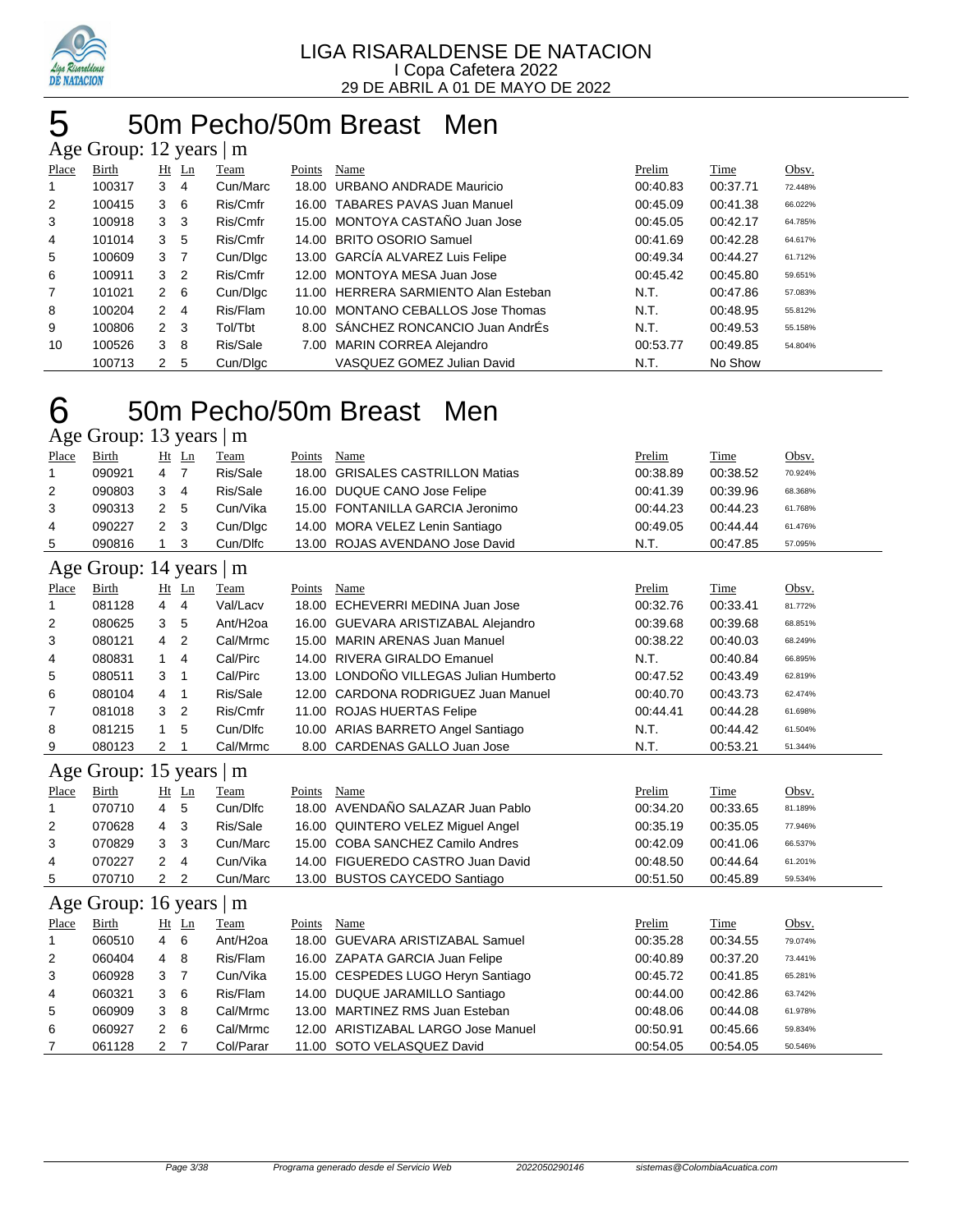

### 50m Pecho/50m Breast Men

|       | Age Group: Jb $17y-18y \mid m$ |                |                |           |        |                                       |          |              |                        |  |  |
|-------|--------------------------------|----------------|----------------|-----------|--------|---------------------------------------|----------|--------------|------------------------|--|--|
| Place | Birth                          |                | Ht Ln          | Team      | Points | Name                                  | Prelim   | Time         | Obsv.                  |  |  |
|       | 051107                         | 3              | 5              | Ris/Sale  | 18.00  | <b>GRISALES CASTRILLON Franklin</b>   | 00:30.90 | 00:31.91     | 85.616%                |  |  |
| 2     | 051217                         | 3              | 6              | Ris/Tibr  | 16.00  | CARDONA HURTADO David                 | 00:34.00 | 00:32.55     | 83.932%                |  |  |
| 3     | 050112                         | 3              | $\overline{7}$ | Cun/Marc  |        | 15.00 URAN SÁNCHEZ AndrÉs Felipe      | 00:38.86 | 00:36.54     | 74.767%                |  |  |
| 4     | 050317                         | 1              | 3              | Ris/Tibr  | 14.00  | LOPEZ RAMIREZ Juan Jose               | N.T.     | 00:38.35     | 71.239%                |  |  |
| 5     | 041224                         | 1.             | 5              | Ris/Tibr  |        | 13.00 GARCÍA BARRERA Santiago         | N.T.     | 00:40.18     | 67.994%                |  |  |
| 6     | 050914                         | 3              | 8              | Cun/Marc  | 12.00  | CAMPOS CAMACHO AndrÉs Fernando        | 00:46.34 | 00:41.70     | 65.516%                |  |  |
| 7     | 051201                         | $\overline{2}$ | 4              | Cal/Mrmc  | 11.00  | MAPURA HERNANDEZ Santiago             | 00:47.98 | 00:46.53     | 58.715%                |  |  |
| 8     | 040810                         | $\mathcal{P}$  | $\overline{7}$ | Col/Parar | 10.00  | <b>RENDON ACOSTA David Felipe</b>     | N.T.     | 00:46.73     | 58.464%                |  |  |
| 9     | 041021                         | 1              | 4              | Cal/Mrmc  | 8.00   | <b>GOMEZ POSADA Carlos Alberto</b>    | N.T.     | 00:48.36     | 56.493%                |  |  |
| 10    | 040531                         | $\mathcal{P}$  | $\overline{2}$ | Cun/Vika  | 7.00   | VILLA GAMEZ Alan Santiago             | N.T.     | 00:55.73     | 49.022%                |  |  |
|       | 040418                         | 3              |                | Cun/Marc  |        | GARCÍA RODRIGUEZ Diego Fernando       | 00:44.52 | Disqualified | pat mariposa recorrido |  |  |
|       | Age Group: Mayores   m         |                |                |           |        |                                       |          |              |                        |  |  |
| Place | Birth                          |                | $Ht$ Ln        | Team      | Points | Name                                  | Prelim   | Time         | Obsv.                  |  |  |
|       | 980906                         | 3              | 4              | Ris/Flam  | 18.00  | DELGADO MARIN Santiago                | 00:29.88 | 00:30.39     | 89.898%                |  |  |
| 2     | 031109                         | 3              | -3             | Ris/Flam  | 16.00  | PLATA PULGARIN Antuan                 | 00:33.84 | 00:33.81     | 80.804%                |  |  |
| 3     | 001001                         | 3              | $\overline{2}$ | Cun/Dlfc  | 15.00  | RODRIGUEZ RAMIREZ Miguel Angel        | 00:38.33 | 00:36.65     | 74.543%                |  |  |
| 4     | 791224                         | 2              | 5              | Cun/Marc  |        | 14.00 CORCHO ESTRELLA Rodrigo Alfonso | N.T.     | 00:36.75     | 74.340%                |  |  |

 930329 2 3 Cun/Marc 13.00 SEGURA BERNAL Jesus Mauricio N.T. 00:39.84 68.574% 011114 2 6 Cun/Dlgc 12.00 RIOS HERNANDEZ Carlos Fabian N.T. 00:51.40 53.152%

### 200m Pecho/200m Breast Women Age Group: 12 years | f

|       | $1.50 \, \text{MeV}$           |                      | $, \, \ldots$ |          |        |                                        |          |          |         |  |  |
|-------|--------------------------------|----------------------|---------------|----------|--------|----------------------------------------|----------|----------|---------|--|--|
| Place | Birth                          |                      | $Ht$ Ln       | Team     | Points | Name                                   | Prelim   | Time     | Obsv.   |  |  |
|       | 100119                         |                      | 6             | Ris/Flam | 18.00  | CARDENAS BENJUMEA Evelyn               | 03:37.39 | 03:38.06 | 70.256% |  |  |
|       | Age Group: 14 years   f        |                      |               |          |        |                                        |          |          |         |  |  |
| Place | Birth                          |                      | $Ht$ Ln       | Team     | Points | Name                                   | Prelim   | Time     | Obsv.   |  |  |
| 1     | 080904                         | $\mathbf{2}^{\circ}$ | 2             | Ris/Cmfr | 18.00  | CHAMORRO GONZÁLEZ Karol Isabella       | 03:04.02 | 03:04.53 | 83.022% |  |  |
| 2     | 080522                         | $2 \quad 3$          |               | Ris/Flam |        | 16.00 ROSERO AREVALO Natalia           | 03:02.09 | 03:07.70 | 81.620% |  |  |
| 3     | 081226                         | 1                    | 5             | Ant/Acit |        | 15.00 HERNANDEZ JIMENEZ Marla Isabel   | 03:26.86 | 03:19.27 | 76.881% |  |  |
| 4     | 080430                         | $\overline{2}$       | 8             | Val/Navv | 14.00  | RAMIREZ LEVY Silvana                   | 03:15.91 | 03:20.08 | 76.569% |  |  |
| 5     | 080512                         |                      |               | Cun/Marc |        | 13.00 URAN SANCHEZ Josselyn            | N.T.     | 03:45.70 | 67.878% |  |  |
|       | Age Group: 15 years $ f $      |                      |               |          |        |                                        |          |          |         |  |  |
| Place | Birth                          | $Ht$ Ln              |               | Team     | Points | Name                                   | Prelim   | Time     | Obsv.   |  |  |
|       | 070727                         | $\overline{2}$       | 7             | Ris/Flam | 18.00  | VALENCIA RIVERA Sara                   | 03:10.95 | 03:12.40 | 79.626% |  |  |
| 2     | 070714                         |                      | 3             | Qui/Selq |        | 16.00 LONDONO RENGIFO Valeria          | 03:36.62 | 03:39.03 | 69.945% |  |  |
|       | Age Group: Jb $16y-17y \mid f$ |                      |               |          |        |                                        |          |          |         |  |  |
| Place | Birth                          | Ht Ln                |               | Team     | Points | Name                                   | Prelim   | Time     | Obsv.   |  |  |
|       | 050224                         | $\overline{2}$       | 6             | Ris/Flam | 18.00  | <b>BETANCUR ARIAS Mariana</b>          | 03:03.63 | 03:03.53 | 83.474% |  |  |
| 2     | 060607                         | 1                    | 4             | Cun/Marc |        | 16.00 HIGGINS TRUJILLO Leidy Dayanna   | 03:21.57 | 03:12.56 | 79.560% |  |  |
| 3     | 050425                         | 2                    | -1            | Cun/Marc | 15.00  | VALENCIA CUELLAR Valentina             | 03:13.53 | 03:13.14 | 79.321% |  |  |
| 4     | 060913                         | 1                    | 2             | Ant/Acit | 14.00  | LOPERA GUISAO Sofia                    | 03:38.03 | 03:36.47 | 70.772% |  |  |
| 5     | 060817                         |                      | 7             | Cun/Digc |        | 13.00 BOHORQUEZ SANCHEZ Paula Carolina | N.T.     | 03.50.52 | 66.458% |  |  |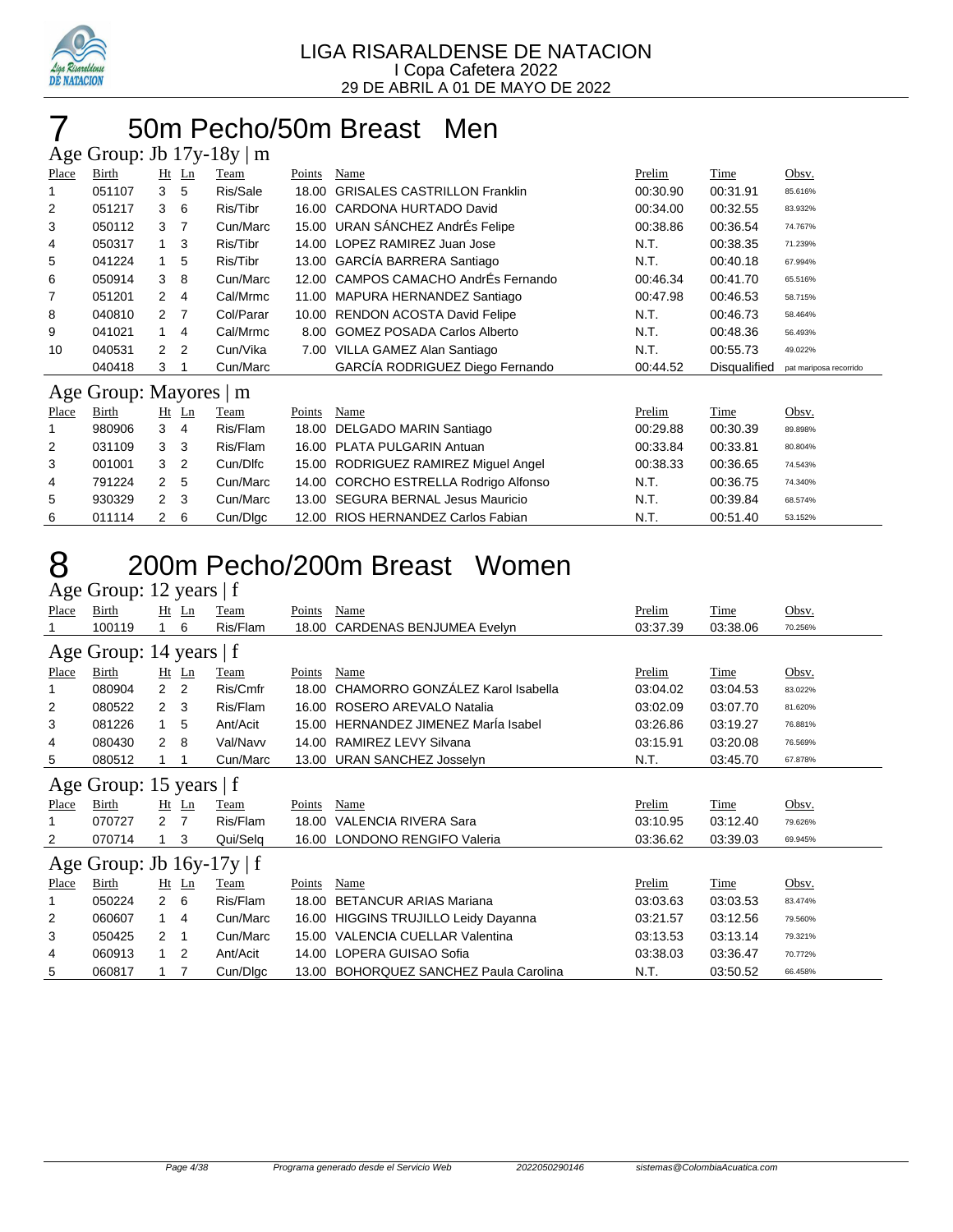

### 8 200m Pecho/200m Breast Women aun<sup>.</sup> Mayores | f

|             | $\Delta$ gu Oroup. Mayorus   1 |       |  |          |        |                                        |          |          |         |  |  |  |  |
|-------------|--------------------------------|-------|--|----------|--------|----------------------------------------|----------|----------|---------|--|--|--|--|
| Place Birth |                                | Ht Ln |  | Team     | Points | Name                                   | Prelim   | Time     | Obsv.   |  |  |  |  |
|             | 931118 2 4                     |       |  | Ris/Flam |        | 18.00 VELEZ CATANO Salome              | 02:42.56 | 02:49.65 | 90.304% |  |  |  |  |
| 2           | 040414                         | 2 5   |  | Ris/Flam |        | 16.00 GONZALEZ ARISMENDI Kely Bivianne | 02:59.48 | 03:04.69 | 82.950% |  |  |  |  |

## 50m Espalda/50m Back Men

| Age Group: 11 years<br>m |                         |                |                |             |        |                                      |          |          |         |  |
|--------------------------|-------------------------|----------------|----------------|-------------|--------|--------------------------------------|----------|----------|---------|--|
| <b>Place</b>             | Birth                   | Ht             | Ln             | Team        | Points | Name                                 | Prelim   | Time     | Obsv.   |  |
| 1                        | 110404                  | $\mathbf{1}$   | 3              | Tol/Tbt     | 18.00  | AGUIRRE ALVAREZ Juan Sebastian       | N.T.     | 00:42.53 | 60.451% |  |
| 2                        | 110617                  | $\overline{2}$ | 2              | Tol/Tbt     | 16.00  | MENDOZA RAMIREZ Juan Sebastian       | 00:45.36 | 00:43.93 | 58.525% |  |
| 3                        | 110430                  | 1              | 6              | Cun/Marc    | 15.00  | VILLALBA BARRETO Juan Pablo          | N.T.     | 00:46.89 | 54.830% |  |
| 4                        | 111104                  | $\mathcal{P}$  | - 7            | Ris/Sale    | 14.00  | DUQUE CANO Juan Esteban              | 00:48.46 | 00:47.52 | 54.104% |  |
| 5                        | 110117                  | 1              | 4              | Ris/Cmfr    | 13.00  | SOLORZANO GUZMAN Andy                | N.T.     | 00:53.31 | 48.227% |  |
| 6                        | 110121                  | 1.             | 5              | Cun/Dlgc    | 12.00  | VIVAS GONZALEZ Julian Andres         | N.T.     | 00:53.61 | 47.957% |  |
| 7                        | 110531                  | 1.             | $\overline{2}$ | Cun/Digc    | 11.00  | ALDANA CUELLAR David Santiago        | N.T.     | 01:00.41 | 42.559% |  |
| 8                        | 110723                  |                |                | Cun/Vika    |        | 10.00 LUGO ALVAREZ Samuel Andres     | N.T.     | 01:01.50 | 41.805% |  |
|                          | Age Group: 12 years   m |                |                |             |        |                                      |          |          |         |  |
| Place                    | Birth                   | $Ht$ Ln        |                | <b>Team</b> | Points | Name                                 | Prelim   | Time     | Obsv.   |  |
| 1                        | 100604                  | $\overline{2}$ | 4              | Atl/Acro    | 18.00  | PEDROZA BLANCO Carlos Daniel         | 00:39.25 | 00:38.52 | 66.745% |  |
| 2                        | 100810                  | $\mathbf{2}$   | 5              | Ris/Cmfr    | 16.00  | RAMIREZ RIVERA Samuel                | 00:42.97 | 00:39.36 | 65.320% |  |
| 3                        | 100120                  | $\mathbf{2}$   | 6              | Ris/Cmfr    |        | 15.00 CARDONA OSORIO Alann           | 00:44.00 | 00:40.17 | 64.003% |  |
| 4                        | 100609                  | $\overline{2}$ |                | Cun/Dlgc    |        | 14.00 GARCÍA ALVAREZ Luis Felipe     | 00:49.81 | 00:42.27 | 60.823% |  |
| 5                        | 100806                  | $\mathbf{2}$   | -3             | Tol/Tbt     |        | 13.00 SANCHEZ RONCANCIO Juan AndrÉs  | 00:43.76 | 00:42.62 | 60.324% |  |
| 6                        | 101021                  | $\overline{2}$ | 8              | Cun/Dlgc    |        | 12.00 HERRERA SARMIENTO Alan Esteban | N.T.     | 00:43.26 | 59.431% |  |

## 50m Espalda/50m Back Men

### Age Group: 13 years | m

| Place                         | Birth                   |                | $Ht$ Ln | Team        | Points | Name                                 | Prelim   | Time        | Obsv.   |  |  |
|-------------------------------|-------------------------|----------------|---------|-------------|--------|--------------------------------------|----------|-------------|---------|--|--|
| 1                             | 090316                  | $2 \quad 3$    |         | Cun/Marc    | 18.00  | RODRIGUEZ GAMEZ Miguel Angel         | 00:35.02 | 00:35.02    | 73.415% |  |  |
| 2                             | 090217                  | 2              | - 7     | Ris/Sale    |        | 16.00 TORO ARIAS Juan Felipe         | 00:44.01 | 00:40.02    | 64.243% |  |  |
| 3                             | 090227                  | $\mathbf{2}$   | -8      | Cun/Dlgc    | 15.00  | MORA VELEZ Lenin Santiago            | 00:48.22 | 00:43.95    | 58.498% |  |  |
| Age Group: 14 years $\vert$ m |                         |                |         |             |        |                                      |          |             |         |  |  |
| <b>Place</b>                  | Birth                   |                | $Ht$ Ln | Team        | Points | Name                                 | Prelim   | <b>Time</b> | Obsv.   |  |  |
| 1                             | 081128                  | 3              | -6      | Val/Lacv    | 18.00  | ECHEVERRI MEDINA Juan Jose           | 00:34.25 | 00:34.46    | 74.608% |  |  |
| 2                             | 080306                  | $\overline{2}$ | 4       | Cun/Dlfc    |        | 16.00 ORJUELA SANABRIA Joseph David  | 00:34.88 | 00:34.88    | 73.710% |  |  |
| 3                             | 080423                  | $\mathbf{2}$   | -5      | Ris/Sale    | 15.00  | VASQUEZ PIEDRAHITA Mateo             | 00:37.05 | 00:36.37    | 70.690% |  |  |
| 4                             | 080511                  | 1.             | 4       | Cal/Pirc    | 14.00  | LONDOÑO VILLEGAS Julian Humberto     | 00:48.50 | 00:38.71    | 66.417% |  |  |
| 5                             | 080831                  |                | 2       | Cal/Pirc    |        | 13.00 RIVERA GIRALDO Emanuel         | N.T.     | 00:47.58    | 54.035% |  |  |
| 6                             | 080123                  |                | 6       | Cal/Mrmc    |        | 12.00 CARDENAS GALLO Juan Jose       | N.T.     | 00:52.46    | 49.009% |  |  |
|                               | Age Group: 15 years   m |                |         |             |        |                                      |          |             |         |  |  |
| Place                         | Birth                   |                | $Ht$ Ln | <b>Team</b> | Points | Name                                 | Prelim   | <b>Time</b> | Obsv.   |  |  |
| 1                             | 070424                  | 3 <sub>5</sub> |         | Ris/Sale    | 18.00  | <b>RIOS ROJAS William</b>            | 00:33.32 | 00:32.99    | 77.933% |  |  |
| 2                             | 070304                  | 3              | - 7     | Ris/Sale    | 16.00  | <b>GIRALDO GRAJALES Mateo</b>        | 00:35.06 | 00:33.02    | 77.862% |  |  |
| 3                             | 070122                  | 3              | -1      | Qui/Selq    | 15.00  | <b>MOLINA PIEDRAHITA Sebastian</b>   | 00:35.81 | 00:34.47    | 74.587% |  |  |
| 4                             | 070813                  | $\mathbf{2}$   | 6       | Cun/Marc    | 14.00  | <b>GRACIA MORALES David Santiago</b> | 00:39.22 | 00:34.81    | 73.858% |  |  |
| 5                             | 070105                  | 3              | 3       | Cun/Marc    | 13.00  | SARMIENTO VALDERRAMA NicolAs         | 00:33.85 | 00:35.83    | 71.756% |  |  |
| 6                             | 070227                  | 2              | 2       | Cun/Vika    |        | 12.00 FIGUEREDO CASTRO Juan David    | 00:39.62 | 00:39.28    | 65.453% |  |  |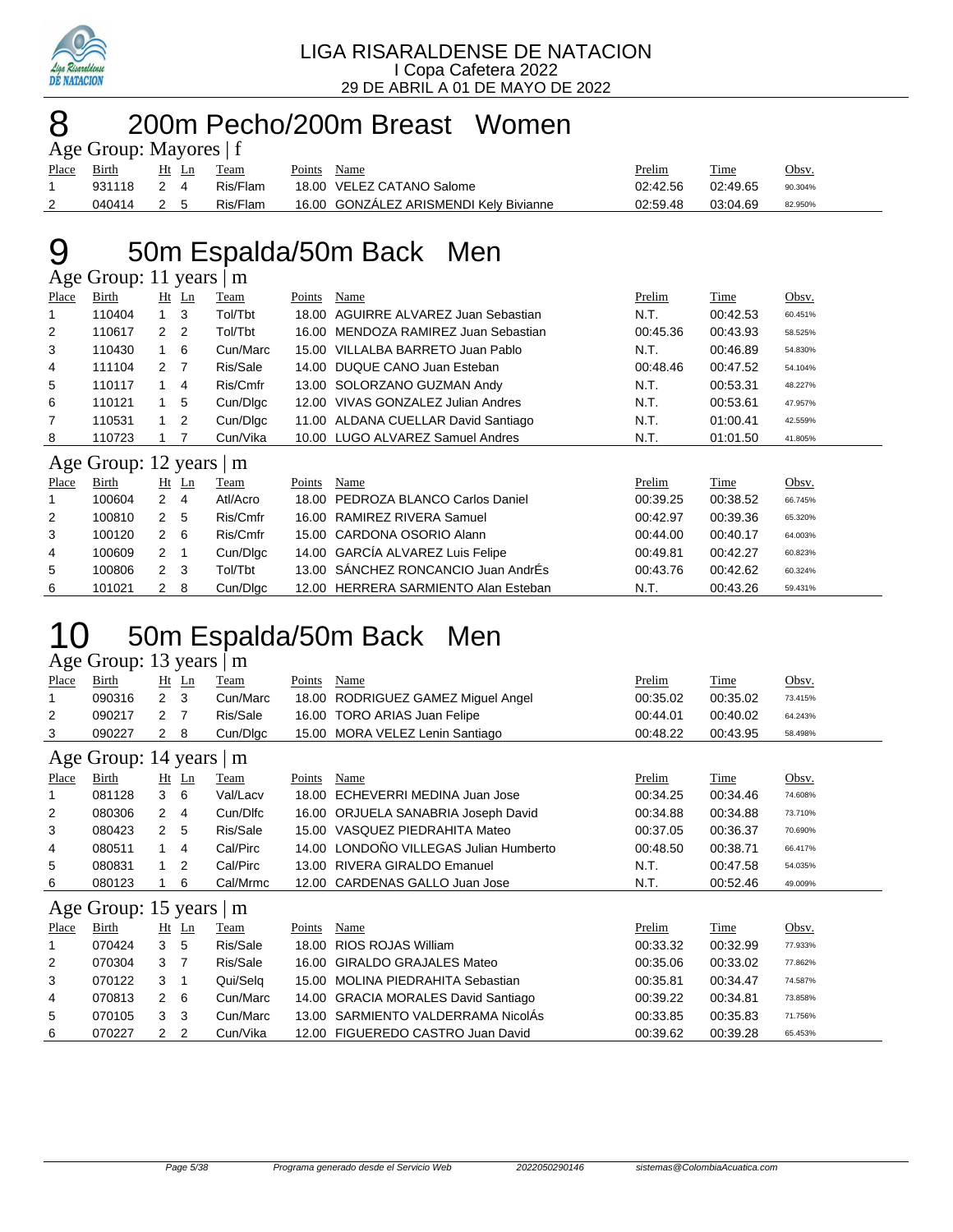

## 0 50m Espalda/50m Back Men

| Age Group: 16 years $\vert$ m |        |   |                |             |        |                                    |          |          |         |  |  |
|-------------------------------|--------|---|----------------|-------------|--------|------------------------------------|----------|----------|---------|--|--|
| Place                         | Birth  |   | Ht Ln          | <b>Team</b> | Points | Name                               | Prelim   | Time     | Obsv.   |  |  |
|                               | 060916 | 3 | -4             | Ris/Flam    |        | 18.00 OSPINA LOPEZ Samuel          | 00:31.55 | 00:31.46 | 81.723% |  |  |
| 2                             | 060928 | 3 | $\overline{2}$ | Cun/Vika    |        | 16.00 CESPEDES LUGO Heryn Santiago | 00:34.71 | 00:34.55 | 74.414% |  |  |
| 3                             | 060104 | 3 | - 8            | Qui/Selg    |        | 15.00 MORENO GIRALDO Juan Jose     | 00:36.50 | 00:37.46 | 68.633% |  |  |
| $\overline{4}$                | 060909 | 2 | - 1            | Cal/Mrmc    |        | 14.00 MARTINEZ RMS Juan Esteban    | 00:44.35 | 00:41.51 | 61.937% |  |  |
| 5                             | 060321 |   | 5              | Ris/Flam    |        | 13.00 DUQUE JARAMILLO Santiago     | N.T.     | 00:42.44 | 60.580% |  |  |
|                               | 061128 |   |                | Col/Parar   |        | SOTO VELASQUEZ David               | N.T.     | No Show  |         |  |  |

## 50m Espalda/50m Back Men

### Age Group: Jb 17y-18y | m

| Place          | Birth  | $Ht$ Ln             | Team     | Points | Name                                  | Prelim   | <b>Time</b> | Obsv.   |
|----------------|--------|---------------------|----------|--------|---------------------------------------|----------|-------------|---------|
|                | 040111 | 36                  | Ris/Come |        | 18.00 GUTIERREZ DUENES Melquis AndrÉs | 00:29.00 | 00:29.33    | 87.658% |
| 2              | 050507 | 3                   | Ris/Tibr |        | 16.00 PUERTA BERMUDEZ Juan Camilo     | 00:37.40 | 00:36.56    | 70.323% |
| 3              | 040418 | 2 2                 | Cun/Marc |        | 15.00 GARCÍA RODRIGUEZ Diego Fernando | N.T.     | 00:36.82    | 69.826% |
| 4              | 050317 | 5                   | Ris/Tibr |        | 14.00 LOPEZ RAMIREZ Juan Jose         | N.T.     | 00:37.09    | 69.318% |
| 5              | 041224 | 4                   | Ris/Tibr |        | 13.00 GARCÍA BARRERA Santiago         | N.T.     | 00:40.65    | 63.247% |
| 6              | 050411 | $1 \quad 3$         | Ris/Tibr |        | 12.00 ARICAPA VARELA Brandon          | N.T.     | 00:41.23    | 62.358% |
| 7              | 051201 | 2<br>$\overline{4}$ | Cal/Mrmc |        | 11.00 MAPURA HERNANDEZ Santiago       | 00:46.03 | 00:42.64    | 60.295% |
| 8              | 041021 | 2                   | Cal/Mrmc |        | 10.00 GOMEZ POSADA Carlos Alberto     | N.T.     | 00:51.94    | 49.499% |
| 9              | 040531 | 2 7                 | Cun/Vika |        | 8.00 VILLA GAMEZ Alan Santiago        | N.T.     | 00:55.76    | 46.108% |
| $\blacksquare$ | $\sim$ | . .                 |          |        |                                       |          |             |         |

### Age Group: Mayores | m

| Place | Birth  |                | Ht Ln | Team      | Points | Name                               | Prelim   | Time     | Obsv.   |  |  |
|-------|--------|----------------|-------|-----------|--------|------------------------------------|----------|----------|---------|--|--|
| 1     | 030724 | 3 <sub>3</sub> |       | Ris/Flam  |        | 18.00 FORERO BONILLA Jacobo        | 00:28.58 | 00:29.50 | 87.153% |  |  |
| 2     | 031214 | 3 <sub>2</sub> |       | Ris/Cmfr  |        | 16.00 CASTAÑO LOPEZ Alejandro      | 00:30.93 | 00:31.05 | 82.802% |  |  |
| 3     | 031109 | 3              |       | Ris/Flam  |        | 15.00 PLATA PULGARIN Antuan        | 00:32.94 | 00:33.20 | 77.440% |  |  |
| 4     | 990327 | 2 <sup>3</sup> |       | Col/Parar |        | 14.00 RESTREPO FLOREZ Juan Camilo  | N.T.     | 00:34.43 | 74.673% |  |  |
| 5     | 930329 | 2 5            |       | Cun/Marc  |        | 13.00 SEGURA BERNAL Jesus Mauricio | N.T.     | 00:41.93 | 61.316% |  |  |
| 6     | 011114 | 2 6            |       | Cun/Dlgc  |        | 12.00 RIOS HERNANDEZ Carlos Fabian | N.T.     | 00:42.46 | 60.551% |  |  |
|       | 940329 | 3              | -4    | Ris/Flam  |        | CESPEDES ECHEVERRI David           | 00:26.50 | No Show  |         |  |  |
|       | 010621 | 3              | 5     | Ris/Flam  |        | FRANCO HERRERA Samir Junior        | 00:27.69 | No Show  |         |  |  |
|       | 990630 | 3              | -8    | Col/Parar |        | SEPULVEDA BOLIVAR Brayan           | 00:44.43 | No Show  |         |  |  |

### 100m Mariposa/100m Fly Women 12 100m Ma<br>Age Group: 10 years | f

| Place | Birth  | Team     | Points<br>Name                    | Prelim | Time     | Obsv.   |
|-------|--------|----------|-----------------------------------|--------|----------|---------|
|       | 120713 | Ris/Cmfr | 18.00 MUÑOZ VILLADA Isabella      | N.T.   | 01:53.42 | 52.865% |
| ∸     | 120124 | Ris/Cmfr | 16.00 PEÑA PORRAS Sinai Aleiandra | N.T.   | 02:14.80 | 44.481% |

## 13 100m Mariposa/100m Fly Women

Age Group: 12 years | f

| Place | Birth  | Ht Ln | Team     | Points<br>Name            | Prelim | Time     | Obsv.   |
|-------|--------|-------|----------|---------------------------|--------|----------|---------|
|       | 100809 | 12    | Cun/Dlgc | 18.00 GOMEZ LOPEZ Mariana | N.T.   | 01:43.84 | 57.743% |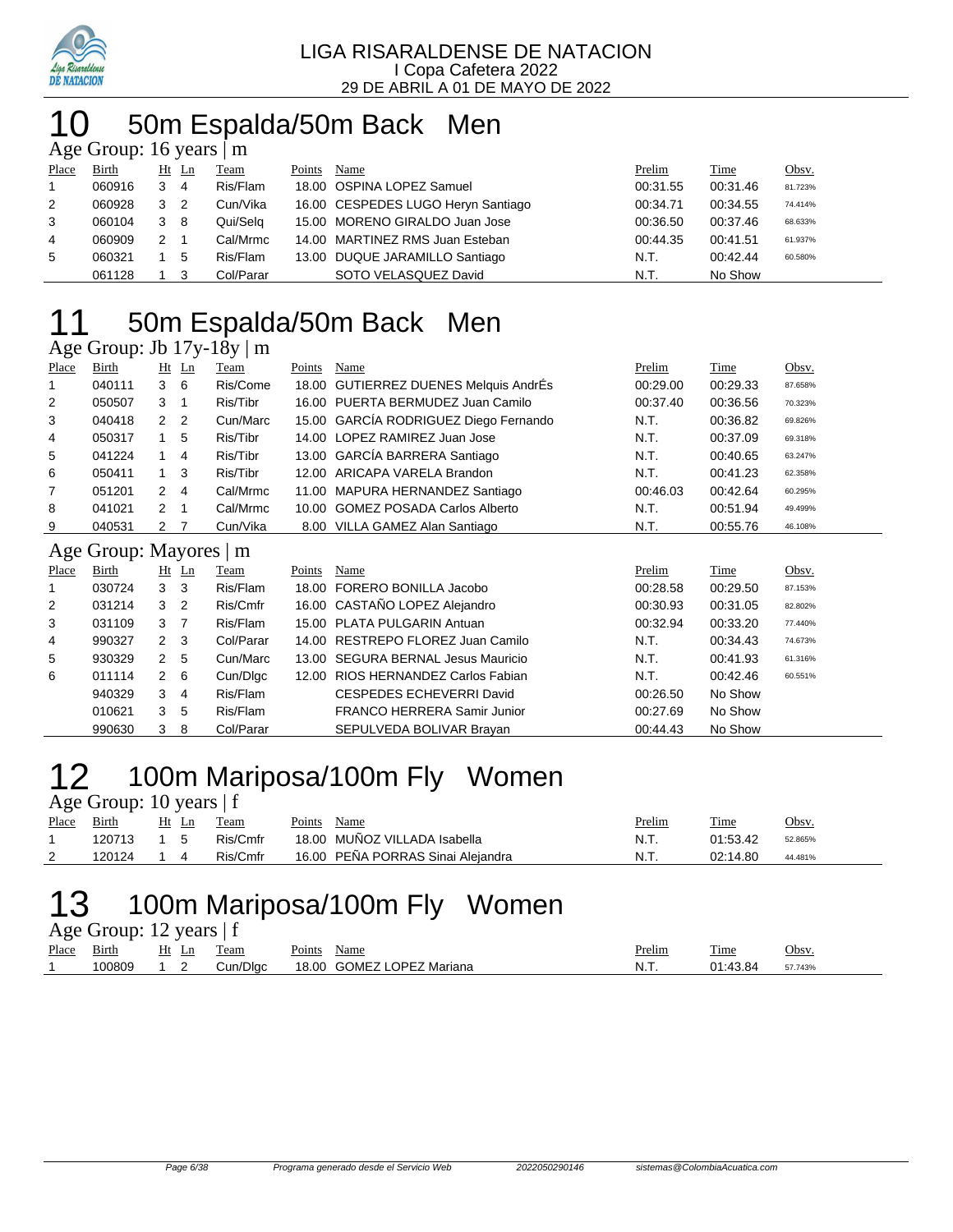

## 13 100m Mariposa/100m Fly Women

| Age Group: 13 years   f   |                           |             |          |        |                                      |          |              |         |  |  |  |
|---------------------------|---------------------------|-------------|----------|--------|--------------------------------------|----------|--------------|---------|--|--|--|
| Place                     | <b>Birth</b>              | $Ht$ Ln     | Team     | Points | Name                                 | Prelim   | <u>Time</u>  | Obsv.   |  |  |  |
|                           | 091002                    | $1 \quad 3$ | Ris/Sale |        | MARIN PATIÑO MarÍa Alejandra         | 01:45.01 | Disqualified |         |  |  |  |
| Age Group: 14 years $ f $ |                           |             |          |        |                                      |          |              |         |  |  |  |
| Place                     | Birth                     | $Ht$ Ln     | Team     | Points | Name                                 | Prelim   | Time         | Obsv.   |  |  |  |
| $\mathbf 1$               | 080125                    | 5           | Ris/Flam |        | 18.00 BETANCUR ARIAS Luisa Marla     | 01:19.07 | 01:15.41     | 79.512% |  |  |  |
| 2                         | 081226                    | 6           | Ant/Acit |        | 16.00 HERNANDEZ JIMENEZ MarÍa Isabel | N.T.     | 01:25.59     | 70.055% |  |  |  |
|                           | Age Group: 15 years $ f $ |             |          |        |                                      |          |              |         |  |  |  |
| Place                     | Birth                     | $Ht$ Ln     | Team     | Points | Name                                 | Prelim   | Time         | Obsv.   |  |  |  |
|                           | 071011                    | 4           | Ris/Cmfr |        | 18.00 RAMIREZ YEPES Sara             | 01:15.78 | 01:16.79     | 78.083% |  |  |  |

# 14 100m Mariposa/100m Fly Women

Age Group: Jb 16y-17y | f

| Place          | Birth                  |    | $Ht$ Ln | Team     | Points | Name                                    | Prelim   | Time     | Obsv.   |
|----------------|------------------------|----|---------|----------|--------|-----------------------------------------|----------|----------|---------|
|                | 050608                 |    | 5       | Ris/Flam |        | 18.00 GUTIERREZ RAMIREZ Marla Antonia   | 01:12.69 | 01:12.89 | 82.261% |
| $\overline{2}$ | 060607                 |    | 2       | Cun/Marc |        | 16.00 HIGGINS TRUJILLO Leidy Dayanna    | N.T.     | 01:26.24 | 69.527% |
| 3              | 060314                 |    | 6       | Cun/Marc |        | 15.00 BOLIVAR POSADA Andrea Milijasanet | 01:23.15 | 01:27.68 | 68.385% |
| 4              | 060913                 |    |         | Ant/Acit |        | 14.00 LOPERA GUISAO Sofia               | N.T.     | 01:38.16 | 61.084% |
|                | Age Group: Mayores   f |    |         |          |        |                                         |          |          |         |
| Place          | Birth                  | Ht | Ln      | Team     | Points | Name                                    | Prelim   | Time     | Obsv.   |
|                | 040913                 |    | 4       | Ris/Cmfr |        | 18.00 MUÑOZ VILLADA Valeria             | 01:10.73 | 01:10.47 | 85.086% |
| 2              | 031027                 |    | 3       | Ant/Acit |        | 16.00 FLOREZ JIMENEZ MarÍa Camila       | 01:19.62 | 01:18.65 | 76.236% |

# 15 200m Mariposa/200m Fly Men

|              | Age Group: 13 years   m        |                |                                    |          |        |                                    |          |          |         |  |  |  |
|--------------|--------------------------------|----------------|------------------------------------|----------|--------|------------------------------------|----------|----------|---------|--|--|--|
| <b>Place</b> | Birth                          |                | $Ht$ Ln                            | Team     | Points | Name                               | Prelim   | Time     | Obsv.   |  |  |  |
|              | 090912                         |                | 6                                  | Ris/Flam | 18.00  | BEDOYA VERA Dylan                  | 02:49.06 | 02:54.35 | 66.877% |  |  |  |
|              | Age Group: 14 years   m        |                |                                    |          |        |                                    |          |          |         |  |  |  |
| Place        | <b>Birth</b>                   |                | $Ht$ Ln                            | Team     | Points | Name                               | Prelim   | Time     | Obsv.   |  |  |  |
|              | 081014                         | 2              | 8                                  | Ris/Cmfr | 18.00  | LOPEZ LOPEZ Juan Jose              | 02:35.51 | 02:40.86 | 72.485% |  |  |  |
|              | Age Group: 15 years   m        |                |                                    |          |        |                                    |          |          |         |  |  |  |
| <b>Place</b> | <b>Birth</b>                   |                | $Ht$ Ln                            | Team     | Points | Name                               | Prelim   | Time     | Obsv.   |  |  |  |
| 1            | 070105                         | 2 <sub>2</sub> |                                    | Ris/Flam | 18.00  | NAVARRO ECHEVERRI Brandon          | 02:25.02 | 02:29.12 | 78.192% |  |  |  |
| 2            | 070326                         | $1 \quad$      | $\overline{4}$                     | Ris/Cmfr | 16.00  | <b>QUIROZ ZAPATA Samuel David</b>  | 02:39.83 | 02:34.65 | 75.396% |  |  |  |
| 3            | 070122                         |                | 5                                  | Qui/Selq | 15.00  | <b>MOLINA PIEDRAHITA Sebastian</b> | 02:43.54 | 02:48.65 | 69.137% |  |  |  |
|              | Age Group: 16 years   m        |                |                                    |          |        |                                    |          |          |         |  |  |  |
| Place        | Birth                          | Ht             | $\mathop{\underline{\mathsf{Ln}}}$ | Team     | Points | Name                               | Prelim   | Time     | Obsv.   |  |  |  |
| 1            | 060725                         | 2              | 6                                  | Cal/Mrmc | 18.00  | EPALZA ROJAS Emmanuel Leandro      | 02:21.17 | 02:28.51 | 78.513% |  |  |  |
| 2            | 060104                         |                | 3                                  | Qui/Selq | 16.00  | MORENO GIRALDO Juan Jose           | 02:44.31 | 02:54.49 | 66.823% |  |  |  |
|              | Age Group: Jb $17y-18y \mid m$ |                |                                    |          |        |                                    |          |          |         |  |  |  |
| Place        | <b>Birth</b>                   |                | Ht Ln                              | Team     | Points | Name                               | Prelim   | Time     | Obsv.   |  |  |  |
| 1            | 051130                         | $\overline{2}$ | 3                                  | Ris/Sale | 18.00  | <b>GIRALDO ROMAN Michael</b>       | 02:20.80 | 02:21.35 | 82.490% |  |  |  |
| 2            | 041118                         | 2              | -1                                 | Ris/Flam |        | 16.00 GUTIERREZ CASTAÑEDA NicolÁs  | 02:32.84 | 02:27.13 | 79.250% |  |  |  |
| 3            | 051217                         | 2 <sub>7</sub> |                                    | Cun/Marc | 15.00  | <b>TOVAR PICO Samuel David</b>     | 02:25.18 | 02:30.00 | 77.733% |  |  |  |
| 4            | 041211                         |                | 2                                  | Ris/Flam |        | 14.00 GOMEZ JARAMILLO Sebastian    | N.T.     | 02:35.71 | 74.883% |  |  |  |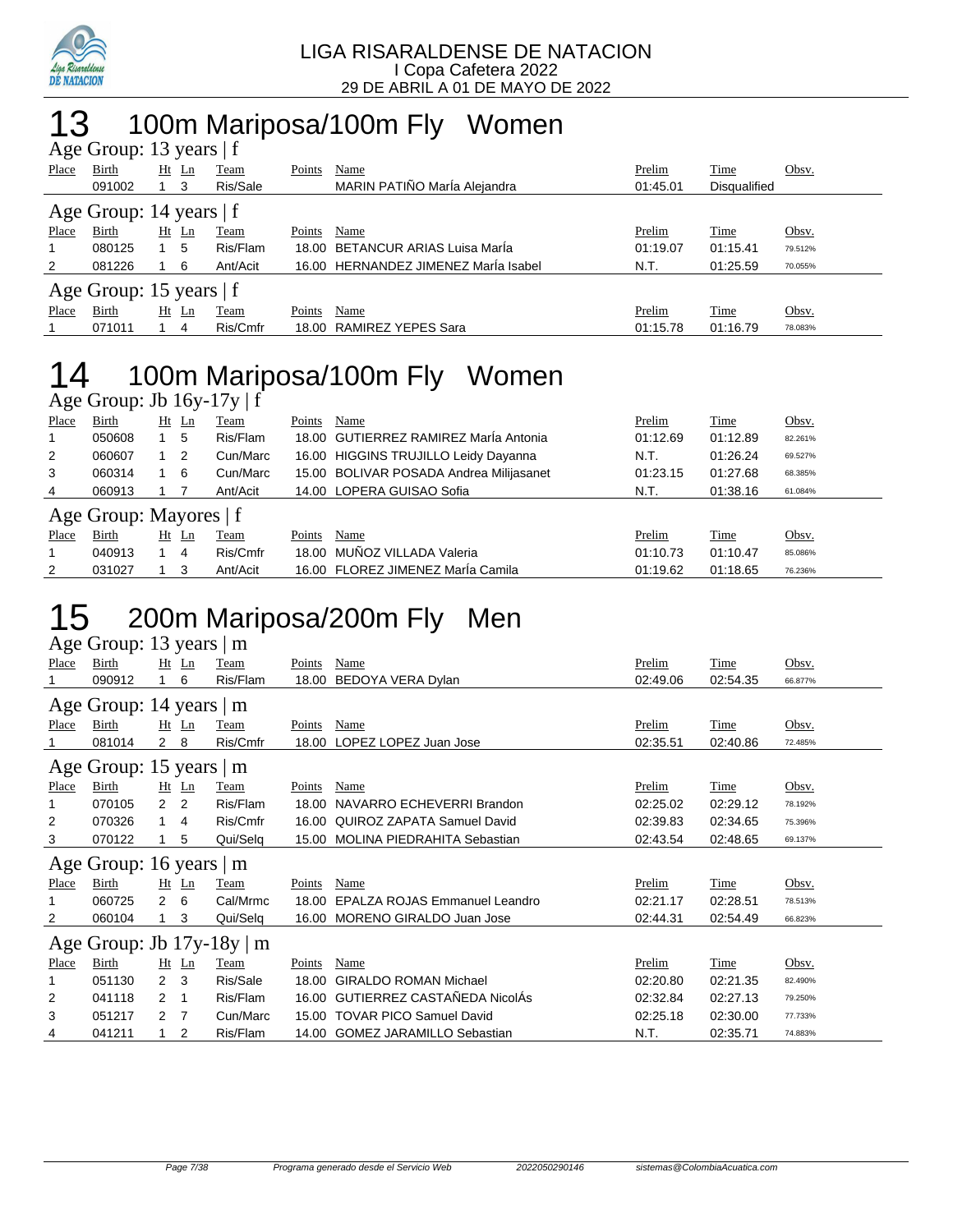

## 15 200m Mariposa/200m Fly Men

| Age Group: Mayores   m |            |       |  |          |             |                                |               |          |         |  |  |
|------------------------|------------|-------|--|----------|-------------|--------------------------------|---------------|----------|---------|--|--|
| Place                  | Birth      | Ht Ln |  | Team     | Points Name |                                | <b>Prelim</b> | Time     | Obsv.   |  |  |
|                        | 950823     | 2 4   |  | Ris/Flam |             | 18.00 ARIAS GONZALEZ David     | 02:02.94      | 02:09.84 | 89.803% |  |  |
|                        | 011026 2 5 |       |  | Ris/Cmfr |             | 16.00 OSPINA JIMENEZ Sebastian | 02:04.64      | 02:10.67 | 89.232% |  |  |

# 17 100m Espalda/100m Back Women

|                         | Age Group: 12 years   f |                |                |          |        |                                      |          |          |         |  |  |  |
|-------------------------|-------------------------|----------------|----------------|----------|--------|--------------------------------------|----------|----------|---------|--|--|--|
| Place                   | Birth                   |                | $Ht$ Ln        | Team     | Points | Name                                 | Prelim   | Time     | Obsv.   |  |  |  |
|                         | 101104                  | $\mathbf{1}$   | 2              | Ris/Cmfr | 18.00  | HERNANDEZ LONDOÑO Juana Camila       | N.T.     | 01:48.62 | 56.233% |  |  |  |
| 2                       | 100809                  |                | 6              | Cun/Dlgc | 16.00  | <b>GOMEZ LOPEZ Mariana</b>           | N.T.     | 01:50.84 | 55.106% |  |  |  |
| Age Group: 13 years   f |                         |                |                |          |        |                                      |          |          |         |  |  |  |
| Place                   | Birth                   |                | $Ht$ Ln        | Team     | Points | Name                                 | Prelim   | Time     | Obsv.   |  |  |  |
|                         | 090920                  | 2              |                | Ris/Tibr | 18.00  | MARQUEZ OROZCO Isabela               | 01:33.25 | 01:27.32 | 69.950% |  |  |  |
|                         | Age Group: 14 years   f |                |                |          |        |                                      |          |          |         |  |  |  |
| Place                   | Birth                   |                | $Ht$ $Ln$      | Team     | Points | Name                                 | Prelim   | Time     | Obsv.   |  |  |  |
| 1                       | 080114                  | $\overline{2}$ | 4              | Ris/Flam | 18.00  | <b>GUTIERREZ CASTAÑEDA Sara</b>      | 01:16.94 | 01:17.19 | 79.129% |  |  |  |
| 2                       | 080201                  | 2              | 3              | Val/Lacv | 16.00  | ARANGO SALAZAR MarÍa Camila          | 01:17.68 | 01:17.95 | 78.358% |  |  |  |
| 3                       | 080326                  | $\overline{2}$ | 6              | Ris/Cmfr |        | 15.00 MENDOZA ESPINAL Alyson         | 01:18.69 | 01:21.67 | 74.789% |  |  |  |
|                         | Age Group: 15 years   f |                |                |          |        |                                      |          |          |         |  |  |  |
| Place                   | Birth                   |                | $Ht$ Ln        | Team     | Points | Name                                 | Prelim   | Time     | Obsv.   |  |  |  |
|                         | 070317                  | 2              | 5              | Ris/Tibr | 18.00  | <b>REYES ACOSTA Sara</b>             | 01:17.18 | 01:16.91 | 79.418% |  |  |  |
| 2                       | 070612                  | 2              | 7              | Ris/Cmfr | 16.00  | ACOSTA CARMONA Valentina             | 01:26.34 | 01:21.67 | 74.789% |  |  |  |
| 3                       | 070310                  |                | 5              | Cun/Marc | 15.00  | ARRIERO ROA MarÍa Alexandra          | N.T.     | 01:22.37 | 74.153% |  |  |  |
| 4                       | 070201                  | 2              | $\overline{2}$ | Ris/Flam | 14.00  | <b>GARCÍA WILCHES Juliana</b>        | 01:25.68 | 01:28.82 | 68.768% |  |  |  |
| 5                       | 070609                  | 2              | 8              | Cun/Marc |        | 13.00 ACOSTA ELIZALDE Angela Manuela | 01:37.18 | 01:32.51 | 66.025% |  |  |  |
| 6                       | 070102                  |                | 4              | Cal/Mrmc | 12.00  | <b>TORRES AGUDELO Mariana</b>        | 01:46.45 | 01:36.47 | 63.315% |  |  |  |
| 7                       | 070603                  |                | 3              | Cun/Vika | 11.00  | VALDES MALAMBO Sharrik Naomi         | N.T.     | 02:08.43 | 47.559% |  |  |  |

## 18 100m Espalda/100m Back Women

Age Group: Jb 16y-17y | f

| Place | Birth                  |               | Ht Ln | Team     | Points | Name                                  | Prelim   | Time         | Obsv.   |
|-------|------------------------|---------------|-------|----------|--------|---------------------------------------|----------|--------------|---------|
|       | 050608                 | 2             | 5     | Ris/Flam |        | 18.00 GUTIERREZ RAMIREZ MarÍa Antonia | 01:15.43 | 01:17.61     | 78.701% |
| 2     | 050425                 |               | 5     | Cun/Marc |        | 16.00 VALENCIA CUELLAR Valentina      | N.T.     | 01:28.42     | 69.079% |
| 3     | 061018                 |               | 4     | Ris/Come |        | 15.00 MONCADA RAMIREZ Manuela         | 01:31.58 | 01:31.84     | 66.507% |
|       | 060929                 |               | 3     | Ris/Tibr |        | <b>BALLESTEROS PELAEZ Isabella</b>    | N.T.     | Disqualified | se6.4   |
|       | Age Group: Mayores   f |               |       |          |        |                                       |          |              |         |
| Place | Birth                  | Ht            | Ln    | Team     | Points | Name                                  | Prelim   | Time         | Obsv.   |
|       | 920711                 | $\mathcal{P}$ | 4     | Ris/Flam |        | 18.00 QUINTERO SOSA María Clara       | 01:07.05 | 01:12.26     | 84.528% |
| 2     | 040226                 | 2             | - 3   | Ris/Cmfr |        | 16.00 GIL TAMAYO Valentina            | 01:15.62 | 01:16.11     | 80.252% |

|                | 920711 2 4 |     | Ris/Flam | 18.00 QUINTERO SOSA María Clara   | 01:07.05 | 01:12.26 | 84.528% |
|----------------|------------|-----|----------|-----------------------------------|----------|----------|---------|
|                | 040226 2 3 |     | Ris/Cmfr | 16.00 GIL TAMAYO Valentina        | 01:15.62 | 01:16.11 | 80.252% |
| -3             | 021001     | 2 6 | Qui/Sela | 15.00 ROJAS TORRES Vanessa        | 01:20.28 | 01:16.25 | 80.105% |
| $\overline{4}$ | 041104 2 2 |     | Ris/Flam | 14.00 PAREJA GONZÁLEZ Leidy Sofia | 01:24.29 | 01:23.72 | 72.957% |
| 5              | 040404     | 2 7 | Cun/Dlfc | 13.00 ROJAS SÁNCHEZ Sofia         | 01:28.56 | 01:24.29 | 72.464% |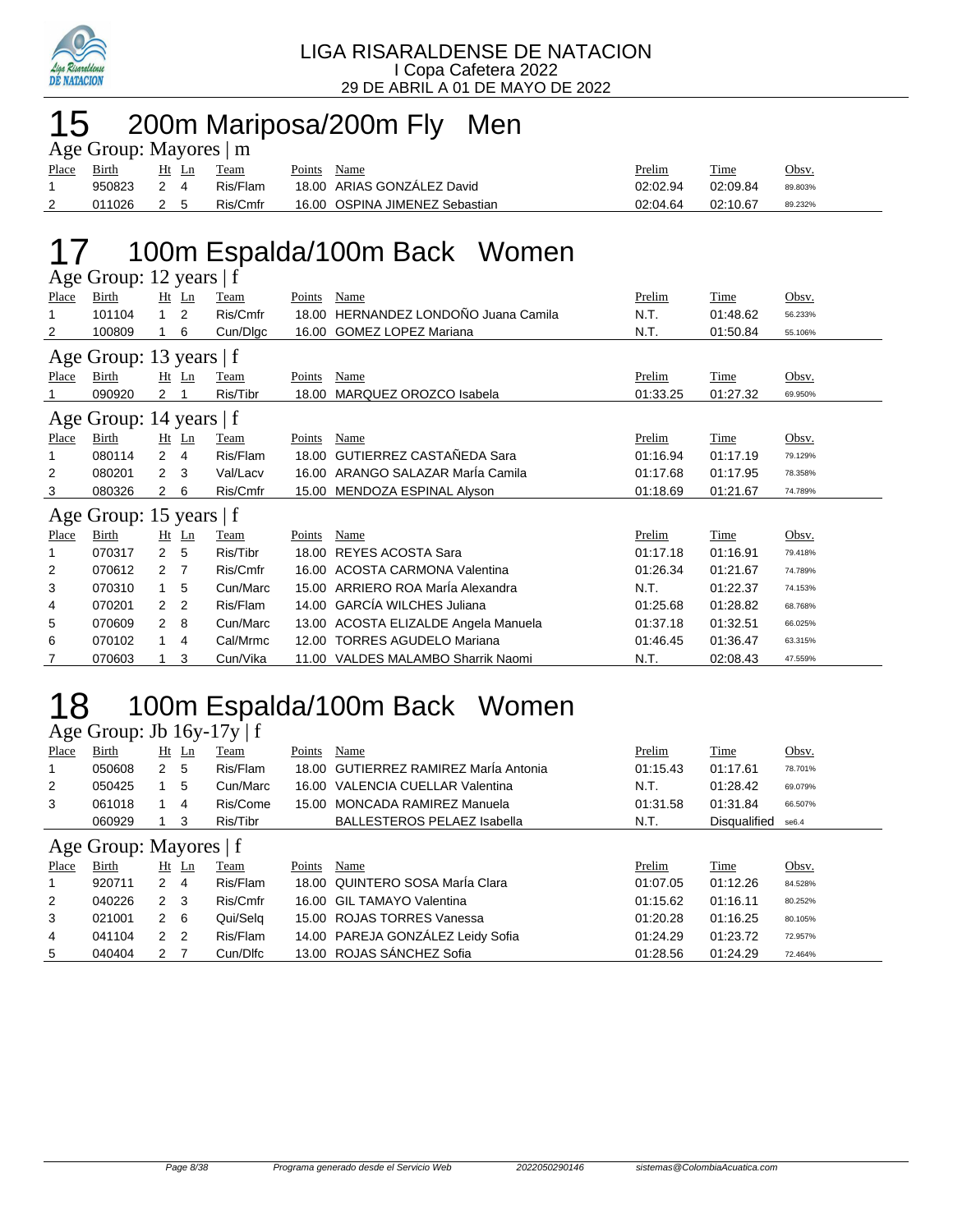

## 19 4X50m Libre/4X50m Free Men

|       | Age Group: 12 years   m |  |       |          |        |                                                                                                                             |          |             |          |         |  |  |  |
|-------|-------------------------|--|-------|----------|--------|-----------------------------------------------------------------------------------------------------------------------------|----------|-------------|----------|---------|--|--|--|
| Place | Birth                   |  | Ht Ln | Team     | Points | Name                                                                                                                        | Prelim   | T.1th.Relay | T.Team   | Obsv.   |  |  |  |
|       | RM01901                 |  | 4     | Ris/Cmfr | 36.00  | 12ym Cardona Osorio Alann<br>12ym Montoya CastaÑo Juan Jose<br>12ym Ramirez Rivera Samuel<br>12ym Tabares Pavas Juan Manuel | 02:17.27 | N.T.        | 02:13.38 | 70.348% |  |  |  |

#### 4X50m Libre/4X50m Free Men  $12$  years  $\overline{1}$  years  $\overline{1}$

|       | $\text{Age}$ Oroup. To years $\text{m}$ |   |                |          |               |                                                                                                                                                 |          |             |          |         |
|-------|-----------------------------------------|---|----------------|----------|---------------|-------------------------------------------------------------------------------------------------------------------------------------------------|----------|-------------|----------|---------|
| Place | Birth                                   |   | $Ht$ Ln        | Team     | <b>Points</b> | Name                                                                                                                                            | Prelim   | T.1th.Relay | T.Team   | Obsv.   |
| 1     | RM02003                                 | 1 | 3              | Ris/Sale | 36.00         | Jbm Giraldo Roman Michael<br>15ym Rios Rojas William<br>14ym Vasquez Piedrahita Mateo<br>15ym Quintero Velez Miguel Angel                       | N.T.     | N.T.        | 01:54.56 | 81.905% |
|       |                                         |   |                |          |               |                                                                                                                                                 |          |             |          |         |
|       | Age Group: 15 years                     |   |                | m        |               |                                                                                                                                                 |          |             |          |         |
| Place | Birth                                   |   | $Ht$ Ln        | Team     | Points        | Name                                                                                                                                            | Prelim   | T.1th.Relay | T.Team   | Obsv.   |
| 1     | RM02001                                 |   | 4              | Ris/Cmfr | 36.00         | 15ym Lenis Espinal Samuel<br>15ym Quiroz Zapata Samuel David<br>14ym Lopez Lopez Juan Jose<br>15ym Montoya CastaÑo Alejandro                    | 01:57.61 | N.T.        | 01:54.44 | 81.991% |
| 2     | RM02005                                 |   | $\overline{2}$ | Cun/Marc | 32.00         | 15ym Sarmiento Valderrama NicolÁs<br>13ym Rodriguez Gamez Miguel Angel<br>15ym Coba Sanchez Camilo Andres<br>15ym Gracia Morales David Santiago | N.T.     | N.T.        | 01:58.18 | 79.396% |
|       | Age Group: 16 years                     |   |                | m        |               |                                                                                                                                                 |          |             |          |         |
| Place | Birth                                   |   | $Ht$ Ln        | Team     | Points        | Name                                                                                                                                            | Prelim   | T.1th.Relay | T.Team   | Obsv.   |
| 1     | RM02004                                 |   | 6              | Ris/Flam | 36.00         | 16ym Ospina Lopez Samuel<br>15ym Navarro Echeverri Brandon<br>16ym Zapata Garcia Juan Felipe<br>15ym Graciano Barragan Pedro Alejandro          | N.T.     | N.T.        | 01:51.39 | 84.236% |
| 2     | RM02002                                 |   | 5              | Cal/Mrmc | 32.00         | 16ym Epalza Rojas Emmanuel Leandro<br>16ym Martinez Rms Juan Esteban<br>16ym Aristizabal Largo Jose Manuel<br>14vm Marin Arenas Juan Manuel     | N.T.     | N.T.        | 01:58.91 | 78.908% |

## 4X50m Libre/4X50m Free Men

| Age Group: Mayores   m |         |          |          |          |        |                                                                                                                                          |          |             |          |         |  |  |
|------------------------|---------|----------|----------|----------|--------|------------------------------------------------------------------------------------------------------------------------------------------|----------|-------------|----------|---------|--|--|
| Place                  | Birth   | Ht       | Ln       | Team     | Points | Name                                                                                                                                     | Prelim   | T.1th.Relay | T.Team   | Obsv.   |  |  |
|                        | RM02101 |          | 4        | Ris/Cmfr | 36.00  | Myrm Ospina Jimenez Sebastian<br>Jbm Cardenas Ocampo Luis Alejandro<br>Myrm CastaÑo Lopez Alejandro<br>Jbm Calderon Ramirez Johan Camilo | 01:46.26 | N.T.        | 01:44.32 | 89.944% |  |  |
| 2                      | RM02104 | $\Omega$ | $\Omega$ | Ris/Flam | 32.00  | Myrm Forero Bonilla Jacobo<br>Jbm Gutierrez CastaÑeda NicolÁs<br>Myrm Delgado Marin Santiago<br>Myrm Arias GonzÁlez David                | N.T.     | N.T.        | 01:44.38 | 89.893% |  |  |
| 3                      | RM02102 |          | 5        | Ris/Tibr | 30.00  | Jbm Lopez Ramirez Juan Jose<br>Jbm Puerta Bermudez Juan Camilo<br>Jbm Cardona Hurtado David<br>Myrm Idarraga Arango Jonathan             | 01:49.28 | N.T.        | 01:49.09 | 86.012% |  |  |
| 4                      | RM02103 |          | 3        | Cun/Marc | 28.00  | Jbm García Rodriguez Diego Fernando<br>Myrm Segura Bernal Jesus Mauricio<br>Jbm Mendez Diaz Juan Steban<br>Jbm Tovar Pico Samuel David   | N.T.     | N.T.        | 01:54.59 | 81.883% |  |  |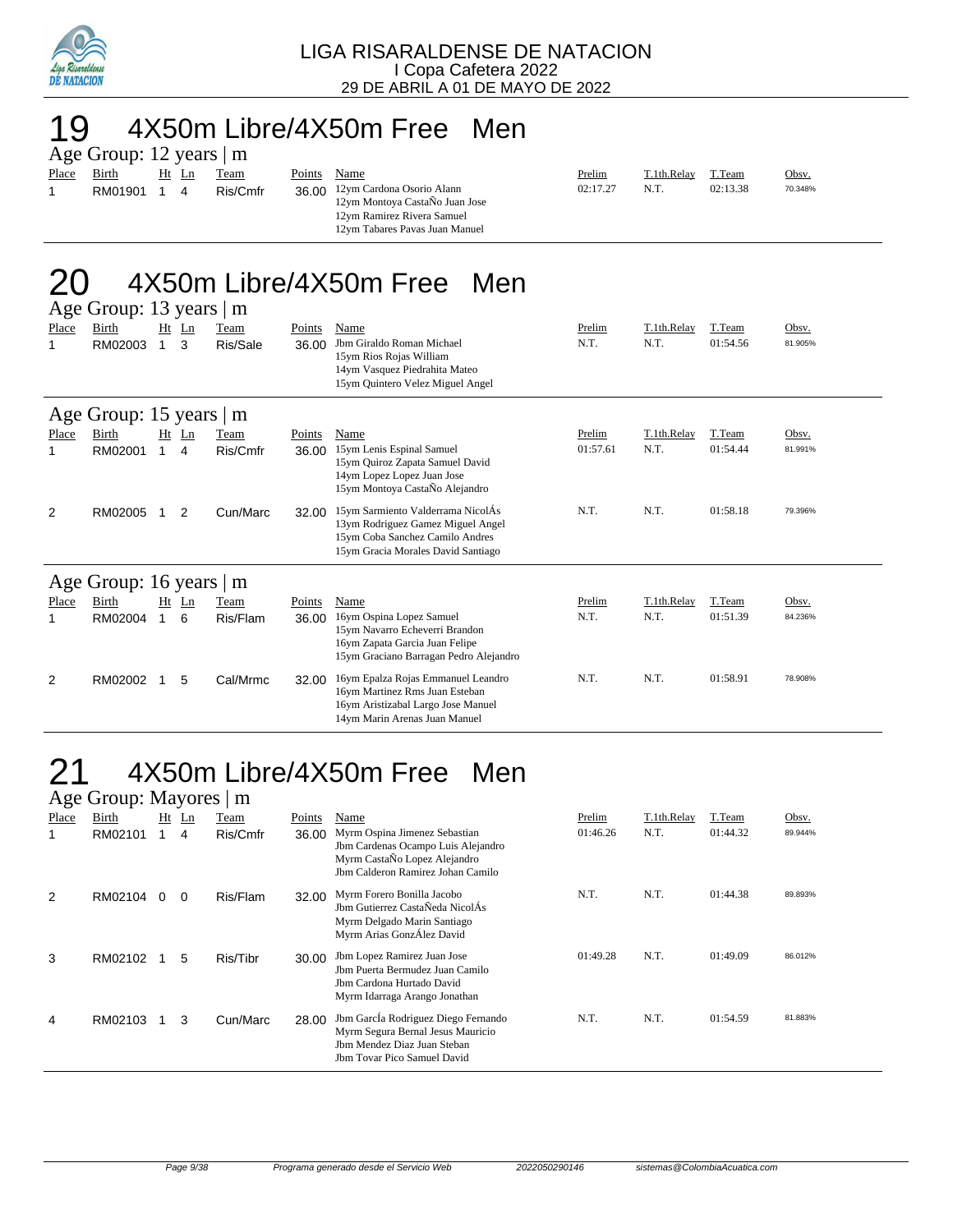

### 1500m Libre/1500m Free Women  $\frac{1}{4}$ roup: 14 years | f

|       | $T_{\rm K}$ c Oroup. $T_{\rm T}$ years $T_{\rm L}$ |            |         |          |        |                                       |          |          |         |  |  |  |  |
|-------|----------------------------------------------------|------------|---------|----------|--------|---------------------------------------|----------|----------|---------|--|--|--|--|
| Place | Birth                                              | $Ht$ Ln    |         | Team     | Points | Name                                  | Prelim   | Time     | Obsv.   |  |  |  |  |
| 1     | 080125                                             | 1 3        |         | Ris/Flam |        | 18.00 BETANCUR ARIAS Luisa Marla      | 19:46.71 | 21:09.34 | 79.363% |  |  |  |  |
| 2     | 080430                                             |            | 2       | Val/Navv |        | 16.00 RAMIREZ LEVY Silvana            | 22:43.64 | 23:27.58 | 71.568% |  |  |  |  |
|       | Age Group: 15 years $ f $                          |            |         |          |        |                                       |          |          |         |  |  |  |  |
| Place | Birth                                              | $Ht$ Ln    |         | Team     | Points | Name                                  | Prelim   | Time     | Obsv.   |  |  |  |  |
|       | 070612                                             | $1\quad 6$ |         | Ris/Cmfr |        | 18.00 ACOSTA CARMONA Valentina        | 20:53.63 | 21:41.29 | 77.414% |  |  |  |  |
|       | Age Group: Jb $16y-17y \mid f$                     |            |         |          |        |                                       |          |          |         |  |  |  |  |
| Place | Birth                                              |            | $Ht$ Ln | Team     | Points | Name                                  | Prelim   | Time     | Obsv.   |  |  |  |  |
| 1     | 060831                                             | 1 4        |         | Ris/Cmfr |        | 18.00 CHAMORRO GONZÁLEZ Sofia Valeria | 19:03.62 | 19:36.87 | 85.598% |  |  |  |  |
| 2     | 050224                                             |            | 5       | Ris/Flam |        | 16.00 BETANCUR ARIAS Mariana          | 19:31.77 | 20:17.14 | 82.766% |  |  |  |  |
|       | Age Group: Mayores   f                             |            |         |          |        |                                       |          |          |         |  |  |  |  |
| Place | Birth                                              |            | $Ht$ Ln | Team     | Points | Name                                  | Prelim   | Time     | Obsv.   |  |  |  |  |
|       | 921214                                             |            |         | Ris/Flam | 18.00  | MARTÍNEZ VELOZA Natalia               | N.T.     | 19:41.31 | 85.277% |  |  |  |  |

### 200m Libre/200m Free Men Age Group: 11 years | m

|       | $T_{\rm A}$ Oroup. IT years $\rm \mu m$ |                |         |          |        |                                     |          |          |         |
|-------|-----------------------------------------|----------------|---------|----------|--------|-------------------------------------|----------|----------|---------|
| Place | Birth                                   |                | $Ht$ Ln | Team     | Points | Name                                | Prelim   | Time     | Obsv.   |
| 1     | 110929                                  |                | 3       | Ris/Flam | 18.00  | NIETO QUINTERO Juan Jose            | N.T.     | 02:46.36 | 65.563% |
| 2     | 110617                                  | $\mathbf{1}$   | -5      | Tol/Tbt  | 16.00  | MENDOZA RAMIREZ Juan Sebastian      | N.T.     | 03:01.73 | 60.018% |
| 3     | 111104                                  | $1\quad 6$     |         | Ris/Sale | 15.00  | DUQUE CANO Juan Esteban             | N.T.     | 03:03.70 | 59.374% |
| 4     | 111118                                  |                | 2       | Cun/Vika |        | 14.00 FLOREZ ANGULO Emmanuel        | N.T.     | 03:22.86 | 53.766% |
|       | Age Group: 12 years   m                 |                |         |          |        |                                     |          |          |         |
| Place | Birth                                   |                | $Ht$ Ln | Team     | Points | Name                                | Prelim   | Time     | Obsv.   |
| 1     | 100120                                  | $\overline{2}$ | -5      | Ris/Cmfr | 18.00  | CARDONA OSORIO Alann                | 02:29.89 | 02:31.52 | 71.984% |
| 2     | 100415                                  | $2 \quad 4$    |         | Ris/Cmfr |        | 16.00 TABARES PAVAS Juan Manuel     | 02:29.80 | 02:31.67 | 71.913% |
| 3     | 100317                                  | $1 \quad$      | -4      | Cun/Marc |        | 15.00 URBANO ANDRADE Mauricio       | N.T.     | 02:31.83 | 71.837% |
| 4     | 100810                                  | $2 \quad 3$    |         | Ris/Cmfr |        | 14.00 RAMIREZ RIVERA Samuel         | 02:35.43 | 02:32.22 | 71.653% |
| 5     | 100911                                  | $2 \quad 6$    |         | Ris/Cmfr |        | 13.00 MONTOYA MESA Juan Jose        | 02:42.20 | 02:42.50 | 67.120% |
| 6     | 101014                                  | 2 7            |         | Ris/Cmfr | 12.00  | <b>BRITO OSORIO Samuel</b>          | 02:43.04 | 02:42.62 | 67.070% |
| 7     | 100204                                  | $2\quad 2$     |         | Ris/Flam | 11.00  | MONTANO CEBALLOS Jose Thomas        | 02:42.49 | 02:43.35 | 66.771% |
| 8     | 100604                                  | $2 \quad 1$    |         | Atl/Acro | 10.00  | PEDROZA BLANCO Carlos Daniel        | 02:44.16 | 02:49.91 | 64.193% |
| 9     | 101021                                  | $2 \quad 8$    |         | Cun/Dlgc |        | 8.00 HERRERA SARMIENTO Alan Esteban | 02:58.42 | 02:54.41 | 62.537% |
| 10    | 100304                                  |                |         | Cun/Dlac |        | 7.00 MOLINA LEAL Thomas             | 03:08.86 | 03:08.86 | 57.752% |

### 200m Libre/200m Free Men Age Group: 13 years | m

|              | $1.45$ $0.04$ $0.10$ $0.04$ $0.04$ $0.04$ |            |         |                       |        |                                        |          |             |         |  |  |  |  |
|--------------|-------------------------------------------|------------|---------|-----------------------|--------|----------------------------------------|----------|-------------|---------|--|--|--|--|
| <b>Place</b> | <b>Birth</b>                              |            | $Ht$ Ln | <b>Team</b>           | Points | Name                                   | Prelim   | <b>Time</b> | Obsv.   |  |  |  |  |
|              | 090509                                    | 3 7        |         | Ris/Sale              |        | 18.00 CUBILLOS VALENCIA Juan Sebastian | 02:27.72 | 02:25.45    | 74.988% |  |  |  |  |
| 2            | 090604                                    | 3 8        |         | Ris/Cmfr              |        | 16.00 RAMIREZ YEPEZ Mathias            | 02:35.81 | 02:28.83    | 73.285% |  |  |  |  |
| 3            | 090316                                    | $1\quad 6$ |         | Cun/Marc              |        | 15.00 RODRIGUEZ GAMEZ Miguel Angel     | 02:36.20 | 02:36.20    | 69.827% |  |  |  |  |
| 4            | 090313                                    |            | 3       | Cun/Vika              |        | 14.00 FONTANILLA GARCIA Jeronimo       | 02:46.56 | 02:46.56    | 65.484% |  |  |  |  |
|              | Age Group: 14 years   m                   |            |         |                       |        |                                        |          |             |         |  |  |  |  |
| Place        | Birth                                     |            | $Ht$ Ln | Team                  | Points | Name                                   | Prelim   | Time        | Obsv.   |  |  |  |  |
|              | 080423                                    | 3          | -5      | Ris/Sale              |        | 18.00 VASQUEZ PIEDRAHITA Mateo         | 02:21.29 | 02:19.63    | 78.114% |  |  |  |  |
| 2            | 081014                                    | 4 8        |         | Ris/Cmfr              |        | 16.00 LOPEZ LOPEZ Juan Jose            | 02:20.26 | 02:23.11    | 76.214% |  |  |  |  |
| 3            | 081128                                    |            | 5       | Val/Lacv              |        | 15.00 ECHEVERRI MEDINA Juan Jose       | N.T.     | 02:29.41    | 73.000% |  |  |  |  |
| 4            | 080625                                    | 3          |         | Ant/H <sub>2</sub> oa |        | 14.00 GUEVARA ARISTIZABAL Alejandro    | 02:33.43 | 02:34.74    | 70.486% |  |  |  |  |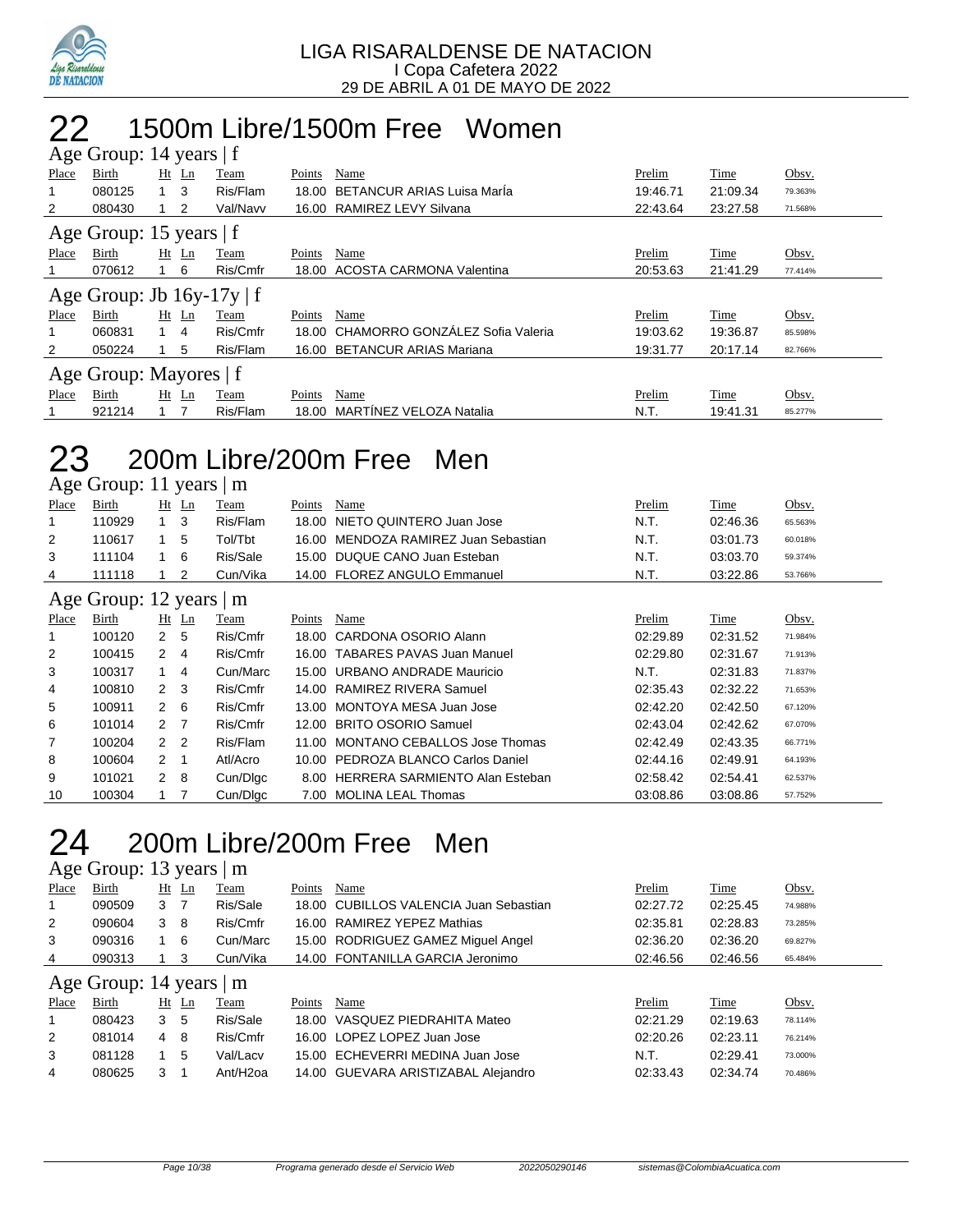

| Continuing Event: 24 200m Libre/200m Free Age Group: 14 YEARS   M |                         |                |                |           |        |                                     |          |          |         |  |  |
|-------------------------------------------------------------------|-------------------------|----------------|----------------|-----------|--------|-------------------------------------|----------|----------|---------|--|--|
| 5                                                                 | 081018                  | 2 <sub>5</sub> |                | Ris/Cmfr  |        | 13.00 ROJAS HUERTAS Felipe          | 02:39.54 | 02:46.58 | 65.476% |  |  |
|                                                                   | Age Group: 15 years   m |                |                |           |        |                                     |          |          |         |  |  |
| Place                                                             | Birth                   |                | $Ht$ Ln        | Team      | Points | Name                                | Prelim   | Time     | Obsv.   |  |  |
| 1                                                                 | 070125                  | 4              | 4              | Ris/Flam  | 18.00  | GRACIANO BARRAGAN Pedro Alejandro   | 02:07.06 | 02:08.72 | 84.734% |  |  |
| $\overline{2}$                                                    | 070304                  | $\mathbf 1$    | 4              | Ris/Sale  | 16.00  | <b>GIRALDO GRAJALES Mateo</b>       | N.T.     | 02:12.65 | 82.224% |  |  |
| 3                                                                 | 070105                  | 4              | 3              | Ris/Flam  |        | 15.00 NAVARRO ECHEVERRI Brandon     | 02:09.24 | 02:12.91 | 82.063% |  |  |
| 4                                                                 | 071128                  | 4              | 2              | Ris/Cmfr  |        | 14.00 LENIS ESPINAL Samuel          | 02:13.25 | 02:14.90 | 80.852% |  |  |
| 5                                                                 | 071123                  | 4              | 7              | Ris/Cmfr  |        | 13.00 MONTOYA CASTAÑO Alejandro     | 02:14.48 | 02:16.39 | 79.969% |  |  |
| 6                                                                 | 070326                  | 4              | 1              | Ris/Cmfr  |        | 12.00 QUIROZ ZAPATA Samuel David    | 02:16.03 | 02:18.15 | 78.950% |  |  |
| 7                                                                 | 070813                  | 2              | 4              | Cun/Marc  |        | 11.00 GRACIA MORALES David Santiago | 02:37.79 | 02:23.61 | 75.949% |  |  |
| 8                                                                 | 070131                  | 3              | 6              | Cun/Dlfc  |        | 10.00 RUIZ FERIA David Alberto      | 02:24.63 | 02:33.13 | 71.227% |  |  |
| 9                                                                 | 070829                  | 2              | 3              | Cun/Marc  |        | 8.00 COBA SANCHEZ Camilo Andres     | 02:53.31 | 02:35.17 | 70.291% |  |  |
| 10                                                                | 070710                  | 2              | 6              | Cun/Marc  |        | 7.00 BUSTOS CAYCEDO Santiago        | 02:54.88 | 02:41.65 | 67.473% |  |  |
| 11                                                                | 070227                  | $\overline{2}$ | 8              | Cun/Vika  |        | 6.00 FIGUEREDO CASTRO Juan David    | N.T.     | 02:43.36 | 66.767% |  |  |
|                                                                   | Age Group: 16 years   m |                |                |           |        |                                     |          |          |         |  |  |
| Place                                                             | Birth                   |                | Ht Ln          | Team      | Points | Name                                | Prelim   | Time     | Obsv.   |  |  |
|                                                                   | 060725                  | 4              | 5              | Cal/Mrmc  |        | 18.00 EPALZA ROJAS Emmanuel Leandro | 02:08.12 | 02:11.15 | 83.164% |  |  |
| 2                                                                 | 060916                  | 4              | 6              | Ris/Flam  | 16.00  | <b>OSPINA LOPEZ Samuel</b>          | 02:10.17 | 02:16.03 | 80.181% |  |  |
| 3                                                                 | 060404                  | 3              | 4              | Ris/Flam  |        | 15.00 ZAPATA GARCIA Juan Felipe     | 02:21.09 | 02:22.22 | 76.691% |  |  |
| 4                                                                 | 060104                  | 3              | 3              | Qui/Selg  |        | 14.00 MORENO GIRALDO Juan Jose      | 02:21.73 | 02:24.30 | 75.586% |  |  |
| 5                                                                 | 060928                  | 3              | 2              | Cun/Vika  |        | 13.00 CESPEDES LUGO Heryn Santiago  | 02:26.96 | 02:25.18 | 75.127% |  |  |
| 6                                                                 | 060927                  | 2              | $\overline{2}$ | Cal/Mrmc  | 12.00  | ARISTIZABAL LARGO Jose Manuel       | 03:08.74 | 02:42.32 | 67.194% |  |  |
| 7                                                                 | 060321                  | $\overline{2}$ | 7              | Ris/Flam  | 11.00  | DUQUE JARAMILLO Santiago            | N.T.     | 02:44.73 | 66.211% |  |  |
|                                                                   | 061128                  | 2              |                | Col/Parar |        | SOTO VELASQUEZ David                | N.T.     | No Show  |         |  |  |

### 200m Libre/200m Free Men 200m Libre/<br>Age Group: Jb 17y-18y | m

| - -0  | ------ |                |         | $\overline{\phantom{a}}$ |        |                                      |          |              |         |
|-------|--------|----------------|---------|--------------------------|--------|--------------------------------------|----------|--------------|---------|
| Place | Birth  |                | $Ht$ Ln | Team                     | Points | Name                                 | Prelim   | Time         | Obsv.   |
|       | 050909 | 4              | 1       | Cal/Acaf                 |        | 18.00 LONDOÑO PARRA NicolÁs          | 02:03.73 | 02:02.43     | 89.088% |
| 2     | 040111 | 4              | 7       | Ris/Come                 | 16.00  | GUTIERREZ DUENES Melquis AndrÉs      | 02:01.81 | 02:05.30     | 87.047% |
| 3     | 051217 | 3              | 6       | Cun/Marc                 |        | 15.00 TOVAR PICO Samuel David        | 02:08.26 | 02:09.29     | 84.361% |
| 4     | 051130 | 3              | 4       | Ris/Sale                 | 14.00  | <b>GIRALDO ROMAN Michael</b>         | 02:07.22 | 02:10.73     | 83.432% |
| 5     | 040325 | 3              | 7       | Ris/Cmfr                 |        | 13.00 CARDENAS OCAMPO Luis Alejandro | 02:09.53 | 02:11.99     | 82.635% |
| 6     | 041118 | 3              | 8       | Ris/Flam                 |        | 12.00 GUTIERREZ CASTAÑEDA NicolÁs    | 02:12.42 | 02:12.06     | 82.591% |
| 7     | 051107 | 1              | 7       | Ris/Sale                 | 11.00  | <b>GRISALES CASTRILLON Franklin</b>  | N.T.     | 02:12.19     | 82.510% |
| 8     | 050401 | 3              | 2       | Ris/Sale                 |        | 10.00 PELAEZ CASTAÑO Camilo          | 02:08.42 | 02:12.41     | 82.373% |
| 8     | 050315 | 3              | 1       | Ant/Hura                 |        | 10.00 VARGAS ROLDAN Santiago         | 02:11.86 | 02:12.41     | 82.373% |
| 10    | 041211 | 2              | 4       | Ris/Flam                 |        | 7.00 GOMEZ JARAMILLO Sebastian       | 02:15.83 | 02:16.18     | 80.093% |
| 11    | 050815 | 2              | 5       | Ris/Cmfr                 | 6.00   | CALDERON RAMIREZ Johan Camilo        | 02:18.78 | 02:21.52     | 77.070% |
| 12    | 050112 | $\mathcal{P}$  | 6       | Cun/Marc                 |        | 5.00 URAN SÁNCHEZ AndrÉs Felipe      | 02:25.56 | 02:26.07     | 74.670% |
| 13    | 050409 | $\mathbf{1}$   | 3       | Cun/Marc                 | 4.00   | MENDEZ DIAZ Juan Steban              | N.T.     | 02:28.18     | 73.606% |
| 14    | 041224 | 2              | 1       | Ris/Tibr                 | 3.00   | GARCÍA BARRERA Santiago              | 02:52.54 | 02:39.93     | 68.199% |
| 15    | 050914 | $\mathcal{P}$  | 7       | Cun/Marc                 | 2.00   | CAMPOS CAMACHO AndrÉs Fernando       | 02:51.94 | 02:44.31     | 66.381% |
| 16    | 050411 | 1              | 6       | Ris/Tibr                 | 1.00   | ARICAPA VARELA Brandon               | N.T.     | 02:47.43     | 65.144% |
| 17    | 051201 | 1              | 1       | Cal/Mrmc                 |        | MAPURA HERNANDEZ Santiago            | N.T.     | 02:55.39     | 62.187% |
| 18    | 040418 | $\overline{2}$ | 2       | Cun/Marc                 |        | GARCÍA RODRIGUEZ Diego Fernando      | 02:50.46 | 02:58.70     | 61.035% |
| 19    | 050606 | 1              | 2       | Ris/Tibr                 |        | <b>GOMEZ AGUDELO Juan Esteban</b>    | N.T.     | 03:10.81     | 57.162% |
| 20    | 040531 | $\overline{1}$ | 4       | Cun/Vika                 |        | VILLA GAMEZ Alan Santiago            | N.T.     | 03:13.49     | 56.370% |
| 21    | 041021 | 1              | 5       | Cal/Mrmc                 |        | <b>GOMEZ POSADA Carlos Alberto</b>   | N.T.     | 03:43.53     | 48.794% |
|       | 050507 | 2              | 3       | Ris/Tibr                 |        | PUERTA BERMUDEZ Juan Camilo          | 02:24.17 | Disqualified |         |
|       | 050613 | 3              | 3       | Cal/Pirc                 |        | PULGARIN SUAREZ Miguel Angel         | 02:07.95 | No Show      |         |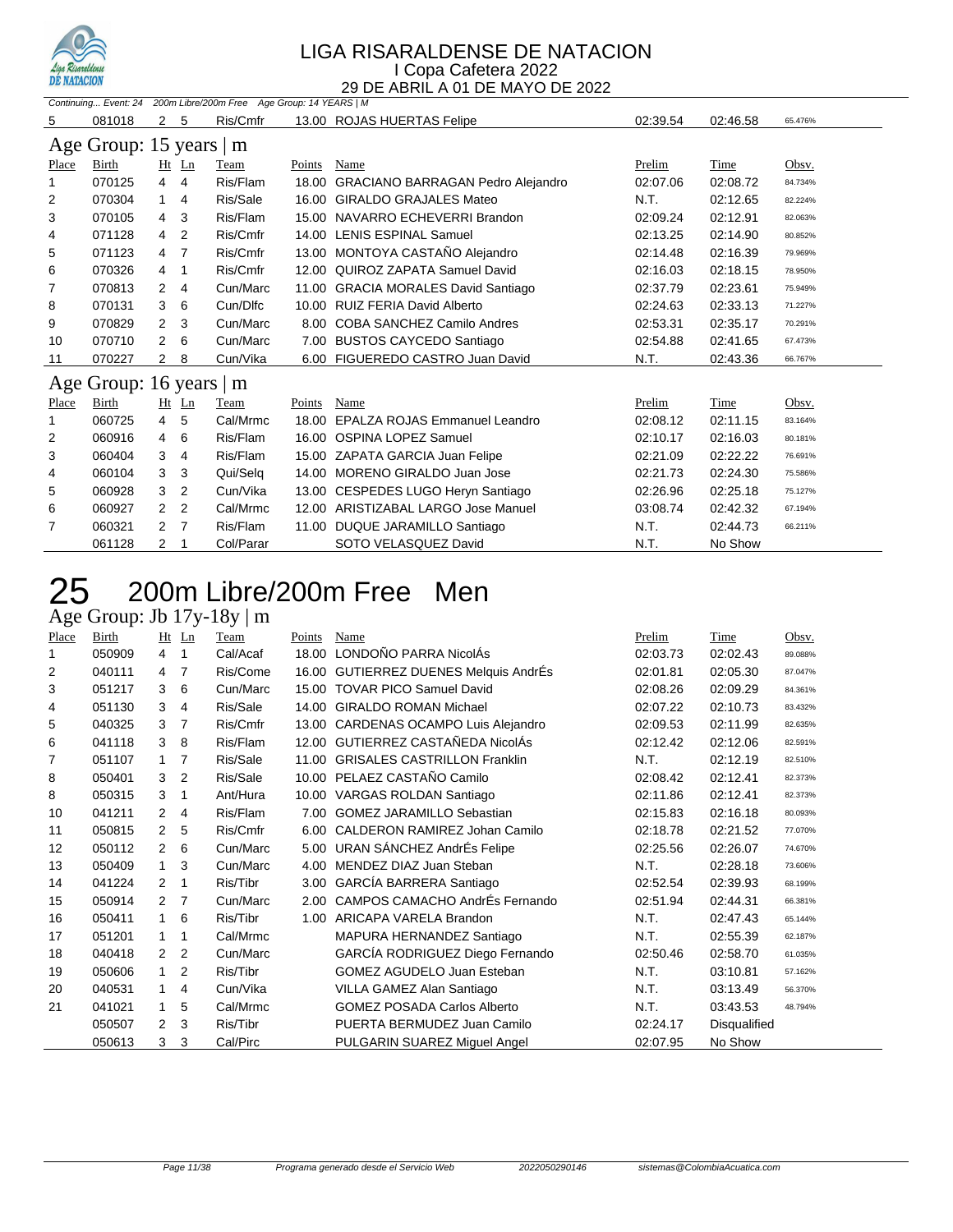

# 200m Libre/200m Free Men

| Age Group: Mayores   m |        |                      |     |             |        |                                    |          |          |         |  |  |  |
|------------------------|--------|----------------------|-----|-------------|--------|------------------------------------|----------|----------|---------|--|--|--|
| Place                  | Birth  | Ht                   | Ln  | <b>Team</b> | Points | Name                               | Prelim   | Time     | Obsv.   |  |  |  |
| $\mathbf{1}$           | 950823 | 4                    | - 6 | Ris/Flam    |        | 18.00 ARIAS GONZALEZ David         | 01:58.45 | 01:57.70 | 92.668% |  |  |  |
| 2                      | 010621 | 4                    | 5   | Ris/Flam    |        | 16.00 FRANCO HERRERA Samir Junior  | 01:56.53 | 01:58.59 | 91.972% |  |  |  |
| 3                      | 010921 | 4                    | -3  | Ris/Tibr    |        | 15.00 IDARRAGA ARANGO Jonathan     | 01:56.57 | 01:58.67 | 91.910% |  |  |  |
| 4                      | 011026 | 4                    | 4   | Ris/Cmfr    |        | 14.00 OSPINA JIMENEZ Sebastian     | 01:56.03 | 02:00.90 | 90.215% |  |  |  |
| 5                      | 030724 | 3                    | -5  | Ris/Flam    |        | 13.00 FORERO BONILLA Jacobo        | 02:07.88 | 02:04.27 | 87.769% |  |  |  |
| 6                      | 031214 | $\overline{4}$       | -8  | Ris/Cmfr    |        | 12.00 CASTAÑO LOPEZ Alejandro      | 02:05.89 | 02:12.72 | 82.181% |  |  |  |
| $\overline{7}$         | 930329 | $\mathbf{2}^{\circ}$ | - 8 | Cun/Marc    |        | 11.00 SEGURA BERNAL Jesus Mauricio | N.T.     | 02:55.67 | 62.088% |  |  |  |
|                        | 940329 | 4                    | 2   | Ris/Flam    |        | CESPEDES ECHEVERRI David           | 02:00.64 | No Show  |         |  |  |  |

### 50m Libre/50m Free Women  $\overline{\mathsf{A}}$ ge Group: 10 years | f

|       | $1.50$ Oroup. To $100$    |  |       |          |        |                                  |          |          |         |  |  |  |
|-------|---------------------------|--|-------|----------|--------|----------------------------------|----------|----------|---------|--|--|--|
| Place | Birth                     |  | Ht Ln | Team     | Points | Name                             | Prelim   | Time     | Obsv.   |  |  |  |
|       | 120918                    |  | 6     | Ris/Cmfr |        | 18.00 OSPINA CORDOBA Salome      | N.T.     | 00:38.67 | 64.934% |  |  |  |
| 2     | 120521                    |  |       | Ris/Tibr |        | 16.00 LOZANO BERMUDEZ Sara Sofia | N.T.     | 00:49.43 | 50.799% |  |  |  |
|       | Age Group: 11 years $ f $ |  |       |          |        |                                  |          |          |         |  |  |  |
| Place | Birth                     |  | Ht Ln | Team     | Points | Name                             | Prelim   | Time     | Obsv.   |  |  |  |
|       | 110731                    |  | 4     | Ris/Sale |        | 18.00 HOYOS QUICENO Luciana      | 00:40.09 | 00:35.69 | 70.356% |  |  |  |
| 2     | 110917                    |  | 5     | Cun/Dlgc |        | 16.00 ROJAS FORERO Isabella      | 00:43.58 | 00:42.63 | 58.902% |  |  |  |

### 50m Libre/50m Free Women Age Group: 12 years | f

|       | $1.150$ Oroup. $12$ joint $1$ |                |         |          |        |                                      |          |          |         |
|-------|-------------------------------|----------------|---------|----------|--------|--------------------------------------|----------|----------|---------|
| Place | Birth                         |                | $Ht$ Ln | Team     | Points | Name                                 | Prelim   | Time     | Obsv.   |
| 1     | 100219                        | $\overline{2}$ | 2       | Ris/Flam | 18.00  | OSPINA YEPES Sofia                   | 00:35.34 | 00:33.55 | 74.844% |
| 2     | 100119                        |                | 4       | Ris/Flam |        | 16.00 CARDENAS BENJUMEA Evelyn       | 00:37.89 | 00:33.89 | 74.093% |
|       | Age Group: 13 years   f       |                |         |          |        |                                      |          |          |         |
| Place | Birth                         |                | $Ht$ Ln | Team     | Points | Name                                 | Prelim   | Time     | Obsv.   |
|       | 090920                        | 2              | 5       | Ris/Tibr | 18.00  | MARQUEZ OROZCO Isabela               | 00:32.90 | 00:33.04 | 75.999% |
|       | Age Group: 14 years   f       |                |         |          |        |                                      |          |          |         |
| Place | Birth                         |                | $Ht$ Ln | Team     | Points | Name                                 | Prelim   | Time     | Obsv.   |
| 1     | 080326                        | 3              | 3       | Ris/Cmfr | 18.00  | MENDOZA ESPINAL Alyson               | 00:30.78 | 00:31.16 | 80.584% |
| 2     | 080522                        | 3              | 7       | Ris/Flam | 16.00  | ROSERO AREVALO Natalia               | 00:31.75 | 00:31.64 | 79.362% |
| 3     | 080201                        | 3              | 1       | Val/Lacv |        | 15.00 ARANGO SALAZAR MarÍa Camila    | 00:31.80 | 00:31.66 | 79.311% |
| 4     | 080213                        | 3              | 8       | Ris/Tibr |        | 14.00 CRUZ CALVO Angela Marla        | 00:32.31 | 00:32.16 | 78.078% |
| 5     | 081226                        | 2              | 4       | Ant/Acit | 13.00  | HERNANDEZ JIMENEZ Marla Isabel       | 00:32.79 | 00:33.31 | 75.383% |
| 6     | 080512                        |                | 3       | Cun/Marc | 12.00  | <b>URAN SANCHEZ Josselyn</b>         | N.T.     | 00:36.03 | 69.692% |
|       | Age Group: 15 years   f       |                |         |          |        |                                      |          |          |         |
| Place | Birth                         |                | $Ht$ Ln | Team     | Points | Name                                 | Prelim   | Time     | Obsv.   |
| 1     | 070317                        | 3              | 5       | Ris/Tibr | 18.00  | <b>REYES ACOSTA Sara</b>             | 00:29.39 | 00:30.33 | 82.789% |
| 2     | 071011                        | 3              | 6       | Ris/Cmfr |        | 16.00 RAMIREZ YEPES Sara             | 00:31.38 | 00:31.71 | 79.186% |
| 3     | 070201                        | 3              | 2       | Ris/Flam |        | 15.00 GARCÍA WILCHES Juliana         | 00:31.56 | 00:32.74 | 76.695% |
| 4     | 070609                        | 2              | 7       | Cun/Marc |        | 14.00 ACOSTA ELIZALDE Angela Manuela | 00:35.73 | 00:34.53 | 72.719% |
| 5     | 070714                        | $\overline{2}$ | 6       | Qui/Selg | 13.00  | <b>LONDONO RENGIFO Valeria</b>       | 00:35.07 | 00:34.65 | 72.468% |
| 6     | 070727                        | 2              | 3       | Ris/Flam |        | 12.00 VALENCIA RIVERA Sara           | 00:34.51 | 00:35.14 | 71.457% |
| 7     | 070102                        | 2              | 1       | Cal/Mrmc |        | 11.00 TORRES AGUDELO Mariana         | 00:35.84 | 00:36.11 | 69.538% |
| 8     | 070603                        | 1              | 5       | Cun/Vika |        | 10.00 VALDES MALAMBO Sharrik Naomi   | N.T.     | 00:45.94 | 54.658% |
|       | 070115                        | 3              | 4       | Met/Cara |        | ROJAS SILVA Alejandra                | 00:29.12 | No Show  |         |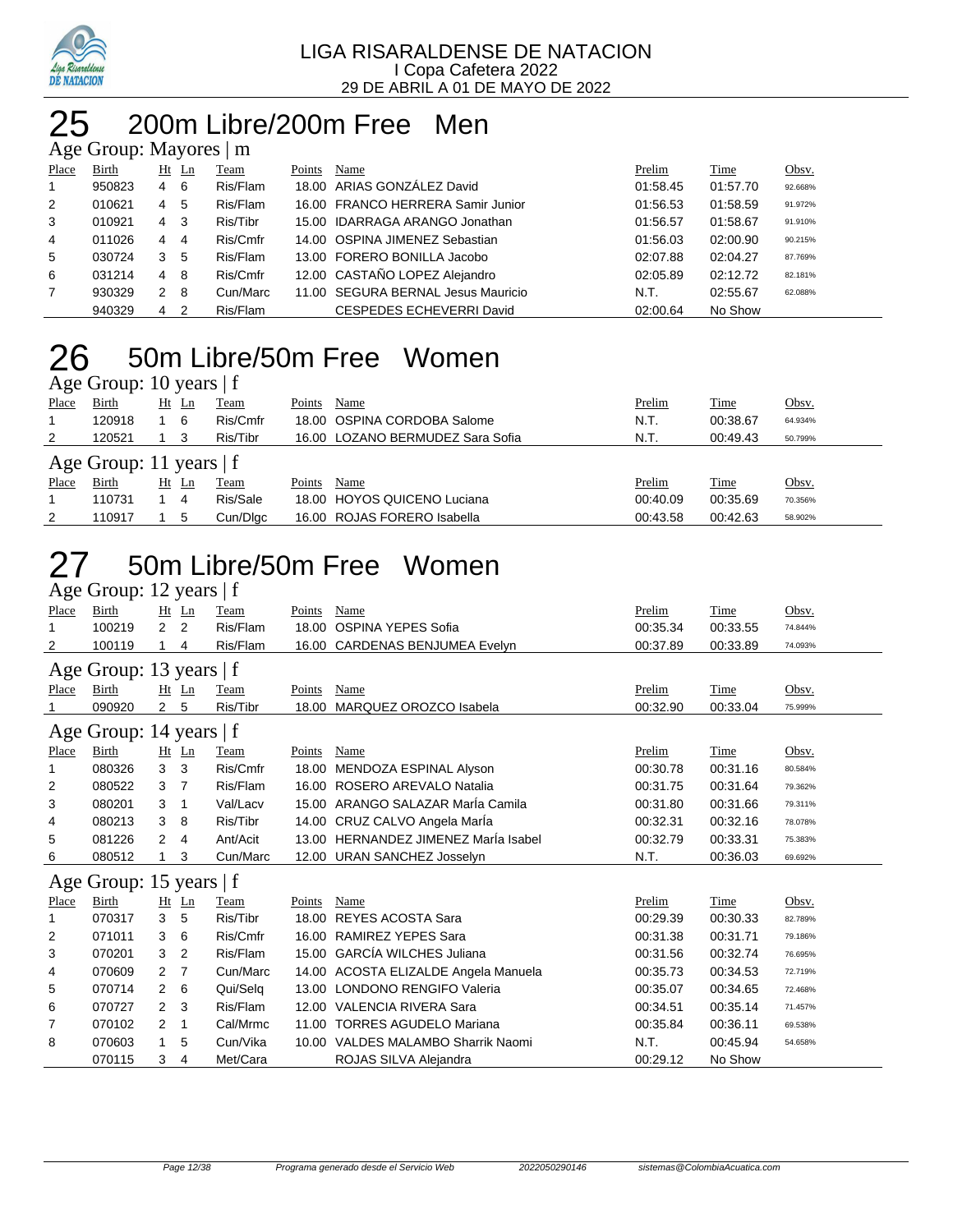

### 50m Libre/50m Free Women  $m:$  Ih  $16y, 17y \mid f$

| $A\&C$ Oroup. JU TOY-T/Y   I |                        |                |                |          |        |                                          |          |          |         |  |
|------------------------------|------------------------|----------------|----------------|----------|--------|------------------------------------------|----------|----------|---------|--|
| Place                        | Birth                  |                | $Ht$ Ln        | Team     | Points | Name                                     | Prelim   | Time     | Obsv.   |  |
| 1                            | 060113                 | 3              | 2              | Cun/Dlgc |        | 18.00 LOPEZ VARGAS Luz Angela            | 00:30.56 | 00:31.65 | 79.336% |  |
| 2                            | 060607                 | 1              | 6              | Cun/Marc |        | 16.00 HIGGINS TRUJILLO Leidy Dayanna     | N.T.     | 00:32.30 | 77.740% |  |
| 3                            | 050425                 | $\overline{2}$ | 3              | Cun/Marc |        | 15.00 VALENCIA CUELLAR Valentina         | 00:32.29 | 00:32.43 | 77.428% |  |
| 4                            | 050224                 | 3              | 8              | Ris/Flam | 14.00  | <b>BETANCUR ARIAS Mariana</b>            | 00:31.06 | 00:32.44 | 77.404% |  |
| 5                            | 060314                 | $\overline{2}$ | 7              | Cun/Marc | 13.00  | <b>BOLIVAR POSADA Andrea Milijasanet</b> | 00:34.07 | 00:33.12 | 75.815% |  |
| 6                            | 060913                 | $\overline{2}$ | 6              | Ant/Acit |        | 12.00 LOPERA GUISAO Sofia                | 00:33.31 | 00:33.42 | 75.135% |  |
| 7                            | 061018                 | $\overline{2}$ | 8              | Ris/Come |        | 11.00 MONCADA RAMIREZ Manuela            | 00:36.14 | 00:35.77 | 70.198% |  |
| 8                            | 060817                 | 1              | 4              | Cun/Dlgc | 10.00  | <b>BOHORQUEZ SANCHEZ Paula Carolina</b>  | 00:37.03 | 00:36.25 | 69.269% |  |
| 9                            | 060818                 | 2              | $\mathbf 1$    | Ris/Flam |        | 8.00 QUINTERO GOMEZ Angie Daniela        | 00:35.66 | 00:36.60 | 68.607% |  |
| 10                           | 060907                 | 1              | 5              | Cal/Mrmc | 7.00   | PEREZ RIVAS Salome                       | 00:41.94 | 00:38.13 | 65.854% |  |
| 11                           | 060929                 |                | 3              | Ris/Tibr |        | 6.00 BALLESTEROS PELAEZ Isabella         | 00:43.48 | 00:39.50 | 63.570% |  |
|                              | Age Group: Mayores   f |                |                |          |        |                                          |          |          |         |  |
| Place                        | Birth                  |                | $Ht$ Ln        | Team     | Points | Name                                     | Prelim   | Time     | Obsv.   |  |
|                              | 920711                 | 3              | 4              | Ris/Flam |        | 18.00 QUINTERO SOSA María Clara          | 00:27.43 | 00:28.68 | 87.552% |  |
| 2                            | 040913                 | 3              | 6              | Ris/Cmfr |        | 16.00 MUÑOZ VILLADA Valeria              | 00:29.69 | 00:29.62 | 84.774% |  |
| 3                            | 931118                 | 3              | 3              | Ris/Flam |        | 15.00 VELEZ CATANO Salome                | 00:29.45 | 00:30.08 | 83.477% |  |
| 4                            | 010604                 | 3              | 5              | Ris/Flam |        | 14.00 RENGIFO VIVAS Laura                | 00:28.58 | 00:30.25 | 83.008% |  |
| 5                            | 041104                 | 3              | 7              | Ris/Flam |        | 13.00 PAREJA GONZÁLEZ Leidy Sofia        | 00:30.80 | 00:31.15 | 80.610% |  |
| 6                            | 021001                 | 3              | 1              | Qui/Selg |        | 12.00 ROJAS TORRES Vanessa               | 00:30.87 | 00:31.54 | 79.613% |  |
| 7                            | 031027                 | 2              | 5              | Ant/Acit |        | 11.00 FLOREZ JIMENEZ María Camila        | 00:31.84 | 00:32.16 | 78.078% |  |
| 8                            | 040414                 | $\overline{2}$ | 4              | Ris/Flam |        | 10.00 GONZÁLEZ ARISMENDI Kely Bivianne   | 00:31.09 | 00:32.18 | 78.030% |  |
| 9                            | 040404                 | 2              | $\overline{2}$ | Cun/Dlfc |        | 8.00 ROJAS SÁNCHEZ Sofia                 | 00:33.78 | 00:33.46 | 75.045% |  |

## 200m Pecho/200m Breast Men

| Age Group: 13 years   m |  |  |
|-------------------------|--|--|
|                         |  |  |

| Place                   | Birth                   | $Ht$ Ln        |                | Team                  | Points | Name                              | Prelim   | Time     | Obsv.   |  |  |  |  |
|-------------------------|-------------------------|----------------|----------------|-----------------------|--------|-----------------------------------|----------|----------|---------|--|--|--|--|
|                         | 090803                  | 2              | 5              | Ris/Sale              | 18.00  | DUQUE CANO Jose Felipe            | 02:59.82 | 02:59.00 | 73.531% |  |  |  |  |
|                         | Age Group: 14 years   m |                |                |                       |        |                                   |          |          |         |  |  |  |  |
| Place                   | Birth                   | $Ht$ Ln        |                | Team                  | Points | Name                              | Prelim   | Time     | Obsv.   |  |  |  |  |
|                         | 081128                  | $\overline{2}$ | -4             | Val/Lacv              | 18.00  | ECHEVERRI MEDINA Juan Jose        | 02:53.48 | 02:52.52 | 76.293% |  |  |  |  |
| 2                       | 080121                  | 3              | -8             | Cal/Mrmc              | 16.00  | <b>MARIN ARENAS Juan Manuel</b>   | 02:52.42 | 03:00.66 | 72.855% |  |  |  |  |
| 3                       | 080104                  |                | 3              | Ris/Sale              | 15.00  | CARDONA RODRIGUEZ Juan Manuel     | N.T.     | 03:17.13 | 66.768% |  |  |  |  |
| Age Group: 15 years   m |                         |                |                |                       |        |                                   |          |          |         |  |  |  |  |
| Place                   | Birth                   | $Ht$ Ln        |                | Team                  | Points | Name                              | Prelim   | Time     | Obsv.   |  |  |  |  |
|                         | 070628                  | $3\quad 6$     |                | Ris/Sale              | 18.00  | QUINTERO VELEZ Miguel Angel       | 02:45.00 | 02:45.34 | 79.606% |  |  |  |  |
| 2                       | 070710                  | 3              |                | Cun/Dlfc              |        | 16.00 AVENDAÑO SALAZAR Juan Pablo | 02:51.86 | 03:00.41 | 72.956% |  |  |  |  |
| 3                       | 071123                  | $\mathbf{2}$   | - 6            | Ris/Cmfr              |        | 15.00 MONTOYA CASTAÑO Alejandro   | 03:16.81 | 03:16.67 | 66.924% |  |  |  |  |
| 4                       | 070829                  | $\mathcal{P}$  | $\overline{2}$ | Cun/Marc              | 14.00  | COBA SANCHEZ Camilo Andres        | 03:27.36 | 03:33.64 | 61.608% |  |  |  |  |
| 5                       | 070710                  |                | 5              | Cun/Marc              |        | 13.00 BUSTOS CAYCEDO Santiago     | N.T.     | 03:42.34 | 59.198% |  |  |  |  |
|                         | Age Group: 16 years   m |                |                |                       |        |                                   |          |          |         |  |  |  |  |
| Place                   | Birth                   | $Ht$ Ln        |                | Team                  | Points | Name                              | Prelim   | Time     | Obsv.   |  |  |  |  |
|                         | 060510                  | 3              | 7              | Ant/H <sub>2</sub> oa | 18.00  | <b>GUEVARA ARISTIZABAL Samuel</b> | 02:48.71 | 02:50.58 | 77.160% |  |  |  |  |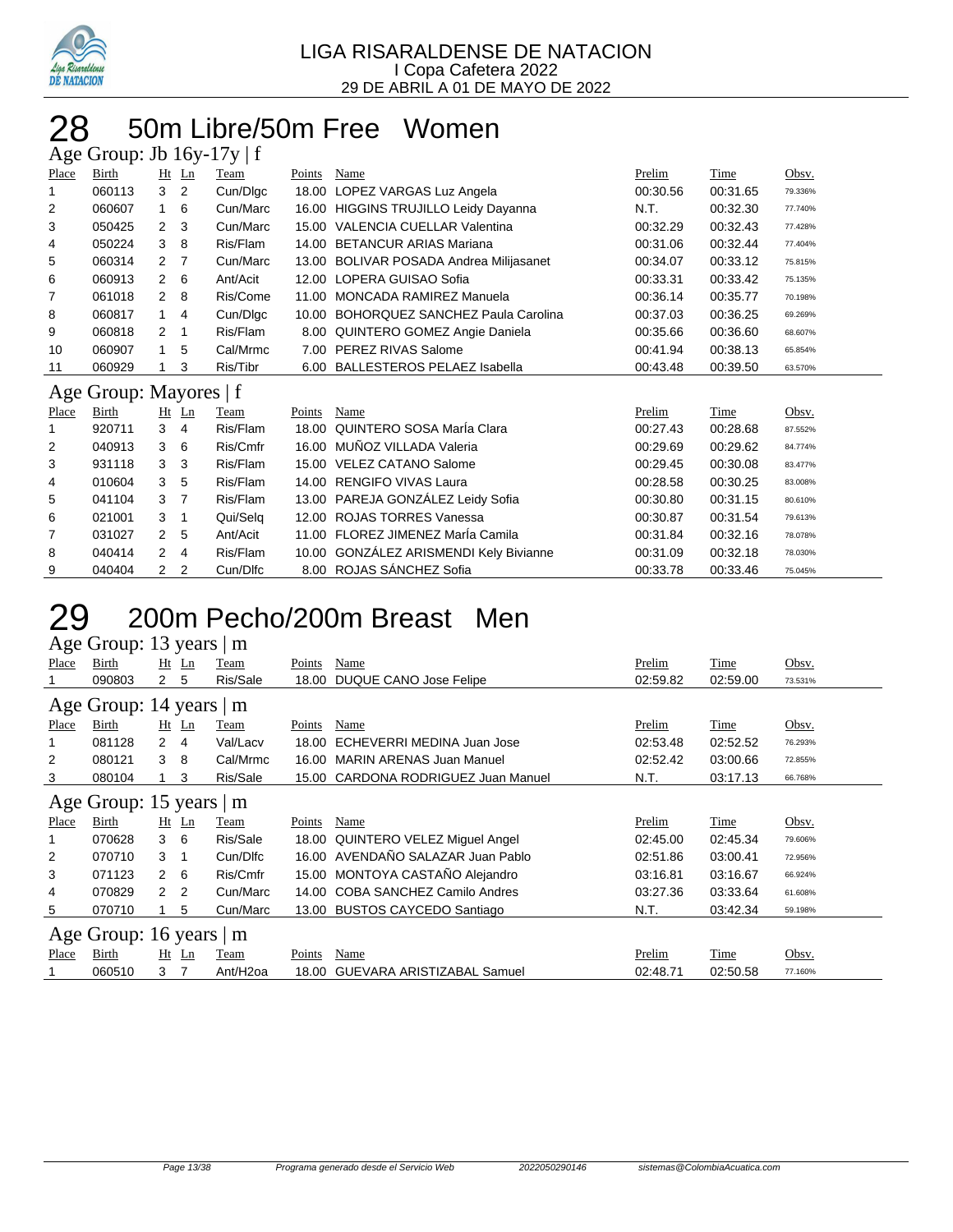

## 29 200m Pecho/200m Breast Men

|                | Age Group: Jb $17y-18y \mid m$ |   |                |             |        |                                       |          |             |         |  |  |  |
|----------------|--------------------------------|---|----------------|-------------|--------|---------------------------------------|----------|-------------|---------|--|--|--|
| Place          | <b>Birth</b>                   |   | Ht Ln          | <b>Team</b> | Points | Name                                  | Prelim   | <b>Time</b> | Obsv.   |  |  |  |
| $\mathbf{1}$   | 050613                         | 3 | -3             | Cal/Pirc    |        | 18.00 PULGARIN SUAREZ Miquel Angel    | 02:43.81 | 02:45.93    | 79.323% |  |  |  |
| 2              | 051107                         | 3 | 5              | Ris/Sale    |        | 16.00 GRISALES CASTRILLON Franklin    | 02:39.86 | 02:47.69    | 78.490% |  |  |  |
| 3              | 051217                         | 2 | - 3            | Ris/Tibr    |        | 15.00 CARDONA HURTADO David           | 03:03.43 | 02:51.70    | 76.657% |  |  |  |
|                | Age Group: Mayores   m         |   |                |             |        |                                       |          |             |         |  |  |  |
| <b>Place</b>   | <b>Birth</b>                   |   | $Ht$ Ln        | <b>Team</b> | Points | Name                                  | Prelim   | <b>Time</b> | Obsv.   |  |  |  |
|                | 980906                         | 3 | -4             | Ris/Flam    |        | 18.00 DELGADO MARIN Santiago          | 02:37.63 | 02:39.58    | 82.479% |  |  |  |
| $\overline{2}$ | 010225                         |   | -4             | Met/Cara    |        | 16.00 SERRANO BAQUERO Javier Esteban  | N.T.     | 02:52.05    | 76.501% |  |  |  |
| 3              | 031109                         | 3 | $\overline{2}$ | Ris/Flam    |        | 15.00 PLATA PULGARIN Antuan           | 02:46.10 | 02:52.40    | 76.346% |  |  |  |
| 4              | 791224                         |   |                | Cun/Marc    |        | 14.00 CORCHO ESTRELLA Rodrigo Alfonso | N.T.     | 03:13.00    | 68.197% |  |  |  |

### 30 200m Espalda/200m Back Women Age Group: 14 years  $|f|$

| ັ                              |                        |                           |  |             |        |                                        |          |             |         |  |  |
|--------------------------------|------------------------|---------------------------|--|-------------|--------|----------------------------------------|----------|-------------|---------|--|--|
| Place                          | Birth                  | $Ht$ Ln                   |  | Team        | Points | Name                                   | Prelim   | Time        | Obsv.   |  |  |
|                                | 080114                 | $\overline{2}$<br>3       |  | Ris/Flam    | 18.00  | <b>GUTIERREZ CASTAÑEDA Sara</b>        | 02:45.44 | 02:48.02    | 79.538% |  |  |
| 2                              | 080201                 | $\overline{2}$<br>- 6     |  | Val/Lacv    |        | 16.00 ARANGO SALAZAR Maria Camila      | 02:50.62 | 02:56.35    | 75.781% |  |  |
| 3                              | 080213                 | 2<br>1                    |  | Ris/Tibr    |        | 15.00 CRUZ CALVO Angela Marla          | 03:06.00 | 03:07.43    | 71.301% |  |  |
| Age Group: 15 years   f        |                        |                           |  |             |        |                                        |          |             |         |  |  |
| <b>Place</b>                   | Birth                  | $Ht$ Ln                   |  | <b>Team</b> | Points | Name                                   | Prelim   | Time        | Obsv.   |  |  |
|                                | 070317                 | 2<br>2                    |  | Ris/Tibr    | 18.00  | <b>REYES ACOSTA Sara</b>               | 02:52.15 | 02:56.76    | 75.605% |  |  |
| 2                              | 070310                 | 6                         |  | Cun/Marc    |        | 16.00 ARRIERO ROA María Alexandra      | N.T.     | 02:58.98    | 74.668% |  |  |
| Age Group: Jb $16y-17y \mid f$ |                        |                           |  |             |        |                                        |          |             |         |  |  |
| <b>Place</b>                   | Birth                  | $Ht$ Ln                   |  | <b>Team</b> | Points | Name                                   | Prelim   | <b>Time</b> | Obsv.   |  |  |
|                                | 050608                 | $\mathbf{2}^{\circ}$<br>5 |  | Ris/Flam    | 18.00  | <b>GUTIERREZ RAMIREZ María Antonia</b> | 02:42.73 | 02:42.54    | 82.220% |  |  |
| 2                              | 060818                 | 5                         |  | Ris/Flam    |        | 16.00 QUINTERO GOMEZ Angie Daniela     | 03:13.46 | 03:21.08    | 66.461% |  |  |
| 3                              | 061018                 | 3                         |  | Ris/Come    |        | 15.00 MONCADA RAMIREZ Manuela          | N.T.     | 03:29.67    | 63.738% |  |  |
|                                | Age Group: Mayores   f |                           |  |             |        |                                        |          |             |         |  |  |
| Place                          | Birth                  | $Ht$ Ln                   |  | Team        | Points | Name                                   | Prelim   | Time        | Obsv.   |  |  |
|                                | 010604                 | $\overline{2}$<br>4       |  | Ris/Flam    | 18.00  | <b>RENGIFO VIVAS Laura</b>             | 02:32.19 | 02:40.56    | 83.234% |  |  |
| 2                              | 021001                 | 2<br>- 7                  |  | Qui/Selq    | 16.00  | <b>ROJAS TORRES Vanessa</b>            | 02:53.52 | 02:46.70    | 80.168% |  |  |
| 3                              | 040404                 | 4                         |  | Cun/Dlfc    | 15.00  | ROJAS SÁNCHEZ Sofia                    | 03:10.45 | 03:08.78    | 70.791% |  |  |
| 4                              | 031027                 | 2<br>8                    |  | Ant/Acit    |        | 14.00 FLOREZ JIMENEZ Marla Camila      | 03:08.52 | 03:11.24    | 69.881% |  |  |

# 31 100m Mariposa/100m Fly Men

### Age Group: 12 years | m

| Place | Birth  | $Ht$ Ln | Team     | Points | Name                               | Prelim   | <b>Time</b> | Obsv.   |
|-------|--------|---------|----------|--------|------------------------------------|----------|-------------|---------|
|       | 100415 | 4       | Ris/Cmfr |        | 18.00 TABARES PAVAS Juan Manuel    | 01:16.97 | 01:15.58    | 70.058% |
| 2     | 100918 | - 5     | Ris/Cmfr |        | 16.00 MONTOYA CASTAÑO Juan Jose    | 01:26.21 | 01:22.93    | 63.849% |
| 3     | 100204 | - 6     | Ris/Flam |        | 15.00 MONTANO CEBALLOS Jose Thomas | N.T.     | 01:41.70    | 52.065% |
| 4     | 100526 | - 3     | Ris/Sale |        | 14.00 MARIN CORREA Alejandro       | 01:46.80 | 01:42.71    | 51.553% |
|       | 100713 |         | Cun/Dlgc |        | VASQUEZ GOMEZ Julian David         | N.T.     | No Show     |         |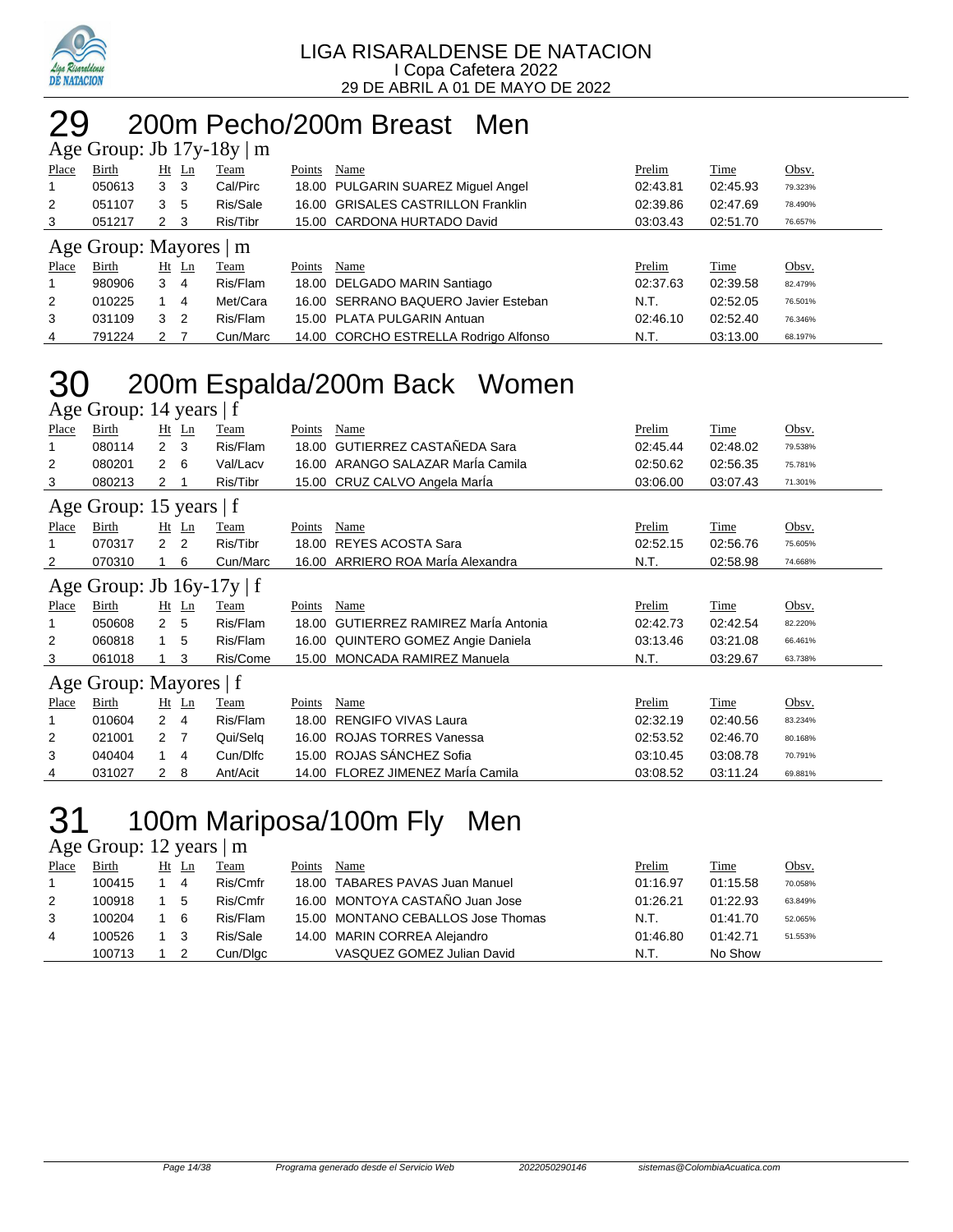

## 32 100m Mariposa/100m Fly Men

|       | Age Group: 13 years  <br>m            |                |                         |          |        |                                        |          |              |         |  |  |  |  |
|-------|---------------------------------------|----------------|-------------------------|----------|--------|----------------------------------------|----------|--------------|---------|--|--|--|--|
| Place | Birth                                 |                | $Ht$ Ln                 | Team     | Points | Name                                   | Prelim   | Time         | Obsv.   |  |  |  |  |
| 1     | 090912                                | $\overline{2}$ | $\mathbf{1}$            | Ris/Flam | 18.00  | BEDOYA VERA Dylan                      | 01:15.61 | 01:14.06     | 71.496% |  |  |  |  |
| 2     | 090509                                | $\mathbf{2}$   | -8                      | Ris/Sale |        | 16.00 CUBILLOS VALENCIA Juan Sebastian | 01:18.98 | 01:17.70     | 68.147% |  |  |  |  |
| 3     | 090604                                | $\mathbf{1}$   | 4                       | Ris/Cmfr | 15.00  | <b>RAMIREZ YEPEZ Mathias</b>           | 01:32.20 | 01:27.13     | 60.771% |  |  |  |  |
|       | 090313                                |                |                         | Cun/Vika |        | FONTANILLA GARCIA Jeronimo             | N.T.     | Disqualified |         |  |  |  |  |
|       | Age Group: 14 years  <br>$\mathbf{m}$ |                |                         |          |        |                                        |          |              |         |  |  |  |  |
| Place | Birth                                 |                | Ht Ln                   | Team     | Points | Name                                   | Prelim   | Time         | Obsv.   |  |  |  |  |
| 1     | 081014                                | $\overline{2}$ | 6                       | Ris/Cmfr | 18.00  | LOPEZ LOPEZ Juan Jose                  | 01:09.30 | 01:13.31     | 72.228% |  |  |  |  |
| 2     | 081215                                | $\mathbf{1}$   | 2                       | Cun/Dlfc |        | 16.00 ARIAS BARRETO Angel Santiago     | N.T.     | 01:22.48     | 64.197% |  |  |  |  |
| 3     | 080625                                |                | 6                       | Ant/H2oa |        | 15.00 GUEVARA ARISTIZABAL Alejandro    | N.T.     | 01:24.92     | 62.353% |  |  |  |  |
|       | Age Group: 15 years                   |                |                         | m        |        |                                        |          |              |         |  |  |  |  |
| Place | Birth                                 |                | $Ht$ Ln                 | Team     | Points | Name                                   | Prelim   | Time         | Obsv.   |  |  |  |  |
| 1     | 070304                                | 2 <sub>2</sub> |                         | Ris/Sale | 18.00  | <b>GIRALDO GRAJALES Mateo</b>          | 01:10.31 | 01:07.02     | 79.006% |  |  |  |  |
| 2     | 070326                                | $2^{\circ}$    | $\overline{\mathbf{3}}$ | Ris/Cmfr | 16.00  | <b>QUIROZ ZAPATA Samuel David</b>      | 01:07.81 | 01:07.10     | 78.912% |  |  |  |  |
| 3     | 070105                                | $\mathbf{2}$   | -5                      | Ris/Flam |        | 15.00 NAVARRO ECHEVERRI Brandon        | 01:05.54 | 01:07.49     | 78.456% |  |  |  |  |
|       | Age Group: 16 years                   |                |                         | m        |        |                                        |          |              |         |  |  |  |  |
| Place | Birth                                 | Ht             | Ln                      | Team     | Points | Name                                   | Prelim   | Time         | Obsv.   |  |  |  |  |
| 1     | 060725                                | $\overline{2}$ | 4                       | Cal/Mrmc | 18.00  | <b>EPALZA ROJAS Emmanuel Leandro</b>   | 01:01.89 | 01:02.83     | 84.275% |  |  |  |  |
| 2     | 060404                                | $\mathbf{1}$   | 5                       | Ris/Flam |        | 16.00 ZAPATA GARCIA Juan Felipe        | N.T.     | 01:10.18     | 75.449% |  |  |  |  |
| 3     | 060612                                | $\overline{2}$ | $\overline{7}$          | Ris/Flam | 15.00  | ROSERO AREVALO Simon                   | 01:11.73 | 01:10.44     | 75.170% |  |  |  |  |
| 4     | 060909                                |                | 3                       | Cal/Mrmc |        | 14.00 MARTINEZ RMS Juan Esteban        | N.T.     | 01:34.25     | 56.180% |  |  |  |  |

# 33 100m Mariposa/100m Fly Men

Age Group: Jb 17y-18y | m

| Place          | Birth  |                | $Ht$ Ln        | Team     | Points | Name                                 | Prelim   | Time         | Obsv.   |
|----------------|--------|----------------|----------------|----------|--------|--------------------------------------|----------|--------------|---------|
| $\mathbf{1}$   | 051130 | 3 7            |                | Ris/Sale |        | 18.00 GIRALDO ROMAN Michael          | 01:03.00 | 01:04.03     | 82.696% |
| $\overline{2}$ | 051217 | 3              | $\overline{2}$ | Cun/Marc |        | 16.00 TOVAR PICO Samuel David        | 01:01.38 | 01:04.10     | 82.605% |
| 3              | 041118 | 2              | -4             | Ris/Flam |        | 15.00 GUTIERREZ CASTAÑEDA NicolÁs    | 01:04.31 | 01:04.56     | 82.017% |
| 4              | 040325 | 38             |                | Ris/Cmfr |        | 14.00 CARDENAS OCAMPO Luis Alejandro | 01:04.24 | 01:04.81     | 81.700% |
| 5              | 050315 | 2              | -5             | Ant/Hura |        | 13.00 VARGAS ROLDAN Santiago         | 01:04.61 | 01:07.26     | 78.724% |
| 6              | 041211 | $2 \quad 3$    |                | Ris/Flam |        | 12.00 GOMEZ JARAMILLO Sebastian      | 01:08.14 | 01:08.68     | 77.097% |
| $\overline{7}$ | 050317 | $2 \quad 6$    |                | Ris/Tibr |        | 11.00 LOPEZ RAMIREZ Juan Jose        | 01:11.58 | 01:10.88     | 74.704% |
| 8              | 050815 | $1 \quad 3$    |                | Ris/Cmfr |        | 10.00 CALDERON RAMIREZ Johan Camilo  | N.T.     | 01:18.01     | 67.876% |
| 9              | 050409 | 2 <sub>2</sub> |                | Cun/Marc |        | 8.00 MENDEZ DIAZ Juan Steban         | 01:13.47 | 01:19.34     | 66.738% |
| 10             | 050507 | 2 <sub>7</sub> |                | Ris/Tibr |        | 7.00 PUERTA BERMUDEZ Juan Camilo     | 01:17.92 | 01:20.23     | 65.998% |
| 11             | 050411 |                | 5              | Ris/Tibr |        | 6.00 ARICAPA VARELA Brandon          | N.T.     | 01:39.16     | 53.399% |
|                | 050914 |                | 4              | Cun/Marc |        | CAMPOS CAMACHO AndrÉs Fernando       | 01:38.63 | Disqualified |         |

### Age Group: Mayores | m

| Place | Birth  | Ht Ln    | Team     | Points | Name                                 | Prelim   | Time     | Obsv.   |
|-------|--------|----------|----------|--------|--------------------------------------|----------|----------|---------|
|       | 950823 | 3<br>-4  | Ris/Flam |        | 18.00 ARIAS GONZÁLEZ David           | 00:53.86 | 00:56.33 | 94.000% |
| 2     | 011026 | 3<br>- 5 | Ris/Cmfr |        | 16.00 OSPINA JIMENEZ Sebastian       | 00:56.23 | 00:58.11 | 91.120% |
| 3     | 010921 | 3 3      | Ris/Tibr |        | 15.00 IDARRAGA ARANGO Jonathan       | 00:59.69 | 01:00.27 | 87.855% |
| 4     | 010609 | - 6      | Met/Cara |        | 14.00 ROJAS SILVA Juan Camilo        | 01:00.77 | 01:03.80 | 82.994% |
| 5     | 010409 |          | Ris/Flam |        | 13.00 TREJOS HERNANDEZ Santiago      | 01:03.65 | 01:04.14 | 82.554% |
| 6     | 001001 |          | Cun/Dlfc |        | 12.00 RODRIGUEZ RAMIREZ Miquel Angel | 01:19.48 | 01:14.34 | 71.227% |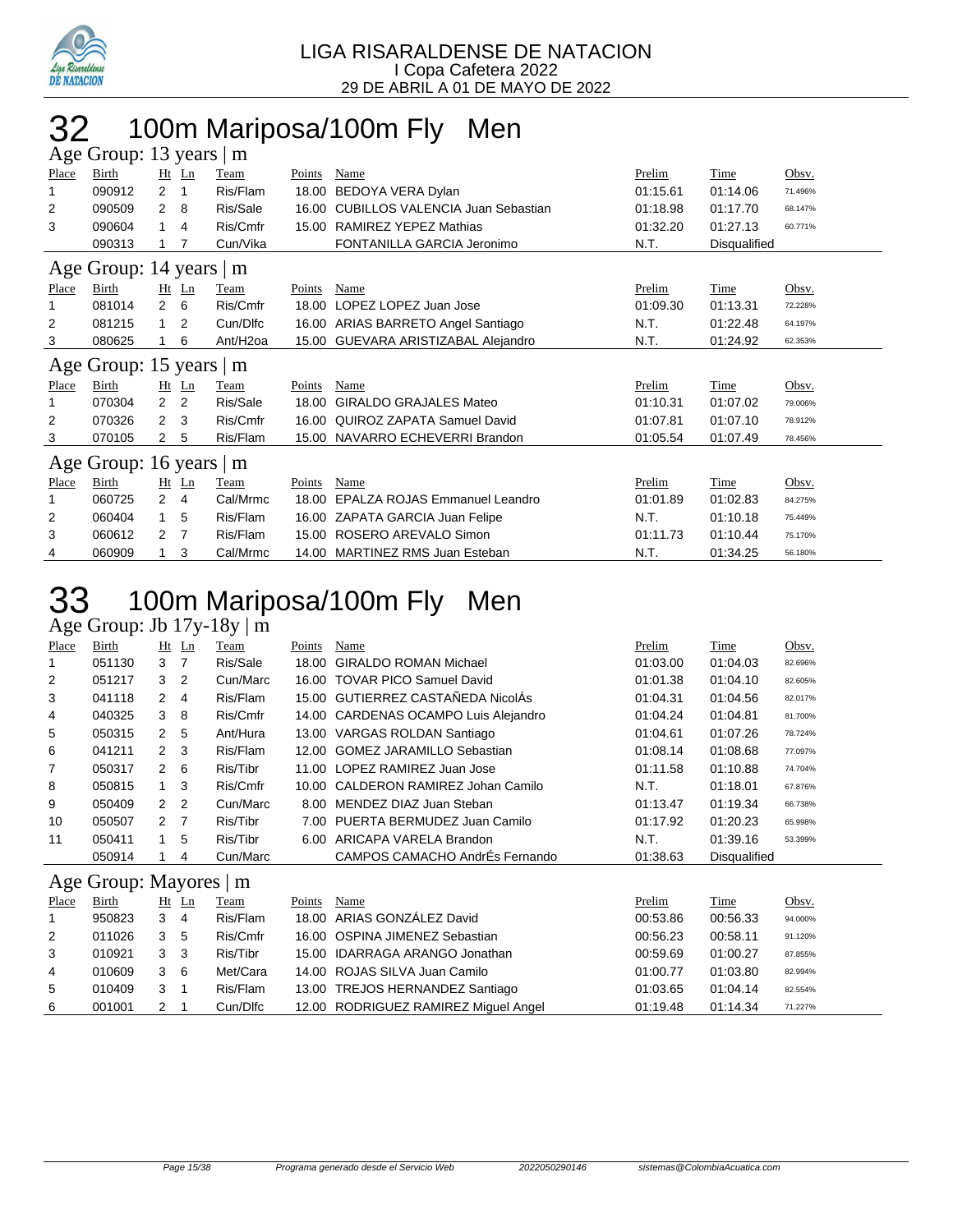

# 34 400m Comb.Ind/400m Medley Women

| Age Group: 13 years   f   |                                |            |    |          |        |                                        |          |                     |         |  |  |  |
|---------------------------|--------------------------------|------------|----|----------|--------|----------------------------------------|----------|---------------------|---------|--|--|--|
| Place                     | Birth                          | Ht         | Ln | Team     | Points | Name                                   | Prelim   | Time                | Obsv.   |  |  |  |
|                           | 091002                         |            |    | Ris/Sale |        | MARIN PATIÑO MarÍa Alejandra           | N.T.     | <b>Disqualified</b> |         |  |  |  |
| Age Group: 14 years $ f $ |                                |            |    |          |        |                                        |          |                     |         |  |  |  |
| Place                     | Birth                          | Ht         | Ln | Team     | Points | Name                                   | Prelim   | Time                | Obsv.   |  |  |  |
|                           | 080904                         | 1 4        |    | Ris/Cmfr |        | 18.00 CHAMORRO GONZÁLEZ Karol Isabella | 05:45.52 | 05:47.89            | 84.909% |  |  |  |
| 2                         | 080925                         | $1\quad 6$ |    | Ris/Sale |        | 16.00 HINCAPIF PARRA MarÍa Fernanda    | N.T.     | 05:54.66            | 83.288% |  |  |  |
| 3                         | 080125                         |            | 3  | Ris/Flam |        | 15.00 BETANCUR ARIAS Luisa Marla       | N.T.     | 06:02.16            | 81.563% |  |  |  |
|                           | Age Group: Jb $16y-17y \mid f$ |            |    |          |        |                                        |          |                     |         |  |  |  |
| Place                     | Birth                          | Ht         | Ln | Team     | Points | Name                                   | Prelim   | Time                | Obsv.   |  |  |  |
|                           | 060831                         |            | 5  | Ris/Cmfr |        | 18.00 CHAMORRO GONZÁLEZ Sofia Valeria  | 06:07.99 | 06:01.90            | 81.622% |  |  |  |

## 35 100m Espalda/100m Back Men

Age Group: 11 years  $\overline{\mathsf{m}}$ 

| Place | Birth                   |             | <u>Ht Ln</u>            | Team     | Points | Name                                | Prelim   | Time     | Obsv.   |
|-------|-------------------------|-------------|-------------------------|----------|--------|-------------------------------------|----------|----------|---------|
|       | 111104                  |             |                         | Ris/Sale |        | 18.00 DUQUE CANO Juan Esteban       | 01:41.47 | 01:43.04 | 53.261% |
|       | Age Group: 12 years   m |             |                         |          |        |                                     |          |          |         |
| Place | Birth                   |             | Ht <u>Ln</u>            | Team     | Points | Name                                | Prelim   | Time     | Obsv.   |
|       | 100317                  | 1 3         |                         | Cun/Marc |        | 18.00 URBANO ANDRADE Mauricio       | 01:27.83 | 01:18.88 | 69.574% |
| 2     | 100604                  |             | - 6                     | Atl/Acro |        | 16.00 PEDROZA BLANCO Carlos Daniel  | 01:29.92 | 01:25.55 | 64.150% |
| 3     | 100120                  |             | 5                       | Ris/Cmfr |        | 15.00 CARDONA OSORIO Alann          | 01:24.68 | 01:25.59 | 64.120% |
| 4     | 100810                  |             | 4                       | Ris/Cmfr |        | 14.00 RAMIREZ RIVERA Samuel         | 01:23.65 | 01:25.84 | 63.933% |
| 5     | 101014                  | $1 \quad 8$ |                         | Ris/Cmfr |        | 13.00 BRITO OSORIO Samuel           | N.T.     | 01:32.15 | 59.555% |
| 6     | 100806                  | $1\quad 2$  |                         | Tol/Tbt  |        | 12.00 SÁNCHEZ RONCANCIO Juan AndrÉs | 01:37.66 | 01:38.76 | 55.569% |
| 7     | 100304                  | $\Omega$    | $\overline{\mathbf{0}}$ | Cun/Dlgc |        | 11.00 MOLINA LEAL Thomas            | 01:41.06 | 01:40.02 | 54.869% |
|       | 100713                  |             |                         | Cun/Dlgc |        | VASQUEZ GOMEZ Julian David          | N.T.     | No Show  |         |
|       |                         |             |                         |          |        |                                     |          |          |         |

### 100m Espalda/100m Back Men Age Group: 13 years  $\overline{\mathsf{m}}$

|              | $T_{\rm K}$ UI Uup. To yuus   III |                |                |             |        |                                          |               |             |         |  |  |  |
|--------------|-----------------------------------|----------------|----------------|-------------|--------|------------------------------------------|---------------|-------------|---------|--|--|--|
| <b>Place</b> | Birth                             |                | $Ht$ Ln        | <b>Team</b> | Points | <b>Name</b>                              | <b>Prelim</b> | <b>Time</b> | Obsv.   |  |  |  |
|              | 090217                            | 2              |                | Ris/Flam    | 18.00  | SALDARRIAGA ORTIZ Miguel Angel           | 01:17.76      | 01:16.69    | 71.561% |  |  |  |
| 2            | 090316                            |                | 5              | Cun/Marc    |        | 16.00 RODRIGUEZ GAMEZ Miguel Angel       | 01:20.23      | 01:18.50    | 69.911% |  |  |  |
| 3            | 090217                            |                | 6              | Ris/Sale    |        | 15.00 TORO ARIAS Juan Felipe             | 01:27.55      | 01:30.15    | 60.876% |  |  |  |
|              | Age Group: 14 years $\vert$ m     |                |                |             |        |                                          |               |             |         |  |  |  |
| Place        | Birth                             |                | $Ht$ Ln        | Team        | Points | Name                                     | Prelim        | <b>Time</b> | Obsv.   |  |  |  |
|              | 080306                            | 1              | 4              | Cun/Dlfc    | 18.00  | ORJUELA SANABRIA Joseph David            | 01:15.25      | 01:15.25    | 72.930% |  |  |  |
| 2            | 080423                            | 2              | - 8            | Ris/Sale    | 16.00  | VASQUEZ PIEDRAHITA Mateo                 | 01:19.61      | 01:21.41    | 67.412% |  |  |  |
| 3            | 080511                            | $1 \quad 7$    |                | Cal/Pirc    | 15.00  | LONDOÑO VILLEGAS Julian Humberto         | N.T.          | 01:26.89    | 63.160% |  |  |  |
| 4            | 081018                            |                |                | Ris/Cmfr    |        | 14.00 ROJAS HUERTAS Felipe               | N.T.          | 01:29.91    | 61.039% |  |  |  |
|              | Age Group: 15 years   m           |                |                |             |        |                                          |               |             |         |  |  |  |
| Place        | Birth                             |                | $Ht$ Ln        | Team        | Points | Name                                     | Prelim        | Time        | Obsv.   |  |  |  |
|              | 070125                            | $\mathbf{2}$   | -5             | Ris/Flam    | 18.00  | <b>GRACIANO BARRAGAN Pedro Alejandro</b> | 01:08.48      | 01:09.96    | 78.445% |  |  |  |
| 2            | 070424                            | 2 <sub>3</sub> |                | Ris/Sale    | 16.00  | <b>RIOS ROJAS William</b>                | 01:12.16      | 01:13.80    | 74.363% |  |  |  |
| 3            | 070105                            | 2 2            |                | Cun/Marc    |        | 15.00 SARMIENTO VALDERRAMA NicolÁs       | 01:15.18      | 01:14.47    | 73.694% |  |  |  |
| 4            | 070122                            | $\mathbf{2}$   | $\overline{7}$ | Qui/Selq    | 14.00  | <b>MOLINA PIEDRAHITA Sebastian</b>       | 01:17.63      | 01:15.26    | 72.921% |  |  |  |
| 5            | 071128                            | $2\quad 6$     |                | Ris/Cmfr    |        | 13.00 LENIS ESPINAL Samuel               | 01:13.75      | 01:15.59    | 72.602% |  |  |  |
| 6            | 070813                            |                | 3              | Cun/Marc    |        | 12.00 GRACIA MORALES David Santiago      | 01:24.64      | 01:17.96    | 70.395% |  |  |  |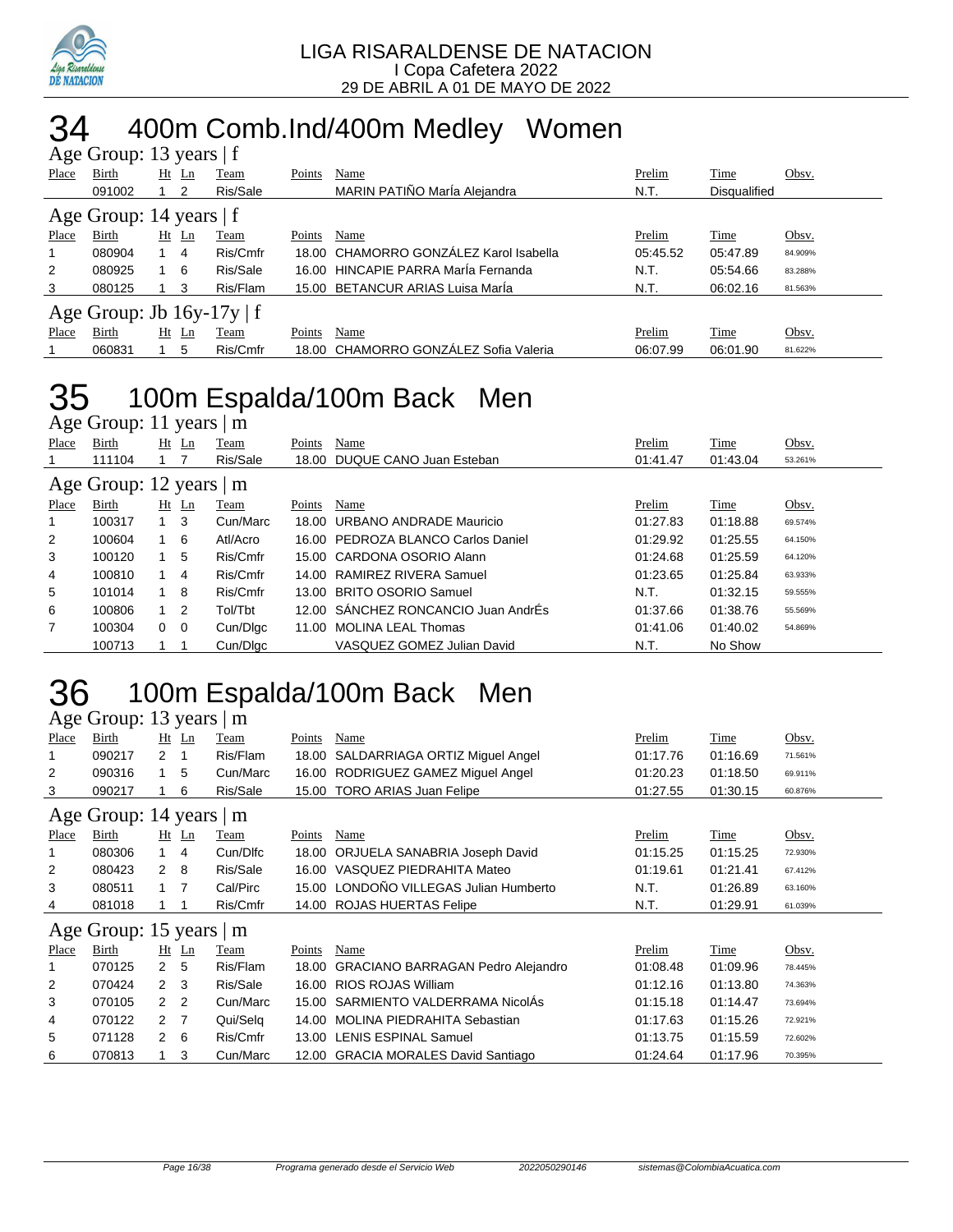

## 36 100m Espalda/100m Back Men

|             | Age Group: 16 years $ m $ |            |       |          |             |                                |          |          |         |  |  |  |
|-------------|---------------------------|------------|-------|----------|-------------|--------------------------------|----------|----------|---------|--|--|--|
| Place Birth |                           |            | Ht Ln | Team     | Points Name |                                | Prelim   | Time     | Obsv.   |  |  |  |
|             | 060916 2 4                |            |       | Ris/Flam |             | 18.00 OSPINA LOPEZ Samuel      | 01:07.92 | 01:10.91 | 77.394% |  |  |  |
| 2           | 060104                    | $1\quad 2$ |       | Qui/Sela |             | 16.00 MORENO GIRALDO Juan Jose | -N.T.    | 01:23.33 | 65.859% |  |  |  |

# 37 100m Espalda/100m Back Men

Age Group: Jb 17y-18y | m

| Place | Birth                  |             | $Ht$ Ln | Team      | Points | Name                                  | Prelim   | <b>Time</b> | Obsv.   |
|-------|------------------------|-------------|---------|-----------|--------|---------------------------------------|----------|-------------|---------|
|       | 040111                 | $1 \quad 3$ |         | Ris/Come  |        | 18.00 GUTIERREZ DUENES Melquis AndrÉs | 01:01.97 | 01:04.43    | 85.178% |
|       | 040810                 |             | 8       | Col/Parar |        | <b>RENDON ACOSTA David Felipe</b>     | N.T.     | No Show     |         |
|       | Age Group: Mayores   m |             |         |           |        |                                       |          |             |         |
| Place | Birth                  | Ht          | Ln      | Team      | Points | Name                                  | Prelim   | Time        | Obsv.   |
|       | 010621                 |             | 5       | Ris/Flam  |        | 18.00 FRANCO HERRERA Samir Junior     | 00:58.97 | 01:03.26    | 86.753% |
| 2     | 030724                 |             | 6       | Ris/Flam  |        | 16.00 FORERO BONILLA Jacobo           | 01:02.92 | 01:05.55    | 83.722% |
| 3     | 031214                 | $1\quad 2$  |         | Ris/Cmfr  |        | 15.00 CASTAÑO LOPEZ Alejandro         | 01:05.45 | 01:07.81    | 80.932% |
| 4     | 011114                 | $1 \quad 1$ |         | Cun/Dlgc  |        | 14.00 RIOS HERNANDEZ Carlos Fabian    | N.T.     | 01:39.67    | 55.062% |
|       | 940329                 |             | 4       | Ris/Flam  |        | CESPEDES ECHEVERRI David              | 00:57.18 | No Show     |         |
|       | 990630                 |             |         | Col/Parar |        | SEPULVEDA BOLIVAR Brayan              | 01:35.06 | No Show     |         |

# $39$  4X50m Libre/4X50m Free Women

|       | Age Group: 15 years   f |    |    |          |        |                                                                                                                                |        |             |          |         |
|-------|-------------------------|----|----|----------|--------|--------------------------------------------------------------------------------------------------------------------------------|--------|-------------|----------|---------|
| Place | Birth                   | Ht | Ln | Team     | Points | Name                                                                                                                           | Prelim | T.1th.Relay | T.Team   | Obsv.   |
|       | RF03901                 |    | 4  | Ris/Flam | 36.00  | 14yf Rosero Arevalo Natalia<br>15yf García Wilches Juliana<br>14yf Gutierrez CastaÑeda Sara<br>14yf Betancur Arias Luisa Marla | N.T.   | N.T.        | 02:03.79 | 88.860% |
|       | RF03902                 |    | 5  | Ris/Cmfr | 32.00  | 14yf Chamorro GonzÁlez Karol Isabella<br>14yf Mendoza Espinal Alyson                                                           | N.T.   | N.T.        | 02:04.69 | 88.219% |

15yf Acosta Carmona Valentina 15yf Ramirez Yepes Sara

### 40 4X50m Libre/4X50m Free Women Age Group: Mayores | f

| Place | Birth   | Ht<br>– Ln | Team     | Points | Name                                 | Prelim | T.1th.Relay | T.Team   | Obsv.   |
|-------|---------|------------|----------|--------|--------------------------------------|--------|-------------|----------|---------|
|       | RF04001 | 4          | Ris/Flam |        | 36.00 Myrf Quintero Sosa MarÍa Clara | N.T.   | N.T.        | 02:00.97 | 90.932% |
|       |         |            |          |        | Myrf Velez Catano Salome             |        |             |          |         |
|       |         |            |          |        | Myrf Pareja GonzÁlez Leidy Sofia     |        |             |          |         |
|       |         |            |          |        | Myrf Rengifo Vivas Laura             |        |             |          |         |

### 41 400m Libre/400m Free Men Age Group: 11 years | m

|       | $1.50$ Oroup. 11 years $1 \text{ m}$ |       |          |        |                                      |          |             |         |
|-------|--------------------------------------|-------|----------|--------|--------------------------------------|----------|-------------|---------|
| Place | Birth                                | Ht Ln | Team     | Points | Name                                 | Prelim   | <b>Time</b> | Obsv.   |
|       | 111118                               |       | Cun/Vika |        | 18.00 FLOREZ ANGULO Emmanuel         | N.T.     | 05:39.18    | 68.217% |
| 2     | 110929                               | 4     | Ris/Flam |        | 16.00 NIETO QUINTERO Juan Jose       | N.T.     | 05:50.88    | 65.943% |
| 3     | 110617                               | - 2   | Tol/Tbt  |        | 15.00 MENDOZA RAMIREZ Juan Sebastian | 06:28.33 | 06:15.23    | 61.664% |
| 4     | 111104                               | 5     | Ris/Sale |        | 14.00 DUQUE CANO Juan Esteban        | N.T.     | 06:16.56    | 61.446% |
| 5     | 110117                               | -8    | Ris/Cmfr |        | 13.00 SOLORZANO GUZMAN Andy          | N.T.     | 07:40.93    | 50.199% |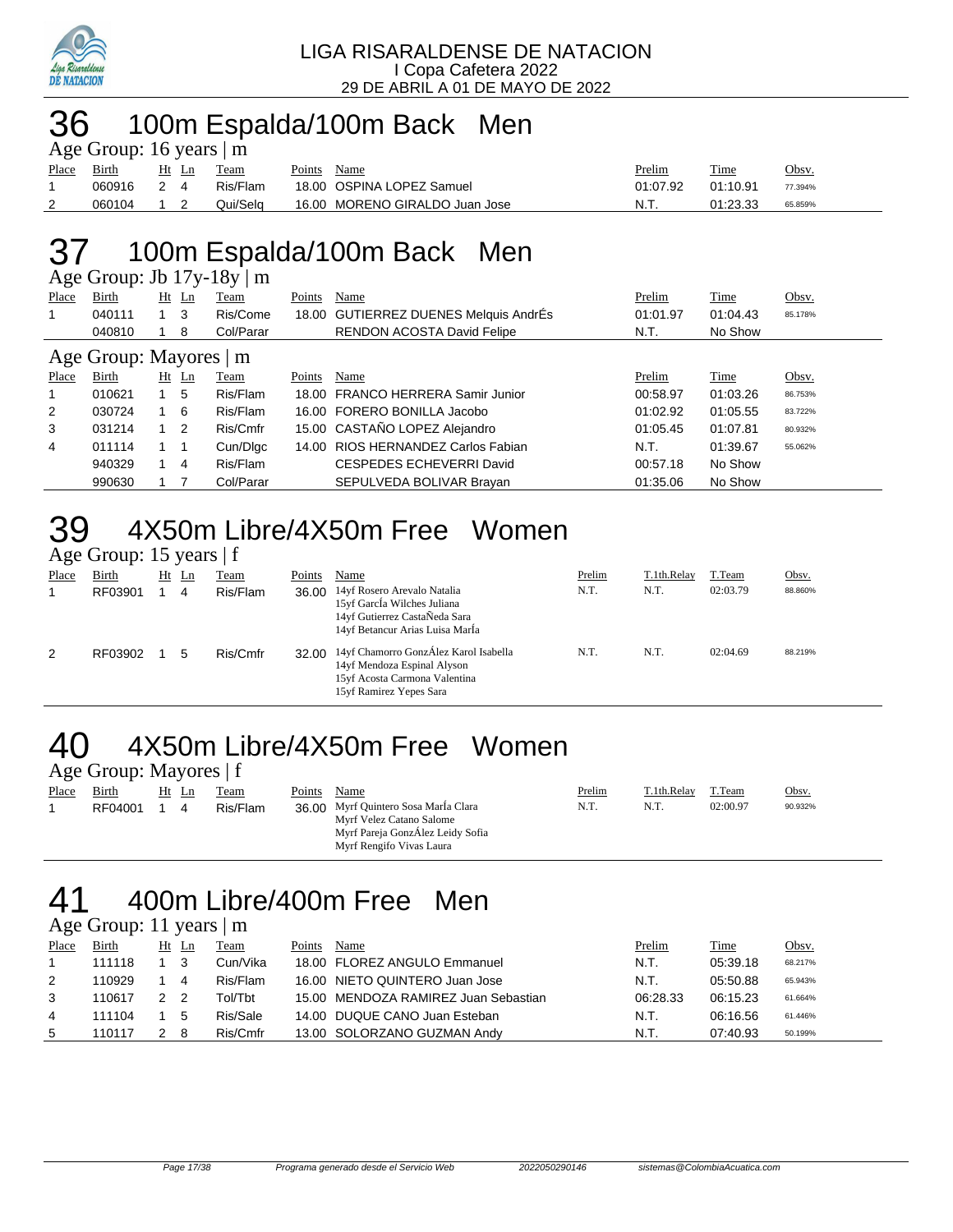

## 400m Libre/400m Free Men

| Age Group: 12 years $\mid$ m |        |                |                |          |        |                                    |          |          |         |  |  |
|------------------------------|--------|----------------|----------------|----------|--------|------------------------------------|----------|----------|---------|--|--|
| Place                        | Birth  |                | Ht Ln          | Team     | Points | Name                               | Prelim   | Time     | Obsv.   |  |  |
| $\mathbf{1}$                 | 100120 | 2 5            |                | Ris/Cmfr |        | 18.00 CARDONA OSORIO Alann         | 05:11.61 | 05:09.63 | 74.728% |  |  |
| 2                            | 100810 | 2              | $\overline{4}$ | Ris/Cmfr |        | 16.00 RAMIREZ RIVERA Samuel        | 05:10.09 | 05:10.19 | 74.593% |  |  |
| 3                            | 100415 | 2 <sub>3</sub> |                | Ris/Cmfr |        | 15.00 TABARES PAVAS Juan Manuel    | 05:23.57 | 05:25.45 | 71.095% |  |  |
| 4                            | 100204 | 2              | - 6            | Ris/Flam |        | 14.00 MONTANO CEBALLOS Jose Thomas | 05:47.59 | 05:39.21 | 68.211% |  |  |
| 5                            | 100911 | 2              |                | Ris/Cmfr |        | 13.00 MONTOYA MESA Juan Jose       | 06:51.40 | 05:47.05 | 66.671% |  |  |
| 6                            | 100526 | 2              |                | Ris/Sale |        | 12.00 MARIN CORREA Alejandro       | 06:41.89 | 06:23.50 | 60.334% |  |  |

## 400m Libre/400m Free Men

### Age Group: 13 years | m

| Place        | <b>Birth</b> |                | $Ht$ Ln        | <b>Team</b> | Points | Name                                   | Prelim   | Time     | Obsv.   |
|--------------|--------------|----------------|----------------|-------------|--------|----------------------------------------|----------|----------|---------|
| $\mathbf{1}$ | 090921       | 3              | - 3            | Ris/Sale    |        | 18.00 GRISALES CASTRILLON Matias       | 05:04.11 | 04:52.60 | 79.077% |
| 2            | 090912       | $\overline{2}$ | $\overline{2}$ | Ris/Flam    |        | 16.00 BEDOYA VERA Dylan                | 05:34.98 | 05:06.40 | 75.516% |
| 3            | 090509       | 2              | -5             | Ris/Sale    |        | 15.00 CUBILLOS VALENCIA Juan Sebastian | 05:28.01 | 05:06.95 | 75.380% |
| 4            | 090217       | 3              | -2             | Ris/Flam    |        | 14.00 SALDARRIAGA ORTIZ Miguel Angel   | 05:05.88 | 05:07.66 | 75.206% |
| 5            | 090604       | 2              | $\overline{4}$ | Ris/Cmfr    |        | 13.00 RAMIREZ YEPEZ Mathias            | 05:27.57 | 05:09.49 | 74.762% |
| 6            | 090803       | 2              | $\overline{7}$ | Ris/Sale    |        | 12.00 DUQUE CANO Jose Felipe           | 05:41.22 | 05:19.21 | 72.485% |
| 7            | 090217       | $\mathbf{2}$   | -3             | Ris/Sale    |        | 11.00 TORO ARIAS Juan Felipe           | 05:28.19 | 05:21.32 | 72.009% |
| 8            | 090316       | 2              | - 6            | Cun/Marc    |        | 10.00 RODRIGUEZ GAMEZ Miguel Angel     | 05:24.32 | 05:24.32 | 71.343% |
| 9            | 090313       |                | 4              | Cun/Vika    |        | 8.00 FONTANILLA GARCIA Jeronimo        | 06:02.58 | 06:02.58 | 63.815% |

### Age Group: 14 years | m

| Place | Birth  | Ht Ln |     | Team     | Points | Name                                | Prelim   | Time     | <u>Obsv.</u> |
|-------|--------|-------|-----|----------|--------|-------------------------------------|----------|----------|--------------|
|       | 080423 | 4     | -8  | Ris/Sale |        | 18.00 VASQUEZ PIEDRAHITA Mateo      | 04:54.30 | 04:52.06 | 79.223%      |
| 2     | 080104 | 4     |     | Ris/Sale |        | 16.00 CARDONA RODRIGUEZ Juan Manuel | 04:51.52 | 04:54.39 | 78.596%      |
| 3     | 080306 | 3     | - 8 | Cun/Dlfc |        | 15.00 ORJUELA SANABRIA Joseph David | 05:02.84 | 05:02.84 | 76.403%      |
| 4     | 081014 | 3     | - 5 | Ris/Cmfr |        | 14.00 LOPEZ LOPEZ Juan Jose         | 04:59.34 | 05:11.87 | 74.191%      |
| 5     | 081018 |       | -5  | Ris/Cmfr |        | 13.00 ROJAS HUERTAS Felipe          | 07:08.82 | 05:48.68 | 66.359%      |

#### Age Group: 15 years | m

| Place          | Birth                   |                | $Ht$ Ln | Team     | Points | Name                                    | Prelim   | Time     | Obsv.   |
|----------------|-------------------------|----------------|---------|----------|--------|-----------------------------------------|----------|----------|---------|
|                | 070628                  |                | -3      | Ris/Sale | 18.00  | <b>QUINTERO VELEZ Miguel Angel</b>      | N.T.     | 04:32.23 | 84.994% |
| $\overline{2}$ | 070125                  | 4              | 4       | Ris/Flam |        | 16.00 GRACIANO BARRAGAN Pedro Alejandro | 04:30.38 | 04:32.59 | 84.882% |
| 3              | 070105                  | $\overline{4}$ | -5      | Ris/Flam |        | 15.00 NAVARRO ECHEVERRI Brandon         | 04:34.48 | 04:37.67 | 83.329% |
| 4              | 071123                  | 4              | 2       | Ris/Cmfr |        | 14.00 MONTOYA CASTAÑO Alejandro         | 04:42.63 | 04:50.18 | 79.737% |
| 5              | 070105                  | 3              | -4      | Cun/Marc |        | 13.00 SARMIENTO VALDERRAMA NicolÁs      | 04:58.59 | 04:53.60 | 78.808% |
| 6              | 071128                  | 4 7            |         | Ris/Cmfr |        | 12.00 LENIS ESPINAL Samuel              | 04:43.43 | 04:55.53 | 78.293% |
| 7              | 070122                  | 3              | 6       | Qui/Selg | 11.00  | <b>MOLINA PIEDRAHITA Sebastian</b>      | 05:05.82 | 05:07.33 | 75.287% |
| 8              | 070813                  |                | 6       | Cun/Marc |        | 10.00 GRACIA MORALES David Santiago     | N.T.     | 05:14.42 | 73.589% |
| 9              | 070131                  | 3              | - 7     | Cun/Dlfc | 8.00   | RUIZ FERIA David Alberto                | 05:08.90 | 05:15.19 | 73.410% |
| 10             | 070710                  | $\mathbf{2}$   | -8      | Cun/Marc | 7.00   | <b>BUSTOS CAYCEDO Santiago</b>          | 06:07.54 | 05:48.99 | 66.300% |
| 11             | 070227                  | 2              |         | Cun/Vika |        | 6.00 FIGUEREDO CASTRO Juan David        | 05:46.75 | 05:58.67 | 64.511% |
|                | Age Group: 16 years   m |                |         |          |        |                                         |          |          |         |
| Place          | Birth                   |                | $Ht$ Ln | Team     | Points | Name                                    | Prelim   | Time     | Obsv.   |
|                | 060612                  | $\overline{4}$ | 6       | Ris/Flam | 18.00  | ROSERO AREVALO Simon                    | 04:42.06 | 04:37.64 | 83.338% |
| 2              | 060916                  | 4              | 3       | Ris/Flam |        | 16.00 OSPINA LOPEZ Samuel               | 04:39.73 | 04:46.33 | 80.809% |

060404 3 1 Ris/Flam 15.00 ZAPATA GARCIA Juan Felipe 05:10.16 05:06.15 75.577%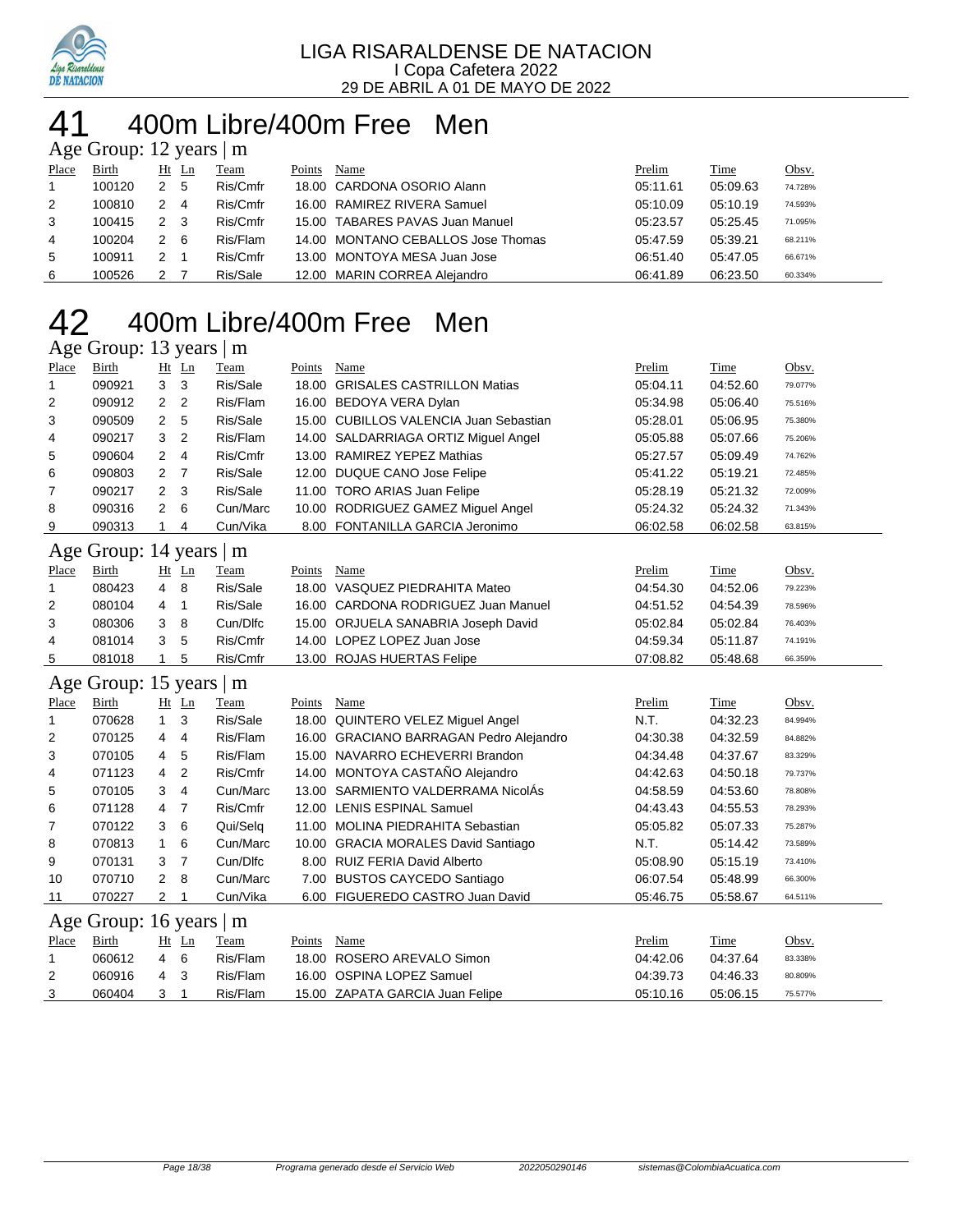

### 400m Libre/400m Free Men  $\ln$  Ib 17y 19y | m

|                | $\Delta \text{SC}$ Oroup. JD 179-109   III |                |                |           |        |                                      |          |          |         |
|----------------|--------------------------------------------|----------------|----------------|-----------|--------|--------------------------------------|----------|----------|---------|
| Place          | Birth                                      |                | $Ht$ Ln        | Team      | Points | Name                                 | Prelim   | Time     | Obsv.   |
|                | 050909                                     |                |                | Cal/Acaf  | 18.00  | LONDOÑO PARRA NicolÁs                | N.T.     | 04:23.22 | 87.904% |
| 2              | 051130                                     | $\mathbf{2}$   | - 6            | Ris/Sale  |        | 16.00 GIRALDO ROMAN Michael          | 04:30.53 | 04:35.54 | 83.973% |
| 3              | 050401                                     | 2 <sub>7</sub> |                | Ris/Sale  |        | 15.00 PELAEZ CASTAÑO Camilo          | 04:33.34 | 04:37.61 | 83.347% |
| 4              | 041118                                     | $1 \quad 7$    |                | Ris/Flam  |        | 14.00 GUTIERREZ CASTAÑEDA NicolÁs    | N.T.     | 04:41.58 | 82.172% |
| 5              | 050315                                     | 2              | -1             | Ant/Hura  |        | 13.00 VARGAS ROLDAN Santiago         | 04:37.39 | 04:41.89 | 82.082% |
| 6              | 051217                                     | 2              | - 8            | Cun/Marc  |        | 12.00 TOVAR PICO Samuel David        | 04:40.18 | 04:46.03 | 80.894% |
| 7              | 050815                                     | 1              | $\overline{4}$ | Ris/Cmfr  |        | 11.00 CALDERON RAMIREZ Johan Camilo  | 05:01.41 | 05:07.91 | 75.145% |
| 8              | 040810                                     |                | 2              | Col/Parar |        | 10.00 RENDON ACOSTA David Felipe     | N.T.     | 06:22.21 | 60.537% |
|                |                                            |                |                |           |        |                                      |          |          |         |
|                |                                            |                |                |           |        |                                      |          |          |         |
| Place          | Age Group: Mayores   m<br>Birth            |                | $Ht$ Ln        | Team      | Points | Name                                 | Prelim   | Time     | Obsv.   |
|                | 950823                                     | $\mathbf{1}$   | 3              | Ris/Flam  | 18.00  | ARIAS GONZÁLEZ David                 | N.T.     | 04:15.21 | 90.663% |
| $\overline{2}$ | 010621                                     | 1.             | 6              | Ris/Flam  |        | 16.00 FRANCO HERRERA Samir Junior    | N.T.     | 04:15.42 | 90.588% |
| 3              | 010921                                     | 2              | 4              | Ris/Tibr  |        | 15.00 IDARRAGA ARANGO Jonathan       | 04:08.83 | 04:15.50 | 90.560% |
| 4              | 011026                                     | $\mathbf{2}$   | 5              | Ris/Cmfr  |        | 14.00 OSPINA JIMENEZ Sebastian       | 04:16.08 | 04:21.62 | 88.441% |
| 5              | 030724                                     | $\mathcal{P}$  | -3             | Ris/Flam  |        | 13.00 FORERO BONILLA Jacobo          | 04:25.76 | 04:26.47 | 86.832% |
| 6              | 010225                                     | 2              | $\overline{2}$ | Met/Cara  |        | 12.00 SERRANO BAQUERO Javier Esteban | 04:30.74 | 04:32.91 | 84.783% |

# 800m Libre/800m Free Women

|       | Age Group: 12 years   f        |                |                |          |        |                                       |          |          |         |  |  |
|-------|--------------------------------|----------------|----------------|----------|--------|---------------------------------------|----------|----------|---------|--|--|
| Place | Birth                          |                | Ht Ln          | Team     | Points | Name                                  | Prelim   | Time     | Obsv.   |  |  |
|       | 100719                         | 1.             | 2              | Ris/Cmfr | 18.00  | <b>JARAMILLO SALAZAR Isabella</b>     | N.T.     | 14:25.13 | 60.354% |  |  |
| 2     | 101104                         |                |                | Ris/Cmfr |        | 16.00 HERNANDEZ LONDOÑO Juana Camila  | N.T.     | 14:53.78 | 58.419% |  |  |
|       | Age Group: 14 years   f        |                |                |          |        |                                       |          |          |         |  |  |
| Place | Birth                          |                | Ht Ln          | Team     | Points | Name                                  | Prelim   | Time     | Obsv.   |  |  |
| 1     | 080904                         | $\overline{2}$ | $\overline{4}$ | Ris/Cmfr | 18.00  | CHAMORRO GONZÁLEZ Karol Isabella      | 09:52.29 | 10:08.71 | 85.778% |  |  |
| 2     | 080114                         | 2              | 2              | Ris/Flam | 16.00  | GUTIERREZ CASTAÑEDA Sara              | 10:29.04 | 10:26.83 | 83.299% |  |  |
| 3     | 080125                         | 2              | 6              | Ris/Flam | 15.00  | <b>BETANCUR ARIAS Luisa MarÍa</b>     | 10:17.21 | 10:50.08 | 80.319% |  |  |
| 4     | 080201                         |                | 6              | Val/Lacv |        | 14.00 ARANGO SALAZAR MarÍa Camila     | N.T.     | 11:11.06 | 77.808% |  |  |
|       | Age Group: 15 years   f        |                |                |          |        |                                       |          |          |         |  |  |
| Place | Birth                          |                | Ht Ln          | Team     | Points | Name                                  | Prelim   | Time     | Obsv.   |  |  |
| 1     | 070612                         | 2              | $\overline{7}$ | Ris/Cmfr | 18.00  | <b>ACOSTA CARMONA Valentina</b>       | 10:57.89 | 11:00.77 | 79.020% |  |  |
| 2     | 070201                         |                | 5              | Ris/Flam | 16.00  | <b>GARCÍA WILCHES Juliana</b>         | N.T.     | 11:10.29 | 77.898% |  |  |
| 3     | 070310                         | 1              | 3              | Cun/Marc | 15.00  | ARRIERO ROA MarÍa Alexandra           | N.T.     | 12:00.47 | 72.472% |  |  |
| 4     | 070102                         |                | 4              | Cal/Mrmc |        | 14.00 TORRES AGUDELO Mariana          | N.T.     | 14:35.27 | 59.655% |  |  |
|       | Age Group: Jb $16y-17y \mid f$ |                |                |          |        |                                       |          |          |         |  |  |
| Place | Birth                          | Ht             | Ln             | Team     | Points | Name                                  | Prelim   | Time     | Obsv.   |  |  |
| 1     | 060831                         | $\overline{2}$ | 5              | Ris/Cmfr | 18.00  | CHAMORRO GONZÁLEZ Sofia Valeria       | 09:54.06 | 10:15.41 | 84.844% |  |  |
| 2     | 050608                         | 2              | 8              | Ris/Flam |        | 16.00 GUTIERREZ RAMIREZ Maria Antonia | N.T.     | 10:34.47 | 82.295% |  |  |
|       | Age Group: Mayores   f         |                |                |          |        |                                       |          |          |         |  |  |
| Place | Birth                          |                | Ht Ln          | Team     | Points | Name                                  | Prelim   | Time     | Obsv.   |  |  |
|       | 921214                         | 2              | 1              | Ris/Flam | 18.00  | <b>MARTÍNEZ VELOZA Natalia</b>        | N.T.     | 10:10.95 | 85.464% |  |  |
| 2     | 040226                         | 2              | 3              | Ris/Cmfr | 16.00  | <b>GIL TAMAYO Valentina</b>           | 10:08.09 | 10:43.31 | 81.165% |  |  |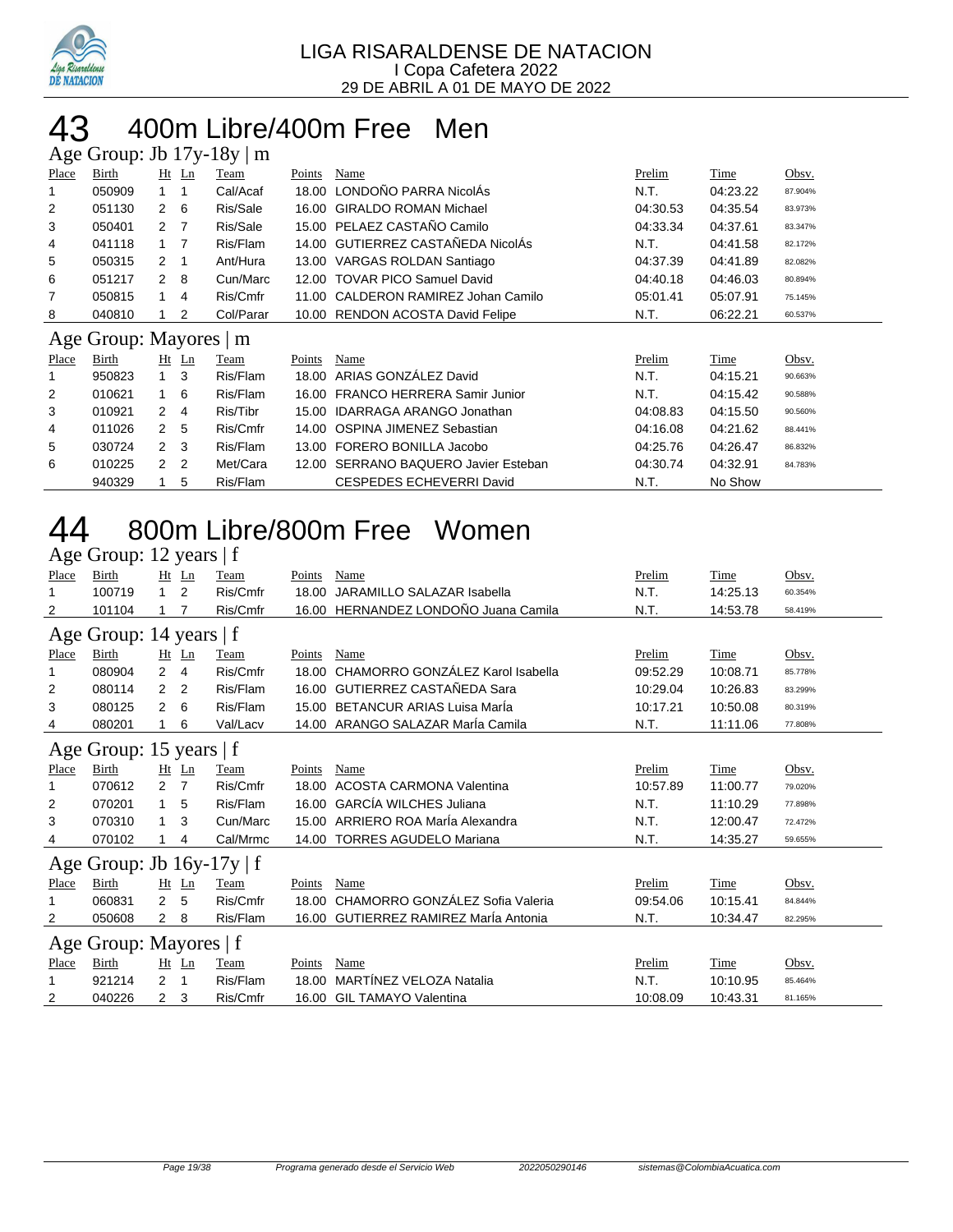

### 100m Pecho/100m Breast Men  $\frac{1}{2}$ roup: 11 years  $\frac{1}{2}$  m

| $\Delta$ gu Oroup. 11 yuars $\Delta$ m |                               |    |         |          |        |                                  |          |          |         |  |  |
|----------------------------------------|-------------------------------|----|---------|----------|--------|----------------------------------|----------|----------|---------|--|--|
| Place                                  | Birth                         |    | $Ht$ Ln | Team     | Points | Name                             | Prelim   | Time     | Obsv.   |  |  |
|                                        | 110723                        |    |         | Cun/Vika |        | 18.00 LUGO ALVAREZ Samuel Andres | N.T.     | 02:35.39 | 38.567% |  |  |
|                                        | Age Group: 12 years $\vert$ m |    |         |          |        |                                  |          |          |         |  |  |
| Place                                  | Birth                         | Ht | Ln      | Team     | Points | Name                             | Prelim   | Time     | Obsv.   |  |  |
| $\mathbf{1}$                           | 100317                        |    | 4       | Cun/Marc |        | 18.00 URBANO ANDRADE Mauricio    | 01:31.71 | 01:25.37 | 70.200% |  |  |
| 2                                      | 100918                        |    | 5       | Ris/Cmfr |        | 16.00 MONTOYA CASTAÑO Juan Jose  | 01:33.13 | 01:33.15 | 64.337% |  |  |
| 3                                      | 101014                        |    | -3      | Ris/Cmfr |        | 15.00 BRITO OSORIO Samuel        | 01:38.77 | 01:37.01 | 61.777% |  |  |
| 4                                      | 100911                        |    | -6      | Ris/Cmfr |        | 14.00 MONTOYA MESA Juan Jose     | 01:39.53 | 01:39.95 | 59.960% |  |  |
| 5                                      | 100609                        |    | 2       | Cun/Dlgc |        | 13.00 GARCÍA ALVAREZ Luis Felipe | 01:48.17 | 01:40.10 | 59.870% |  |  |

## 100m Pecho/100m Breast Men

Age Group: 13 years | m

| Place | <b>Birth</b>                  |                      | $Ht$ Ln        | <u>Team</u>          | <b>Points</b> | <b>Name</b>                       | Prelim   | <b>Time</b>  | Obsv.             |
|-------|-------------------------------|----------------------|----------------|----------------------|---------------|-----------------------------------|----------|--------------|-------------------|
|       | 090803                        | $2 \overline{7}$     |                | Ris/Sale             | 18.00         | DUQUE CANO Jose Felipe            | 01:27.20 | 01:26.19     | 69.532%           |
| 2     | 090816                        |                      | -1             | Cun/Dlfc             | 16.00         | ROJAS AVENDANO Jose David         | N.T.     | 01:44.78     | 57.196%           |
|       | 090227                        |                      | 4              | Cun/Digc             |               | MORA VELEZ Lenin Santiago         | 01:46.50 | Disqualified | salida adelantada |
|       | Age Group: 14 years $\vert$ m |                      |                |                      |               |                                   |          |              |                   |
| Place | Birth                         |                      | $Ht$ Ln        | Team                 | Points        | Name                              | Prelim   | Time         | Obsv.             |
|       | 081128                        | $\mathbf{2}^{\circ}$ | 4              | Val/Lacv             | 18.00         | ECHEVERRI MEDINA Juan Jose        | 01:14.47 | 01:14.11     | 80.866%           |
| 2     | 080625                        | 2                    | -1             | Ant/H <sub>20a</sub> | 16.00         | GUEVARA ARISTIZABAL Alejandro     | 01:29.45 | 01:31.60     | 65.426%           |
| 3     | 081018                        |                      | $1 \quad 3$    | Ris/Cmfr             | 15.00         | <b>ROJAS HUERTAS Felipe</b>       | 01:58.95 | 01:39.50     | 60.231%           |
| 4     | 080831                        |                      | - 7            | Cal/Pirc             | 14.00         | RIVERA GIRALDO Emanuel            | N.T.     | 01:40.10     | 59.870%           |
| 5     | 080511                        | $\mathbf{1}$         | $\overline{2}$ | Cal/Pirc             | 13.00         | LONDOÑO VILLEGAS Julian Humberto  | N.T.     | 01:41.96     | 58.778%           |
|       | 080121                        | 2                    | 2              | Cal/Mrmc             |               | <b>MARIN ARENAS Juan Manuel</b>   | 01:22.33 | No Show      |                   |
|       | Age Group: 15 years $\vert$ m |                      |                |                      |               |                                   |          |              |                   |
| Place | Birth                         |                      | $Ht$ Ln        | Team                 | Points        | Name                              | Prelim   | Time         | Obsv.             |
|       | 070710                        | $\mathbf{2}$         | 5              | Cun/Dlfc             | 18.00         | AVENDAÑO SALAZAR Juan Pablo       | 01:16.42 | 01:17.13     | 77.700%           |
| 2     | 070628                        | $\mathbf{2}$         | -3             | Ris/Sale             |               | 16.00 QUINTERO VELEZ Miquel Angel | 01:16.70 | 01:17.41     | 77.419%           |
| 3     | 070829                        | $\mathbf{2}$         | 8              | Cun/Marc             |               | 15.00 COBA SANCHEZ Camilo Andres  | 01:33.31 | 01:35.31     | 62.879%           |
|       | Age Group: 16 years $\vert$ m |                      |                |                      |               |                                   |          |              |                   |

|              | $1.50$ shows: 10 jeans   m |     |       |           |        |                                  |          |             |              |
|--------------|----------------------------|-----|-------|-----------|--------|----------------------------------|----------|-------------|--------------|
| <b>Place</b> | <b>Birth</b>               |     | Ht Ln | Team      | Points | Name                             | Prelim   | <b>Time</b> | <u>Obsv.</u> |
|              | 060510                     | 2 6 |       | Ant/H2oa  |        | 18.00 GUEVARA ARISTIZABAL Samuel | 01:19.14 | 01:17.61    | 77.219%      |
|              | 060909                     | 1 5 |       | Cal/Mrmc  |        | 16.00 MARTINEZ RMS Juan Esteban  | 01:49.53 | 01:40.94    | 59.372%      |
|              | 061128                     |     | - 6   | Col/Parar |        | 15.00 SOTO VELASQUEZ David       | 01:52.79 | 01:52.79    | 53.134%      |
|              |                            |     |       |           |        |                                  |          |             |              |

# 100m Pecho/100m Breast Men

Age Group: Jb 17y-18y | m

| Place | Birth  |   | $Ht$ Ln                    | <u>Team</u> | Points | Name                               | Prelim   | Time     | Obsv.   |
|-------|--------|---|----------------------------|-------------|--------|------------------------------------|----------|----------|---------|
|       | 051107 |   | $\overline{4}$             | Ris/Sale    |        | 18.00 GRISALES CASTRILLON Franklin | 01:08.47 | 01:13.20 | 81.872% |
| 2     | 051217 | 2 | $\overline{\phantom{0}}^2$ | Ris/Tibr    |        | 16.00 CARDONA HURTADO David        | 01:17.59 | 01:14.92 | 79.992% |
| 3     | 050613 |   | - 6                        | Cal/Pirc    |        | 15.00 PULGARIN SUAREZ Miguel Angel | 01:15.46 | 01:18.91 | 75.947% |
| 4     | 050409 |   | -6                         | Cun/Marc    |        | 14.00 MENDEZ DIAZ Juan Steban      | N.T.     | 01:27.32 | 68.633% |
| 5     | 040810 |   | 5                          | Col/Parar   |        | 13.00 RENDON ACOSTA David Felipe   | N.T.     | 01:44.36 | 57.426% |
| 6     | 041021 |   | 3                          | Cal/Mrmc    |        | 12.00 GOMEZ POSADA Carlos Alberto  | N.T.     | 01:50.14 | 54.413% |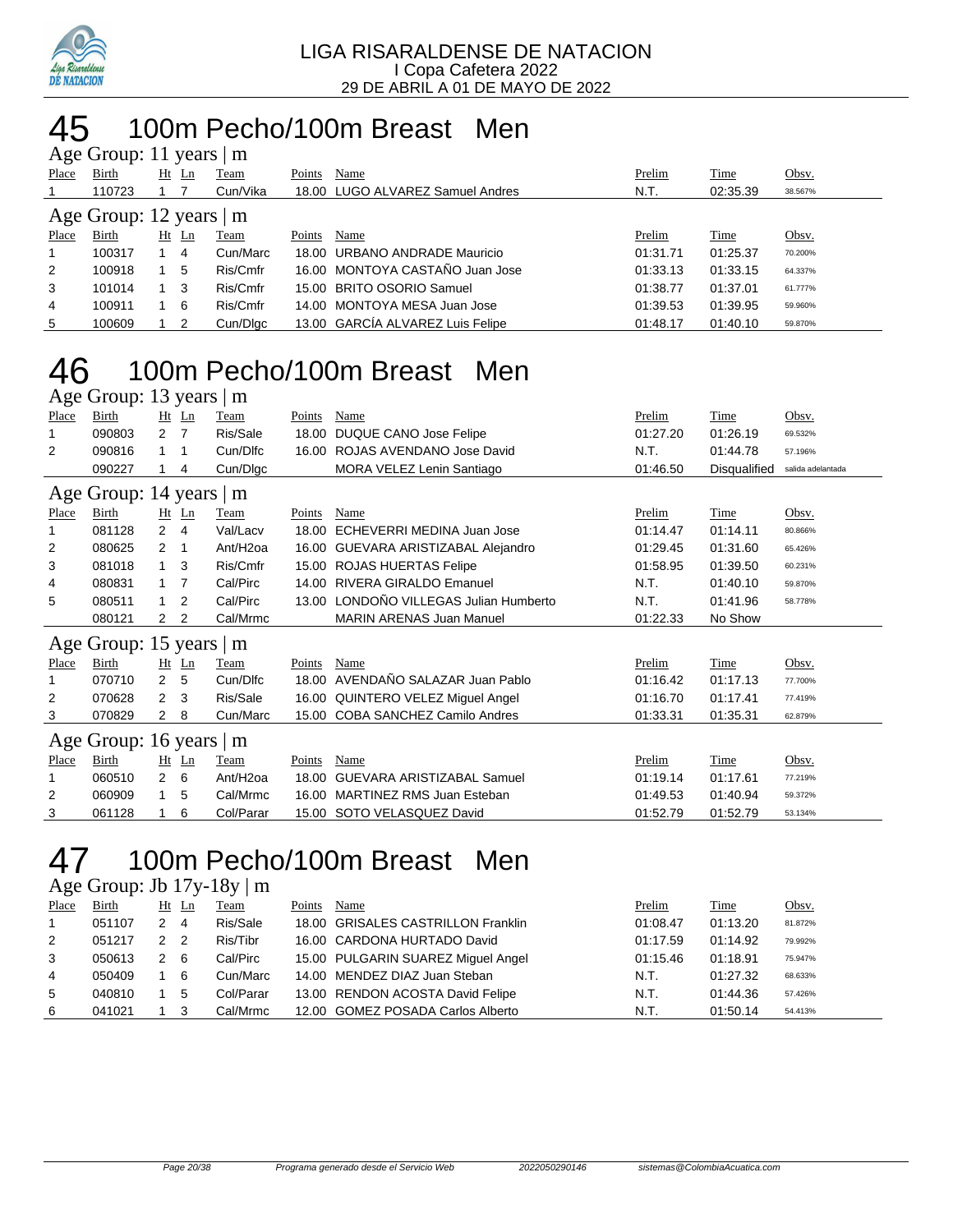

# 100m Pecho/100m Breast Men

| Age Group: Mayores   m |        |     |       |          |        |                                       |          |          |         |  |  |
|------------------------|--------|-----|-------|----------|--------|---------------------------------------|----------|----------|---------|--|--|
| Place                  | Birth  |     | Ht Ln | Team     | Points | Name                                  | Prelim   | Time     | Obsv.   |  |  |
| $\overline{1}$         | 980906 | 2 5 |       | Ris/Flam |        | 18.00 DELGADO MARIN Santiago          | 01:08.48 | 01:10.24 | 85.322% |  |  |
| 2                      | 031109 | 2   | - 3   | Ris/Flam |        | 16.00 PLATA PULGARIN Antuan           | 01:14.28 | 01:16.84 | 77.993% |  |  |
| 3                      | 791224 | 2   |       | Cun/Marc |        | 15.00 CORCHO ESTRELLA Rodrigo Alfonso | N.T.     | 01:21.36 | 73.660% |  |  |
| 4                      | 001001 | 2   |       | Cun/Dlfc |        | 14.00 RODRIGUEZ RAMIREZ Miquel Angel  | 01:27.97 | 01:27.12 | 68.790% |  |  |
| 5                      | 930329 | 2   | - 8   | Cun/Marc |        | 13.00 SEGURA BERNAL Jesus Mauricio    | N.T.     | 01:35.48 | 62.767% |  |  |
| 6                      | 011114 |     | -4    | Cun/Dlgc |        | 12.00 RIOS HERNANDEZ Carlos Fabian    | N.T.     | 01:49.58 | 54.691% |  |  |

## 50m Pecho/50m Breast Women

### Age Group: 10 years | f

| Place | Birth                     | $Ht$ Ln        | Feam     | Points | Name                              | Prelim   | <b>Time</b> | Obsv.   |
|-------|---------------------------|----------------|----------|--------|-----------------------------------|----------|-------------|---------|
|       | 120918                    |                | Ris/Cmfr |        | 18.00 OSPINA CORDOBA Salome       | N.T.     | 00:53.22    | 60.485% |
| 2     | 120713                    |                | Ris/Cmfr |        | 16.00 MUÑOZ VILLADA Isabella      | N.T.     | 00:54.85    | 58.687% |
| 3     | 120521                    | $\overline{2}$ | Ris/Tibr |        | 15.00 LOZANO BERMUDEZ Sara Sofia  | N.T.     | 00:55.29    | 58.220% |
| 4     | 120124                    | 6              | Ris/Cmfr |        | 14.00 PEÑA PORRAS Sinai Aleiandra | N.T.     | 00:59.96    | 53.686% |
|       | Age Group: 11 years $ f $ |                |          |        |                                   |          |             |         |
| Place | Birth                     | Ht Ln          | Team     | Points | Name                              | Prelim   | Time        | Obsv.   |
|       | 110731                    | 4              | Ris/Sale |        | 18.00 HOYOS QUICENO Luciana       | 00:46.28 | 00:46.18    | 69.706% |
| 2     | 110618                    | 5              | Ris/Cmfr |        | 16.00 RAMIREZ GIRALDO Isabella    | 00:46.90 | 00:47.37    | 67.954% |
| 3     | 110917                    | -3             | Cun/Dlgc |        | 15.00 ROJAS FORERO Isabella       | 00:56.05 | 00:54.33    | 59.249% |

## 50m Pecho/50m Breast Women

### Age Group: 12 years | f

| Place        | Birth                   |                | $Ht$ Ln | Team     | Points | <b>Name</b>                    | Prelim   | Time        | Obsv.   |
|--------------|-------------------------|----------------|---------|----------|--------|--------------------------------|----------|-------------|---------|
| 1            | 100119                  | 2 <sub>2</sub> |         | Ris/Flam | 18.00  | CARDENAS BENJUMEA Evelyn       | 00:43.52 | 00:44.93    | 71.645% |
| 2            | 100719                  | 1              | 5       | Ris/Cmfr | 16.00  | JARAMILLO SALAZAR Isabella     | 00:50.41 | 00:46.46    | 69.285% |
| 3            | 100219                  | 1              | 3       | Ris/Flam | 15.00  | <b>OSPINA YEPES Sofia</b>      | 00:54.06 | 00:47.91    | 67.188% |
| 4            | 100809                  |                | 4       | Cun/Dlgc |        | 14.00 GOMEZ LOPEZ Mariana      | 00:49.20 | 00:49.13    | 65.520% |
|              | Age Group: 13 years   f |                |         |          |        |                                |          |             |         |
| Place        | Birth                   |                | $Ht$ Ln | Team     | Points | Name                           | Prelim   | Time        | Obsv.   |
| 1            | 090920                  | 2              |         | Ris/Tibr | 18.00  | MARQUEZ OROZCO Isabela         | 00:47.98 | 00:47.42    | 67.883% |
| 2            | 091002                  | $\mathbf{2}$   | 8       | Ris/Sale | 16.00  | MARIN PATIÑO MarÍa Alejandra   | 00:48.12 | 00:47.73    | 67.442% |
|              | Age Group: 14 years   f |                |         |          |        |                                |          |             |         |
| <b>Place</b> | Birth                   |                | $Ht$ Ln | Team     | Points | Name                           | Prelim   | Time        | Obsv.   |
| 1            | 080522                  | $\overline{2}$ | 4       | Ris/Flam | 18.00  | ROSERO AREVALO Natalia         | 00:38.19 | 00:37.92    | 84.889% |
| 2            | 080430                  | $\overline{2}$ | 5       | Val/Navv | 16.00  | RAMIREZ LEVY Silvana           | 00:41.16 | 00:41.60    | 77.380% |
| 3            | 081226                  | $\mathbf{2}$   | 6       | Ant/Acit | 15.00  | HERNANDEZ JIMENEZ Marla Isabel | 00:42.86 | 00:41.79    | 77.028% |
| 4            | 080512                  |                |         | Cun/Marc | 14.00  | <b>URAN SANCHEZ Josselyn</b>   | N.T.     | 00:44.97    | 71.581% |
|              | Age Group: 15 years   f |                |         |          |        |                                |          |             |         |
| <b>Place</b> | <b>Birth</b>            |                | $Ht$ Ln | Team     | Points | Name                           | Prelim   | <b>Time</b> | Obsv.   |
| 1            | 070727                  | 2 <sub>3</sub> |         | Ris/Flam | 18.00  | <b>VALENCIA RIVERA Sara</b>    | 00:40.26 | 00:40.26    | 79.955% |
| 2            | 070714                  | 2 <sub>7</sub> |         | Qui/Selq | 16.00  | <b>LONDONO RENGIFO Valeria</b> | 00:46.11 | 00:45.70    | 70.438% |
| 3            | 070603                  | $\overline{1}$ | 2       | Cun/Vika | 15.00  | VALDES MALAMBO Sharrik Naomi   | N.T.     | 00:56.14    | 57.339% |
|              | 070115                  |                | 6       | Met/Cara |        | ROJAS SILVA Alejandra          | N.T.     | No Show     |         |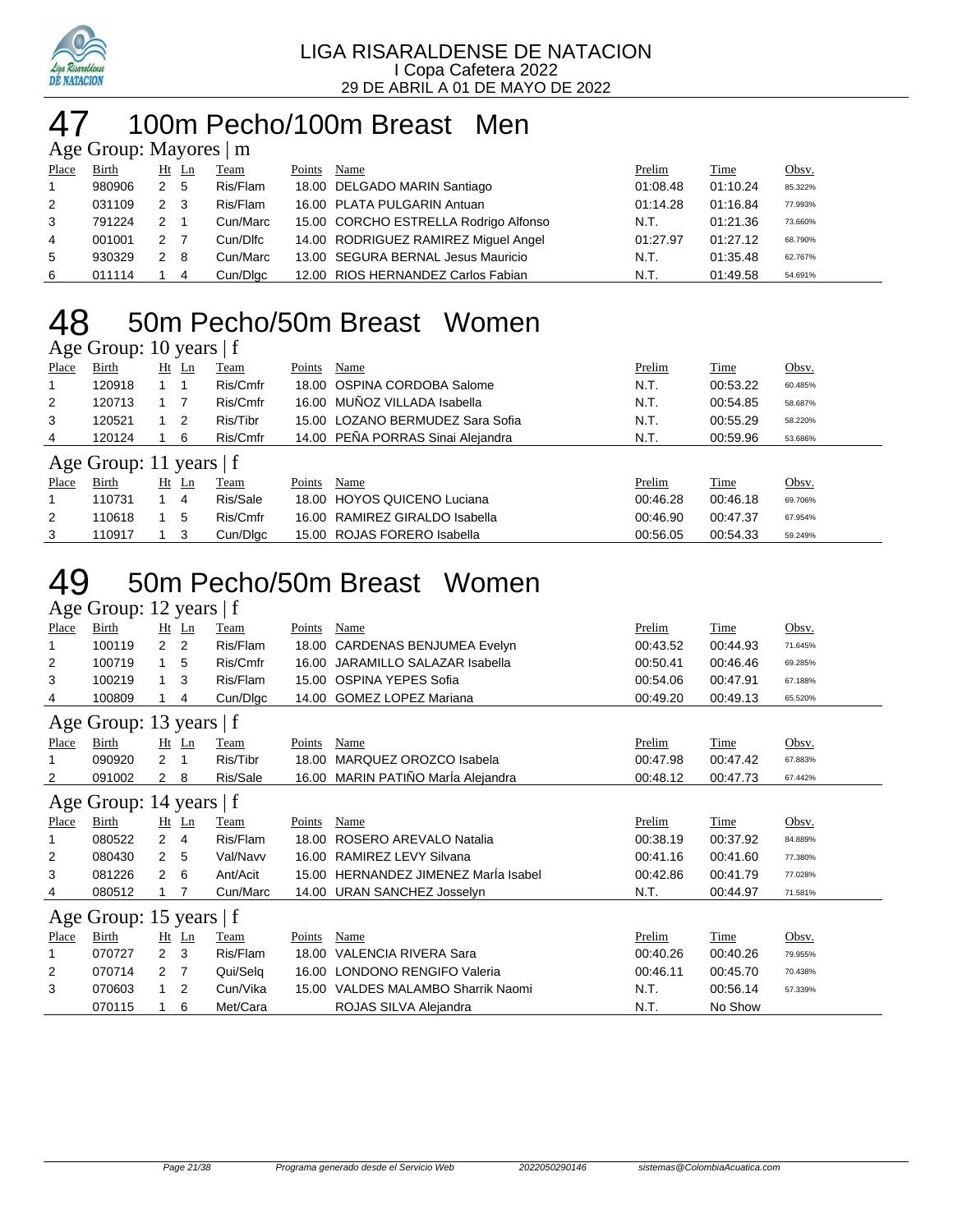

### 50m Pecho/50m Breast Women  $\sin$  Ih 16y-17y | f

|       | $\Delta g v$ Oroup. JO TOY-T/Y |                  |         |             |        |                                        |               |             |         |  |  |
|-------|--------------------------------|------------------|---------|-------------|--------|----------------------------------------|---------------|-------------|---------|--|--|
| Place | Birth                          |                  | $Ht$ Ln | Team        | Points | Name                                   | Prelim        | Time        | Obsv.   |  |  |
|       | 050425                         | $2 \quad 3$      |         | Cun/Marc    | 18.00  | <b>VALENCIA CUELLAR Valentina</b>      | 00:38.51      | 00:38.47    | 83.676% |  |  |
| 2     | 060607                         | $2 \overline{7}$ |         | Cun/Marc    |        | 16.00 HIGGINS TRUJILLO Leidy Dayanna   | 00:42.42      | 00:39.69    | 81.104% |  |  |
| 3     | 050224                         | 2 <sub>2</sub>   |         | Ris/Flam    |        | 15.00 BETANCUR ARIAS Mariana           | 00:41.13      | 00:41.21    | 78.112% |  |  |
| 4     | 060113                         | $1\quad 2$       |         | Cun/Dlgc    |        | 14.00 LOPEZ VARGAS Luz Angela          | N.T.          | 00:41.35    | 77.848% |  |  |
| 5     | 060913                         | 2                | -1      | Ant/Acit    |        | 13.00 LOPERA GUISAO Sofia              | 00:43.62      | 00:42.87    | 75.087% |  |  |
| 6     | 060818                         | 2 8              |         | Ris/Flam    |        | 12.00 QUINTERO GOMEZ Angie Daniela     | 00:45.77      | 00:47.09    | 68.358% |  |  |
| 7     | 060907                         | $\mathbf{1}$     | 5       | Cal/Mrmc    |        | 11.00 PEREZ RIVAS Salome               | 00:51.40      | 00:48.00    | 67.062% |  |  |
| 8     | 060817                         |                  | 4       | Cun/Dlgc    |        | 10.00 BOHORQUEZ SANCHEZ Paula Carolina | 00:47.80      | 00:49.51    | 65.017% |  |  |
| 9     | 060929                         |                  | 3       | Ris/Tibr    |        | 8.00 BALLESTEROS PELAEZ Isabella       | 00:57.76      | 00:54.36    | 59.216% |  |  |
|       | Age Group: Mayores   f         |                  |         |             |        |                                        |               |             |         |  |  |
| Place | Birth                          |                  | $Ht$ Ln | <u>Team</u> | Points | Name                                   | <b>Prelim</b> | <b>Time</b> | Obsv.   |  |  |
|       | 931118                         | $2 \quad 4$      |         | Ris/Flam    | 18.00  | <b>VELEZ CATANO Salome</b>             | 00:34.60      | 00:35.55    | 90.549% |  |  |
| 2     | 040414                         | 2 5              |         | Ris/Flam    |        | 16.00 GONZÁLEZ ARISMENDI Kely Bivianne | 00:37.27      | 00:38.38    | 83.872% |  |  |
| 3     | 040913                         | $\overline{2}$   | - 6     | Ris/Cmfr    |        | 15.00 MUÑOZ VILLADA Valeria            | 00:39.87      | 00:38.85    | 82.857% |  |  |
| 4     | 010604                         |                  | 6       | Ris/Flam    |        | 14.00 RENGIFO VIVAS Laura              | N.T.          | 00:41.89    | 76.844% |  |  |

### 200m Comb.Ind/200m Medley Men a<br>Agroup: 11 years | m

|                | $\Delta g$ c Oroup. 11 years $\parallel$ III |             |         |          |        |                                      |          |          |         |  |  |  |  |  |
|----------------|----------------------------------------------|-------------|---------|----------|--------|--------------------------------------|----------|----------|---------|--|--|--|--|--|
| Place          | Birth                                        | Ht          | Ln      | Team     | Points | Name                                 | Prelim   | Time     | Obsv.   |  |  |  |  |  |
| 1              | 111118                                       |             | -8      | Cun/Vika |        | 18.00 FLOREZ ANGULO Emmanuel         | N.T.     | 03:56.00 | 51.085% |  |  |  |  |  |
| 2              | 110117                                       |             |         | Ris/Cmfr |        | 16.00 SOLORZANO GUZMAN Andy          | N.T.     | 04:21.76 | 46.057% |  |  |  |  |  |
|                | Age Group: 12 years $ m$                     |             |         |          |        |                                      |          |          |         |  |  |  |  |  |
| Place          | Birth                                        |             | $Ht$ Ln | Team     | Points | Name                                 | Prelim   | Time     | Obsv.   |  |  |  |  |  |
| 1              | 100415                                       |             | 4       | Ris/Cmfr |        | 18.00 TABARES PAVAS Juan Manuel      | 02:48.17 | 02:48.28 | 71.643% |  |  |  |  |  |
| $\overline{2}$ | 100317                                       | $1 \quad 3$ |         | Cun/Marc |        | 16.00 URBANO ANDRADE Mauricio        | 02:56.62 | 02:50.84 | 70.569% |  |  |  |  |  |
| 3              | 100120                                       |             | -5      | Ris/Cmfr |        | 15.00 CARDONA OSORIO Alann           | 02:51.66 | 02:57.07 | 68.086% |  |  |  |  |  |
| 4              | 100918                                       |             | - 6     | Ris/Cmfr |        | 14.00 MONTOYA CASTAÑO Juan Jose      | 03:03.66 | 03:09.07 | 63.765% |  |  |  |  |  |
| 5              | 101014                                       |             | -2      | Ris/Cmfr |        | 13.00 BRITO OSORIO Samuel            | 03:27.19 | 03:15.56 | 61.649% |  |  |  |  |  |
| 6              | 101021                                       |             |         | Cun/Dlgc |        | 12.00 HERRERA SARMIENTO Alan Esteban | N.T.     | 03:19.84 | 60.328% |  |  |  |  |  |
|                |                                              |             |         |          |        |                                      |          |          |         |  |  |  |  |  |

## 52 200m Comb.Ind/200m Medley Men

|                | Age Group: 15 years   m  |           |     |                      |        |                                     |          |                     |         |  |  |  |  |  |
|----------------|--------------------------|-----------|-----|----------------------|--------|-------------------------------------|----------|---------------------|---------|--|--|--|--|--|
| Place          | Birth                    | <u>Ht</u> | Ln  | Team                 | Points | Name                                | Prelim   | <b>Time</b>         | Obsv.   |  |  |  |  |  |
| 1              | 070105                   |           |     | Cun/Marc             |        | 18.00 SARMIENTO VALDERRAMA NicolAs  | 02:48.75 | 02:45.84            | 72.697% |  |  |  |  |  |
|                | Age Group: 16 years $ m$ |           |     |                      |        |                                     |          |                     |         |  |  |  |  |  |
| Place          | Birth                    | Ht        | Ln  | Team                 | Points | Name                                | Prelim   | Time                | Obsv.   |  |  |  |  |  |
| $\overline{1}$ | 060725                   |           | - 6 | Cal/Mrmc             |        | 18.00 EPALZA ROJAS Emmanuel Leandro | N.T.     | 02:31.49            | 79.583% |  |  |  |  |  |
| 2              | 060510                   |           | -5  | Ant/H <sub>20a</sub> |        | 16.00 GUEVARA ARISTIZABAL Samuel    | 02:32.26 | 02:32.66            | 78.973% |  |  |  |  |  |
| 3              | 060612                   |           | 4   | Ris/Flam             |        | 15.00 ROSERO AREVALO Simon          | 02:31.47 | 02:32.74            | 78.932% |  |  |  |  |  |
|                | 060927                   |           |     | Cal/Mrmc             |        | ARISTIZABAL LARGO Jose Manuel       | N.T.     | <b>Disqualified</b> | 62.782% |  |  |  |  |  |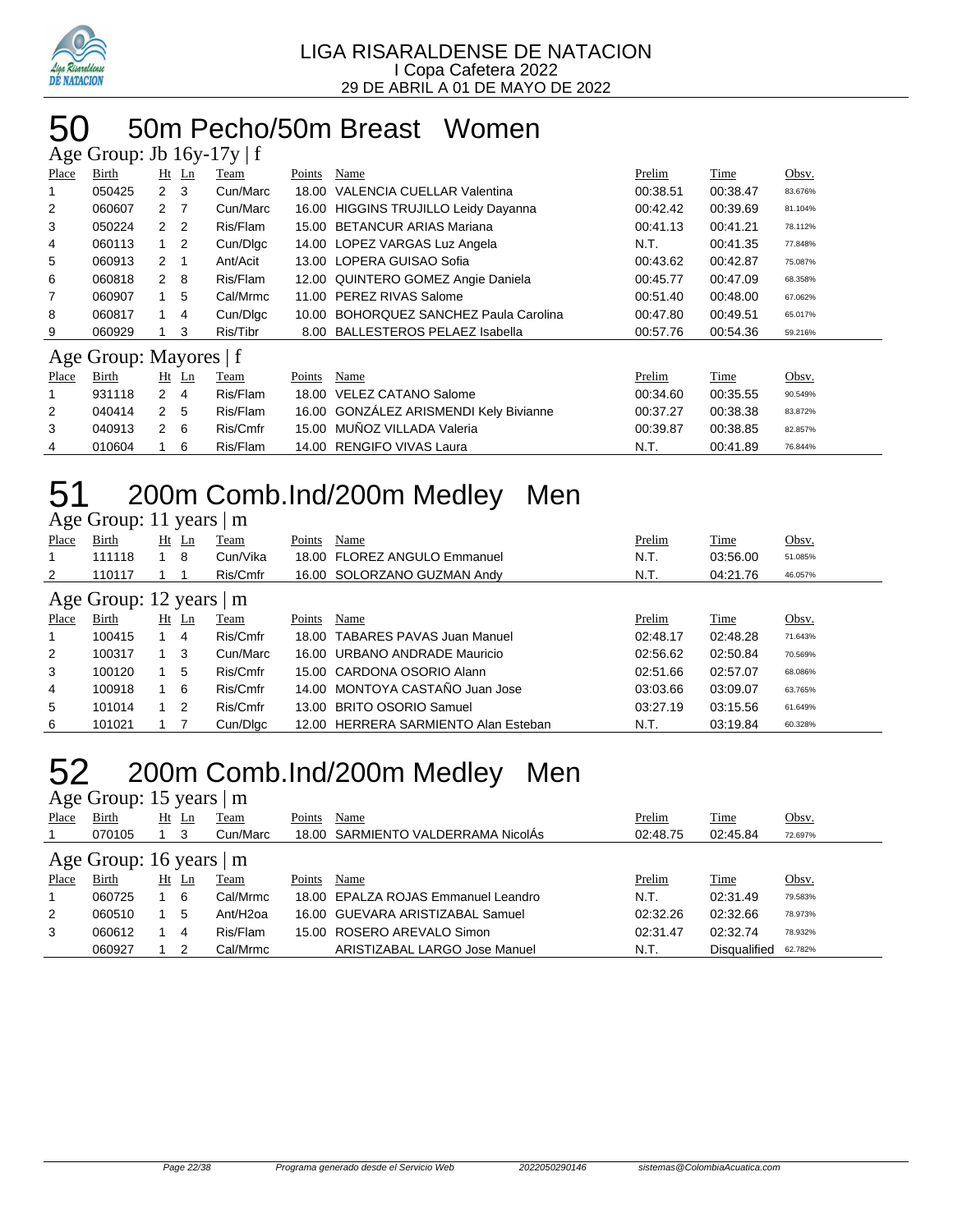

## 53 200m Comb.Ind/200m Medley Men

|       |                              |    |       | Age Group: Jb $17y-18y \mid m$ |        |                                    |          |                     |                              |
|-------|------------------------------|----|-------|--------------------------------|--------|------------------------------------|----------|---------------------|------------------------------|
| Place | Birth                        | Ht | Ln    | Team                           | Points | Name                               | Prelim   | Time                | Obsv.                        |
|       | 051107                       |    | 5     | Ris/Sale                       |        | 18.00 GRISALES CASTRILLON Franklin | 02:23.10 | 02:27.89            | 81.520%                      |
|       | 051217                       |    | 3     | Cun/Marc                       |        | <b>TOVAR PICO Samuel David</b>     | 02:26.11 | <b>Disqualified</b> | no esta sobre espalda cuando |
|       | Arge Group: Mayores $\mid$ m |    |       |                                |        |                                    |          |                     |                              |
| Place | Birth                        |    | Ht Ln | Team                           | Points | Name                               | Prelim   | Time                | Obsv.                        |
|       | 030724                       |    | 4     | Ris/Flam                       |        | 18.00 FORERO BONILLA Jacobo        | 02:17.95 | 02:22.95            | 84.337%                      |
| 2     | 031109                       |    | 6     | Ris/Flam                       |        | 16.00 PLATA PULGARIN Antuan        | 02:28.18 | 02:35.10            | 77.730%                      |
|       | 990630                       |    |       | Col/Parar                      |        | SEPULVEDA BOLIVAR Brayan           | N.T.     | No Show             |                              |

## 54 50m Espalda/50m Back Women

|       | Age Group: 10 years $ f $ |         |          |                                  |               |             |              |  |  |  |  |  |  |  |
|-------|---------------------------|---------|----------|----------------------------------|---------------|-------------|--------------|--|--|--|--|--|--|--|
| Place | Birth                     | $Ht$ Ln | Team     | Points<br>Name                   | <u>Prelim</u> | <u>Time</u> | <u>Obsv.</u> |  |  |  |  |  |  |  |
|       | 120521                    |         | Ris/Tibr | 18.00 LOZANO BERMUDEZ Sara Sofia | N.T.          | 01:02.34    | 45.091%      |  |  |  |  |  |  |  |
|       | Age Group: 11 years $ f $ |         |          |                                  |               |             |              |  |  |  |  |  |  |  |
| Place | Birth                     | Ht Ln   | Team     | Name<br>Points                   | Prelim        | <b>Time</b> | Obsv.        |  |  |  |  |  |  |  |
|       | 110618                    | 4       | Ris/Cmfr | 18.00 RAMIREZ GIRALDO Isabella   | N.T.          | 00:45.43    | 61.875%      |  |  |  |  |  |  |  |

## 55 50m Espalda/50m Back Women

|                | Age Group: 12 years   f |    |         |          |        |                                      |          |                     |                               |  |  |  |
|----------------|-------------------------|----|---------|----------|--------|--------------------------------------|----------|---------------------|-------------------------------|--|--|--|
| Place          | Birth                   |    | $Ht$ Ln | Team     | Points | Name                                 | Prelim   | Time                | Obsv.                         |  |  |  |
|                | 100219                  |    | 3       | Ris/Flam |        | <b>OSPINA YEPES Sofia</b>            | 00:46.81 | <b>Disqualified</b> | al finalizar no toca la pared |  |  |  |
|                | Age Group: 13 years   f |    |         |          |        |                                      |          |                     |                               |  |  |  |
| Place          | Birth                   | Ht | Ln      | Team     | Points | Name                                 | Prelim   | Time                | Obsv.                         |  |  |  |
| 1              | 090920                  | 2  |         | Ris/Tibr | 18.00  | MARQUEZ OROZCO Isabela               | 00:40.31 | 00:38.00            | 73.974%                       |  |  |  |
|                | Age Group: 14 years   f |    |         |          |        |                                      |          |                     |                               |  |  |  |
| Place          | <b>Birth</b>            |    | Ht Ln   | Team     | Points | Name                                 | Prelim   | Time                | Obsv.                         |  |  |  |
| 1              | 080201                  | 2  | 5       | Val/Lacv | 18.00  | ARANGO SALAZAR MarÍa Camila          | 00:35.54 | 00:35.69            | 78.762%                       |  |  |  |
| $\overline{2}$ | 080925                  | 1  | 8       | Ris/Sale |        | 16.00 HINCAPIE PARRA Maria Fernanda  | N.T.     | 00:36.41            | 77.204%                       |  |  |  |
| 3              | 080114                  | 2  | 3       | Ris/Flam | 15.00  | GUTIERREZ CASTAÑEDA Sara             | 00:35.64 | 00:36.42            | 77.183%                       |  |  |  |
| 4              | 080522                  | 2  | 2       | Ris/Flam | 14.00  | ROSERO AREVALO Natalia               | 00:38.73 | 00:37.81            | 74.345%                       |  |  |  |
| 5              | 080326                  | 2  | 6       | Ris/Cmfr | 13.00  | MENDOZA ESPINAL Alyson               | 00:36.94 | 00:38.01            | 73.954%                       |  |  |  |
| 6              | 080213                  | 2  | 7       | Ris/Tibr |        | 12.00 CRUZ CALVO Angela Marla        | 00:38.87 | 00:39.33            | 71.472%                       |  |  |  |
| 7              | 080512                  |    |         | Cun/Marc |        | 11.00 URAN SANCHEZ Josselyn          | N.T.     | 00:43.76            | 64.237%                       |  |  |  |
|                | Age Group: 15 years   f |    |         |          |        |                                      |          |                     |                               |  |  |  |
| Place          | Birth                   | Ht | Ln      | Team     | Points | Name                                 | Prelim   | Time                | Obsv.                         |  |  |  |
| 1              | 070317                  | 2  | 4       | Ris/Tibr | 18.00  | <b>REYES ACOSTA Sara</b>             | 00:34.10 | 00:35.35            | 79.519%                       |  |  |  |
| 2              | 070310                  | 1  | 2       | Cun/Marc | 16.00  | ARRIERO ROA MarÍa Alexandra          | N.T.     | 00:38.11            | 73.760%                       |  |  |  |
| 3              | 070609                  | 2  | 8       | Cun/Marc |        | 15.00 ACOSTA ELIZALDE Angela Manuela | 00:43.13 | 00:40.87            | 68.779%                       |  |  |  |
| 4              | 070102                  | 1  | 5       | Cal/Mrmc | 14.00  | <b>TORRES AGUDELO Mariana</b>        | 00:46.32 | 00:43.63            | 64.428%                       |  |  |  |
| 5              | 070727                  | 1  | 4       | Ris/Flam |        | 13.00 VALENCIA RIVERA Sara           | 00:45.21 | 00:45.21            | 62.177%                       |  |  |  |
| 6              | 070115                  |    | 6       | Met/Cara |        | 12.00 ROJAS SILVA Alejandra          | N.T.     | 00:59.21            | 47.475%                       |  |  |  |
| 7              | 070603                  |    |         | Cun/Vika |        | 11.00 VALDES MALAMBO Sharrik Naomi   | N.T.     | 00:59.92            | 46.913%                       |  |  |  |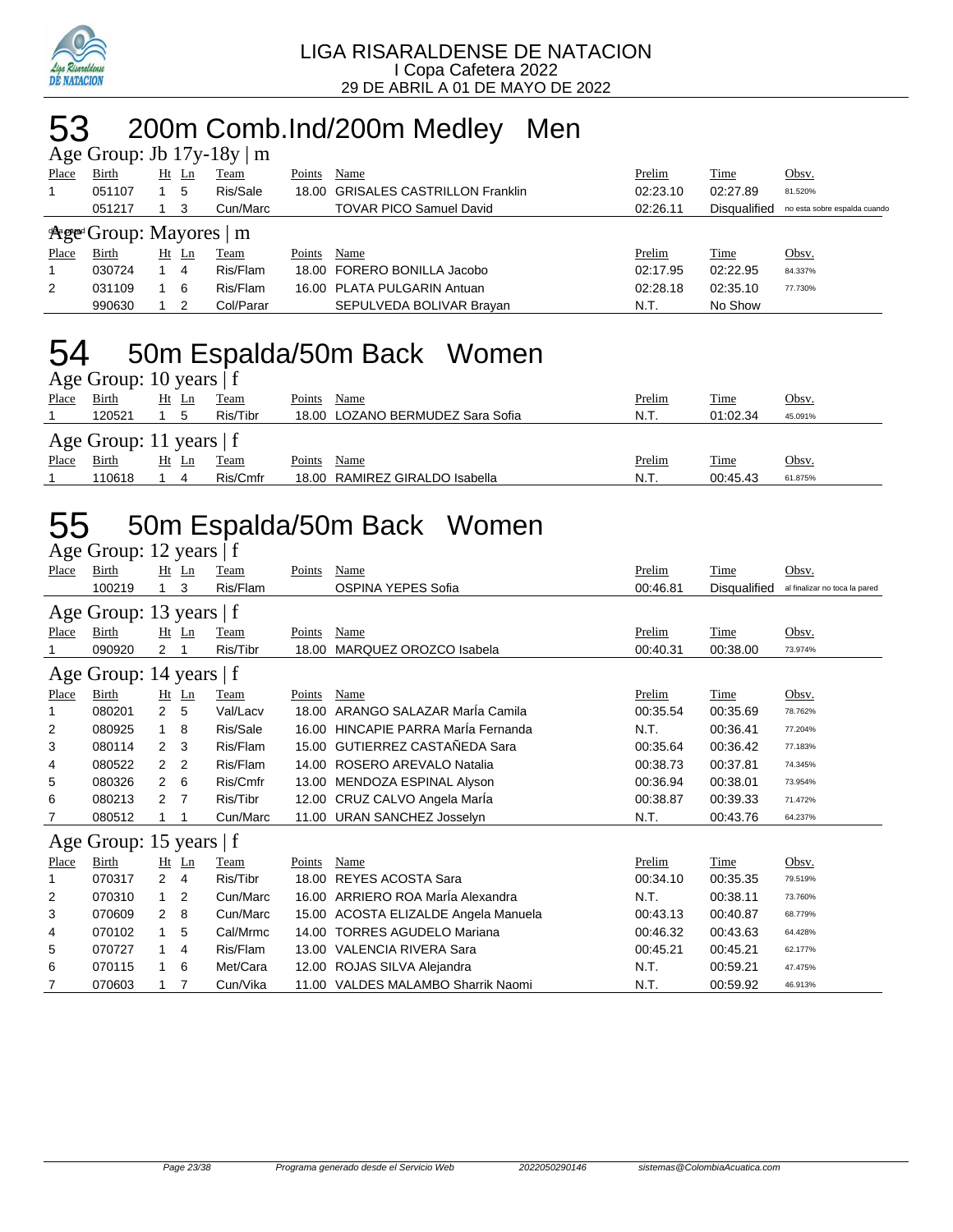

## 50m Espalda/50m Back Women

| Age Group: Jb $16y-17y \mid f$ |                        |                |         |          |        |                                          |          |              |                   |  |  |  |  |
|--------------------------------|------------------------|----------------|---------|----------|--------|------------------------------------------|----------|--------------|-------------------|--|--|--|--|
| Place                          | Birth                  |                | $Ht$ Ln | Team     | Points | Name                                     | Prelim   | Time         | Obsv.             |  |  |  |  |
| 1                              | 050608                 | 3              | 6       | Ris/Flam | 18.00  | <b>GUTIERREZ RAMIREZ Maria Antonia</b>   | 00:35.80 | 00:36.15     | 77.759%           |  |  |  |  |
| 2                              | 060113                 | 3              | 2       | Cun/Digc |        | 16.00 LOPEZ VARGAS Luz Angela            | 00:36.33 | 00:37.92     | 74.130%           |  |  |  |  |
| 3                              | 050425                 | $\overline{1}$ | 3       | Cun/Marc | 15.00  | <b>VALENCIA CUELLAR Valentina</b>        | N.T.     | 00:39.59     | 71.003%           |  |  |  |  |
| 4                              | 061018                 | 2              | 7       | Ris/Come | 14.00  | <b>MONCADA RAMIREZ Manuela</b>           | 00:42.02 | 00:40.20     | 69.925%           |  |  |  |  |
| 5                              | 060314                 | 2              | 6       | Cun/Marc | 13.00  | <b>BOLIVAR POSADA Andrea Milijasanet</b> | 00:41.08 | 00:41.67     | 67.459%           |  |  |  |  |
| 6                              | 060818                 | $\overline{2}$ | 5       | Ris/Flam |        | 12.00 QUINTERO GOMEZ Angie Daniela       | 00:39.35 | 00:43.04     | 65.311%           |  |  |  |  |
| 7                              | 060817                 | $\overline{2}$ | 1       | Cun/Dlgc | 11.00  | BOHORQUEZ SANCHEZ Paula Carolina         | 00:45.81 | 00:48.33     | 58.163%           |  |  |  |  |
| 8                              | 060929                 | 1              | 4       | Ris/Tibr | 10.00  | <b>BALLESTEROS PELAEZ Isabella</b>       | 00:50.89 | 00:53.55     | 52.493%           |  |  |  |  |
|                                | 060907                 |                | 5       | Cal/Mrmc |        | PEREZ RIVAS Salome                       | 01:03.80 | Disqualified | salida adelantada |  |  |  |  |
|                                |                        |                |         |          |        |                                          |          |              |                   |  |  |  |  |
|                                | Age Group: Mayores   f |                |         |          |        |                                          |          |              |                   |  |  |  |  |
| Place                          | Birth                  |                | $Ht$ Ln | Team     | Points | Name                                     | Prelim   | Time         | Obsv.             |  |  |  |  |
| 1                              | 010604                 | 3              | 5       | Ris/Flam | 18.00  | <b>RENGIFO VIVAS Laura</b>               | 00:31.90 | 00:33.93     | 82.847%           |  |  |  |  |
| 2                              | 920711                 | 3              | 4       | Ris/Flam |        | 16.00 QUINTERO SOSA MarÍa Clara          | 00:31.75 | 00:33.96     | 82.774%           |  |  |  |  |
| 3                              | 021001                 | 3              | 1       | Qui/Selg |        | 15.00 ROJAS TORRES Vanessa               | 00:37.21 | 00:35.38     | 79.452%           |  |  |  |  |
| 4                              | 040226                 | 3              | 3       | Ris/Cmfr | 14.00  | <b>GIL TAMAYO Valentina</b>              | 00:35.20 | 00:35.76     | 78.607%           |  |  |  |  |
| 5                              | 040913                 | 3              | 8       | Ris/Cmfr | 13.00  | MUÑOZ VILLADA Valeria                    | 00:37.31 | 00:36.02     | 78.040%           |  |  |  |  |
| 6                              | 931118                 | 3              | 7       | Ris/Flam | 12.00  | <b>VELEZ CATANO Salome</b>               | 00:36.50 | 00:36.69     | 76.615%           |  |  |  |  |
| 7                              | 041104                 | $\overline{2}$ | 4       | Ris/Flam |        | 11.00 PAREJA GONZÁLEZ Leidy Sofia        | 00:38.52 | 00:37.95     | 74.071%           |  |  |  |  |
| 8                              | 040404                 | $\overline{2}$ | 3       | Cun/Dlfc |        | 10.00 ROJAS SÁNCHEZ Sofia                | 00:40.02 | 00:38.56     | 72.899%           |  |  |  |  |

## 50m Mariposa/50m Fly Men

### Age Group: 11 years | m

| ີ     |                               |    |         |          |        |                                      |          |             |         |
|-------|-------------------------------|----|---------|----------|--------|--------------------------------------|----------|-------------|---------|
| Place | Birth                         | Ht | Ln      | Team     | Points | Name                                 | Prelim   | <b>Time</b> | Obsv.   |
| 1     | 110404                        |    |         | Tol/Tbt  |        | 18.00 AGUIRRE ALVAREZ Juan Sebastian | N.T.     | 00:50.79    | 47.234% |
| 2     | 110121                        |    | 2       | Cun/Dlgc |        | 16.00 VIVAS GONZALEZ Julian Andres   | N.T.     | 00:51.31    | 46.755% |
| 3     | 110531                        |    |         | Cun/Dlgc |        | 15.00 ALDANA CUELLAR David Santiago  | N.T.     | 00:58.33    | 41.128% |
|       | Age Group: 12 years $\vert$ m |    |         |          |        |                                      |          |             |         |
| Place | Birth                         |    | $Ht$ Ln | Team     | Points | Name                                 | Prelim   | Time        | Obsv.   |
| 1     | 100604                        |    | 4       | Atl/Acro |        | 18.00 PEDROZA BLANCO Carlos Daniel   | 00:39.12 | 00:37.45    | 64.059% |
| 2     | 101021                        |    | 5       | Cun/Dlgc |        | 16.00 HERRERA SARMIENTO Alan Esteban | 00:42.74 | 00:39.69    | 60.443% |
| 3     | 100304                        |    | -8      | Cun/Dlgc |        | 15.00 MOLINA LEAL Thomas             | 00:49.74 | 00:41.48    | 57.835% |
| 4     | 100526                        |    | 3       | Ris/Sale |        | 14.00 MARIN CORREA Alejandro         | 00:46.20 | 00:48.55    | 49.413% |
| 5     | 100806                        |    | 6       | Tol/Tbt  |        | 13.00 SÁNCHEZ RONCANCIO Juan AndrÉs  | 00:49.14 | 00:56.54    | 42.430% |

## 58 50m Mariposa/50m Fly Men

#### Age Group: 13 years | m

| Place | <b>Birth</b>              | $Ht$ Ln |     | <b>Team</b> | Points | Name                                | Prelim   | <b>Time</b> | Obsv.   |  |  |  |  |
|-------|---------------------------|---------|-----|-------------|--------|-------------------------------------|----------|-------------|---------|--|--|--|--|
|       | 090912                    | 2       |     | Ris/Flam    |        | 18.00 BEDOYA VERA Dylan             | 00:32.49 | 00:32.06    | 74.828% |  |  |  |  |
| 2     | 090313                    |         | 6   | Cun/Vika    |        | 16.00 FONTANILLA GARCIA Jeronimo    | 00:42.27 | 00:34.26    | 70.023% |  |  |  |  |
| 3     | 090816                    |         | 8   | Cun/Dlfc    |        | 15.00 ROJAS AVENDANO Jose David     | N.T.     | 00:52.69    | 45.530% |  |  |  |  |
|       | Age Group: 14 years $ m $ |         |     |             |        |                                     |          |             |         |  |  |  |  |
| Place | Birth                     | Ht Ln   |     | Team        | Points | Name                                | Prelim   | Time        | Obsv.   |  |  |  |  |
|       | 080306                    | 2       | - 6 | Cun/Dlfc    |        | 18.00 ORJUELA SANABRIA Joseph David | 00:28.07 | 00:28.07    | 85.465% |  |  |  |  |
| 2     | 081215                    |         |     | Cun/Dlfc    |        | 16.00 ARIAS BARRETO Angel Santiago  | N.T.     | 00:34.03    | 70.497% |  |  |  |  |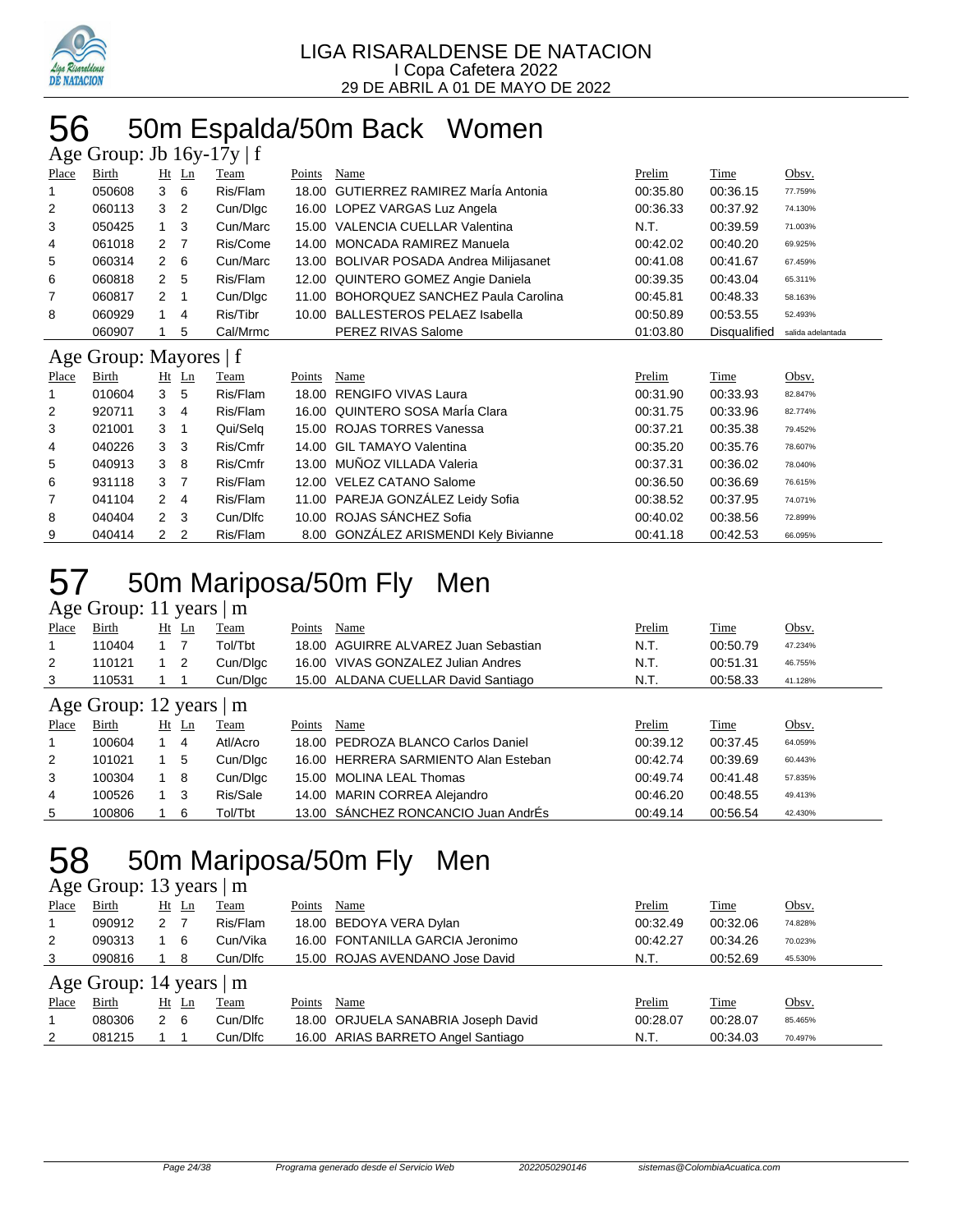

# 58 50m Mariposa/50m Fly Men

| Age Group: 15 years<br>m |                     |                |                |           |        |                                    |          |          |         |  |  |  |
|--------------------------|---------------------|----------------|----------------|-----------|--------|------------------------------------|----------|----------|---------|--|--|--|
| Place                    | Birth               |                | $Ht$ Ln        | Team      | Points | Name                               | Prelim   | Time     | Obsv.   |  |  |  |
| 1                        | 070710              | $\mathbf{2}$   | - 5            | Cun/Dlfc  | 18.00  | AVENDAÑO SALAZAR Juan Pablo        | 00:29.96 | 00:29.58 | 81.102% |  |  |  |
| 2                        | 070304              | $1\quad 2$     |                | Ris/Sale  | 16.00  | <b>GIRALDO GRAJALES Mateo</b>      | N.T.     | 00:30.02 | 79.913% |  |  |  |
| 3                        | 070326              | $\mathbf{2}$   | -3             | Ris/Cmfr  |        | 15.00 QUIROZ ZAPATA Samuel David   | 00:30.57 | 00:30.56 | 78.501% |  |  |  |
| 4                        | 070424              | $\overline{2}$ |                | Ris/Sale  | 14.00  | RIOS ROJAS William                 | 00:33.10 | 00:32.29 | 74.295% |  |  |  |
| 5                        | 070710              |                |                | Cun/Marc  |        | 13.00 BUSTOS CAYCEDO Santiago      | N.T.     | 00:38.08 | 62.999% |  |  |  |
|                          | Age Group: 16 years |                |                | m         |        |                                    |          |          |         |  |  |  |
| Place                    | Birth               |                | $Ht$ Ln        | Team      | Points | Name                               | Prelim   | Time     | Obsv.   |  |  |  |
| 1                        | 060725              | $\overline{2}$ | 4              | Cal/Mrmc  | 18.00  | EPALZA ROJAS Emmanuel Leandro      | 00:28.66 | 00:28.12 | 85.313% |  |  |  |
| 2                        | 060404              | 1              | $\overline{4}$ | Ris/Flam  |        | 16.00 ZAPATA GARCIA Juan Felipe    | 00:34.59 | 00:29.33 | 81.793% |  |  |  |
| 3                        | 060928              | $\overline{2}$ | -8             | Cun/Vika  |        | 15.00 CESPEDES LUGO Heryn Santiago | 00:33.47 | 00:31.34 | 76.548% |  |  |  |
| 4                        | 060104              | $\mathcal{P}$  | $\overline{2}$ | Qui/Selg  | 14.00  | MORENO GIRALDO Juan Jose           | 00:30.74 | 00:31.92 | 75.157% |  |  |  |
| 5                        | 060321              |                | 5              | Ris/Flam  |        | 13.00 DUQUE JARAMILLO Santiago     | 00:36.50 | 00:35.59 | 67.407% |  |  |  |
| 6                        | 061128              | 0              | 4              | Col/Parar |        | 12.00 SOTO VELASQUEZ David         | N.T.     | 00:50.81 | 47.215% |  |  |  |
|                          | 060909              |                | 3              | Cal/Mrmc  |        | <b>MARTINEZ RMS Juan Esteban</b>   | 00:41.70 | No Show  |         |  |  |  |

# 50m Mariposa/50m Fly Men

Age Group: Jb 17y-18y | m

| Place | Birth              |                | $Ht$ Ln        | Team     | Points | Name                                  | Prelim   | Time     | Obsv.   |
|-------|--------------------|----------------|----------------|----------|--------|---------------------------------------|----------|----------|---------|
|       | 040325             | 3              | $\overline{2}$ | Ris/Cmfr |        | 18.00 CARDENAS OCAMPO Luis Alejandro  | 00:27.91 | 00:28.27 | 84.860% |
| 2     | 051130             | 3              | -1             | Ris/Sale |        | 16.00 GIRALDO ROMAN Michael           | 00:28.87 | 00:28.59 | 83.910% |
| 3     | 051217             | 1.             | 2              | Ris/Tibr |        | 15.00 CARDONA HURTADO David           | N.T.     | 00:28.60 | 83.881% |
| 4     | 050315             | 3              | 8              | Ant/Hura |        | 14.00 VARGAS ROLDAN Santiago          | 00:29.59 | 00:30.42 | 78.863% |
| 5     | 050317             | $\mathbf{2}$   | 5              | Ris/Tibr |        | 13.00 LOPEZ RAMIREZ Juan Jose         | 00:30.84 | 00:30.54 | 78.553% |
| 6     | 050507             | $2 \quad 3$    |                | Ris/Tibr |        | 12.00 PUERTA BERMUDEZ Juan Camilo     | 00:31.53 | 00:31.24 | 76.793% |
| 7     | 050112             | $\overline{2}$ | 4              | Cun/Marc |        | 11.00 URAN SÁNCHEZ AndrÉs Felipe      | 00:30.84 | 00:31.29 | 76.670% |
| 8     | 040418             | $2\quad 6$     |                | Cun/Marc |        | 10.00 GARCÍA RODRIGUEZ Diego Fernando | 00:34.91 | 00:33.29 | 72.064% |
| 9     | 050411             |                | 5              | Ris/Tibr |        | 8.00 ARICAPA VARELA Brandon           | N.T.     | 00:34.34 | 69.860% |
| 10    | 050914             |                | 6              | Cun/Marc |        | 7.00 CAMPOS CAMACHO AndrEs Fernando   | N.T.     | 00:35.10 | 68.348% |
| 11    | 041224             | 2 <sub>2</sub> |                | Ris/Tibr |        | 6.00 GARCÍA BARRERA Santiago          | 00:41.26 | 00:36.49 | 65.744% |
| 12    | 050606             | $1 \quad 3$    |                | Ris/Tibr |        | 5.00 GOMEZ AGUDELO Juan Esteban       | N.T.     | 00:38.57 | 62.199% |
| 13    | 051201             | 2 <sub>7</sub> |                | Cal/Mrmc |        | 4.00 MAPURA HERNANDEZ Santiago        | 00:44.33 | 00:42.62 | 56.288% |
| 14    | 040531             |                | 4              | Cun/Vika |        | 3.00 VILLA GAMEZ Alan Santiago        | N.T.     | 00:44.68 | 53.693% |
|       | Age Group: Mayores |                |                | m        |        |                                       |          |          |         |

#### Age Group: Mayores | m

| Place        | Birth  |   | $Ht$ Ln | Team      | Points | Name                                  | Prelim   | Time     | Obsv.   |
|--------------|--------|---|---------|-----------|--------|---------------------------------------|----------|----------|---------|
| $\mathbf{1}$ | 950823 | 3 | 4       | Ris/Flam  |        | 18.00 ARIAS GONZÁLEZ David            | 00:24.68 | 00:25.43 | 94.337% |
| 2            | 011026 | 3 | 5       | Ris/Cmfr  |        | 16.00 OSPINA JIMENEZ Sebastian        | 00:25.47 | 00:25.67 | 93.455% |
| 3            | 010609 | 3 | -6      | Met/Cara  |        | 15.00 ROJAS SILVA Juan Camilo         | 00:27.71 | 00:28.14 | 85.252% |
| 4            | 010409 | 3 | 3       | Ris/Flam  |        | 14.00 TREJOS HERNANDEZ Santiago       | 00:27.70 | 00:28.50 | 84.175% |
| 5            | 031214 | 3 |         | Ris/Cmfr  |        | 13.00 CASTAÑO LOPEZ Alejandro         | 00:28.65 | 00:28.72 | 83.531% |
| 6            | 791224 | 2 |         | Cun/Marc  |        | 12.00 CORCHO ESTRELLA Rodrigo Alfonso | N.T.     | 00:32.04 | 74.875% |
|              | 990327 |   | 8       | Col/Parar |        | RESTREPO FLOREZ Juan Camilo           | N.T.     | No Show  |         |

# 60 200m Mariposa/200m Fly Women

|       | Age Group: 15 years $ f $ |       |          |                          |               |          |         |  |  |  |  |  |  |
|-------|---------------------------|-------|----------|--------------------------|---------------|----------|---------|--|--|--|--|--|--|
| Place | Birth                     | Ht Ln | Team     | Points Name              | <u>Prelim</u> | Time     | Obsv.   |  |  |  |  |  |  |
|       | 071011                    | 1 5   | Ris/Cmfr | 18.00 RAMIREZ YEPES Sara | 02:56.52      | 03:05.20 | 71.906% |  |  |  |  |  |  |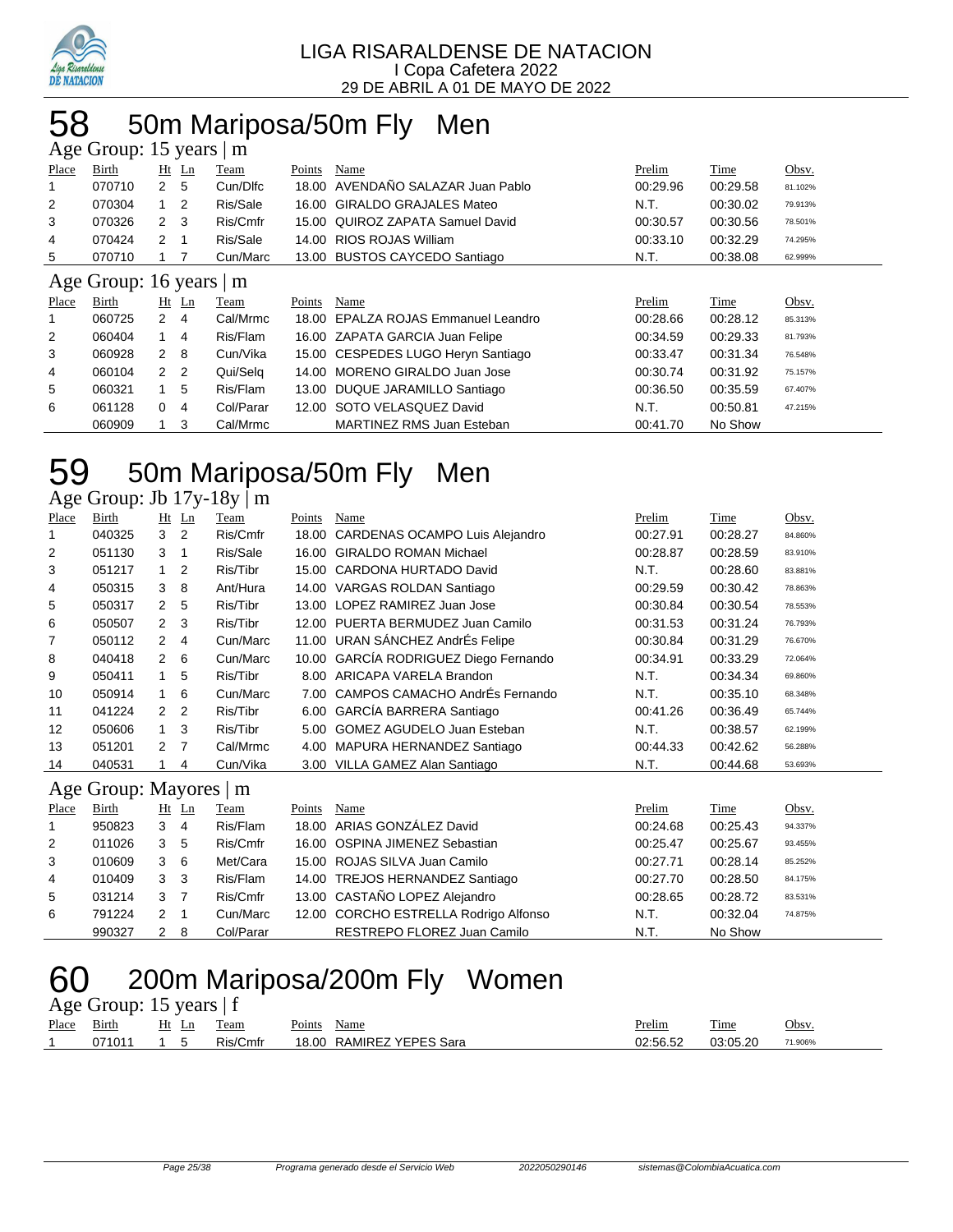

### 200m Mariposa/200m Fly Women Age Group: Mayores | f

|       | $\Delta \xi$ COLOUP. MayorCs   1 |     |       |          |        |                                   |          |          |         |  |  |  |
|-------|----------------------------------|-----|-------|----------|--------|-----------------------------------|----------|----------|---------|--|--|--|
| Place | Birth                            |     | Ht Ln | Team     | Points | Name                              | Prelim   | Time     | Obsv.   |  |  |  |
|       | 921214                           | 14  |       | Ris/Flam |        | 18.00 MARTINEZ VELOZA Natalia     | 02:40.80 | 02:44.14 | 81.132% |  |  |  |
| 2     | 031027                           | 1 3 |       | Ant/Acit |        | 16.00 FLOREZ JIMENEZ Marla Camila | 03:00.73 | 02:55.27 | 75.980% |  |  |  |

## 100m Libre/100m Free Men

Age Group: 11 years | m Place Birth Ht Ln Team Points Name Prelim Time Obsv. 110617 2 3 Tol/Tbt 18.00 MENDOZA RAMIREZ Juan Sebastian 01:20.16 01:18.26 64.222% 110929 1 6 Ris/Flam 16.00 NIETO QUINTERO Juan Jose N.T. 01:19.23 63.436% 110404 2 8 Tol/Tbt 15.00 AGUIRRE ALVAREZ Juan Sebastian N.T. 01:24.65 59.374% 111104 1 2 Ris/Sale 14.00 DUQUE CANO Juan Esteban N.T. 01:26.57 58.057% 5 110121 2 1 Cun/Digc 13.00 VIVAS GONZALEZ Julian Andres N.T. 01:27.66 57.335% 110430 1 4 Cun/Marc 12.00 VILLALBA BARRETO Juan Pablo N.T. 01:34.81 53.011% 7 110723 1 3 Cun/Vika 11.00 LUGO ALVAREZ Samuel Andres N.T. 01:45.20 47.776% 8 110531 1 5 Cun/Dlgc 10.00 ALDANA CUELLAR David Santiago N.T. 01:45.39 47.690% Age Group:  $12 \text{ years} \mid m$ <br>Place Birth Ht Ln Team Place Birth Ht Ln Team Points Name Prelim Time Obsv.

|    | 100810 | 2 5 | Ris/Cmfr | 18.00 RAMIREZ RIVERA Samuel         | 01:15.41 | 01:13.35 | 68.521% |
|----|--------|-----|----------|-------------------------------------|----------|----------|---------|
| 2  | 100204 | 2 4 | Ris/Flam | 16.00 MONTANO CEBALLOS Jose Thomas  | 01:14.22 | 01:15.11 | 66.915% |
| 3  | 100609 | 2 6 | Cun/Dlgc | 15.00 GARCÍA ALVAREZ Luis Felipe    | 01:29.81 | 01:18.48 | 64.042% |
| 4  | 100304 | 1 7 | Cun/Dlgc | 14.00 MOLINA LEAL Thomas            | 01:27.59 | 01:21.81 | 61.435% |
| -5 | 100806 | 2 7 | Tol/Tbt  | 13.00 SÁNCHEZ RONCANCIO Juan AndrÉs | N.T.     | 01:27.57 | 57.394% |
|    | 100713 | 2 2 | Cun/Dlgc | VASQUEZ GOMEZ Julian David          | 01:33.90 | No Show  |         |

## 100m Libre/100m Free Men

Age Group: 13 years | m

| Place          | Birth  | Ht Ln         |                | Team     | Points | Name                                   | Prelim   | Time     | Obsv.   |
|----------------|--------|---------------|----------------|----------|--------|----------------------------------------|----------|----------|---------|
|                | 090217 | 3             | $\overline{2}$ | Ris/Flam |        | 18.00 SALDARRIAGA ORTIZ Miguel Angel   | 01:05.72 | 01:05.31 | 76.956% |
| $\overline{2}$ | 090604 | $\mathcal{P}$ | 4              | Ris/Cmfr |        | 16.00 RAMIREZ YEPEZ Mathias            | 01:10.01 | 01:07.32 | 74.658% |
| 3              | 090509 | 3             |                | Ris/Sale |        | 15.00 CUBILLOS VALENCIA Juan Sebastian | 01:07.20 | 01:08.75 | 73.105% |
| 4              | 090217 | 3             | -8             | Ris/Sale |        | 14.00 TORO ARIAS Juan Felipe           | 01:09.74 | 01:10.80 | 70.989% |
| 5              | 090227 | 2             |                | Cun/Dlgc |        | 13.00 MORA VELEZ Lenin Santiago        | 01:27.14 | 01:22.35 | 61.032% |
|                |        |               |                |          |        |                                        |          |          |         |

Age Group: 14 years | m

| Place | Birth  |   | $Ht$ Ln     | Team                 | Points | Name                                   | Prelim   | Time     | Obsv.   |
|-------|--------|---|-------------|----------------------|--------|----------------------------------------|----------|----------|---------|
|       | 080121 | 4 | -8          | Cal/Mrmc             |        | 18.00 MARIN ARENAS Juan Manuel         | 01:03.65 | 01:02.42 | 80.519% |
| 2     | 081014 | 3 | -6          | Ris/Cmfr             |        | 16.00 LOPEZ LOPEZ Juan Jose            | 01:04.36 | 01:04.59 | 77.814% |
| 3     | 080625 | 2 | -5          | Ant/H <sub>20a</sub> |        | 15.00 GUEVARA ARISTIZABAL Alejandro    | 01:10.26 | 01:06.69 | 75.364% |
| 4     | 080511 |   | 4           | Cal/Pirc             |        | 14.00 LONDOÑO VILLEGAS Julian Humberto | N.T.     | 01:08.21 | 73.684% |
| 5     | 081215 |   | 3           | Cun/Dlfc             |        | 13.00 ARIAS BARRETO Angel Santiago     | N.T.     | 01:12.31 | 69.506% |
| 6     | 080123 | 2 | 8           | Cal/Mrmc             |        | 12.00 CARDENAS GALLO Juan Jose         | N.T.     | 01:22.65 | 60.811% |
|       | 080831 |   | $5^{\circ}$ | Cal/Pirc             |        | <b>RIVERA GIRALDO Emanuel</b>          | N.T.     | No Show  |         |

### Age Group: 15 years | m

| Place          | Birth  |   | Ht Ln | Team     | Points | Name                                    | Prelim   | Time     | Obsv.   |
|----------------|--------|---|-------|----------|--------|-----------------------------------------|----------|----------|---------|
|                | 070125 | 4 | 4     | Ris/Flam |        | 18.00 GRACIANO BARRAGAN Pedro Alejandro | 00:58.10 | 00:57.99 | 86.670% |
| 2              | 070304 | 4 | 5     | Ris/Sale |        | 16.00 GIRALDO GRAJALES Mateo            | 00:59.80 | 01:00.28 | 83.378% |
| 3              | 071128 | 4 | -6    | Ris/Cmfr |        | 15.00 LENIS ESPINAL Samuel              | 01:00.13 | 01:00.93 | 82.488% |
| $\overline{4}$ | 070105 | 4 |       | Ris/Flam |        | 14.00 NAVARRO ECHEVERRI Brandon         | 01:00.44 | 01:01.01 | 82.380% |
| -5             | 070326 |   | 5     | Ris/Cmfr |        | 13.00 QUIROZ ZAPATA Samuel David        | 01:03.84 | 01:02.26 | 80.726% |
| 6              | 071123 |   | 3     | Ris/Cmfr |        | 12.00 MONTOYA CASTAÑO Alejandro         | 01:04.15 | 01:03.53 | 79.112% |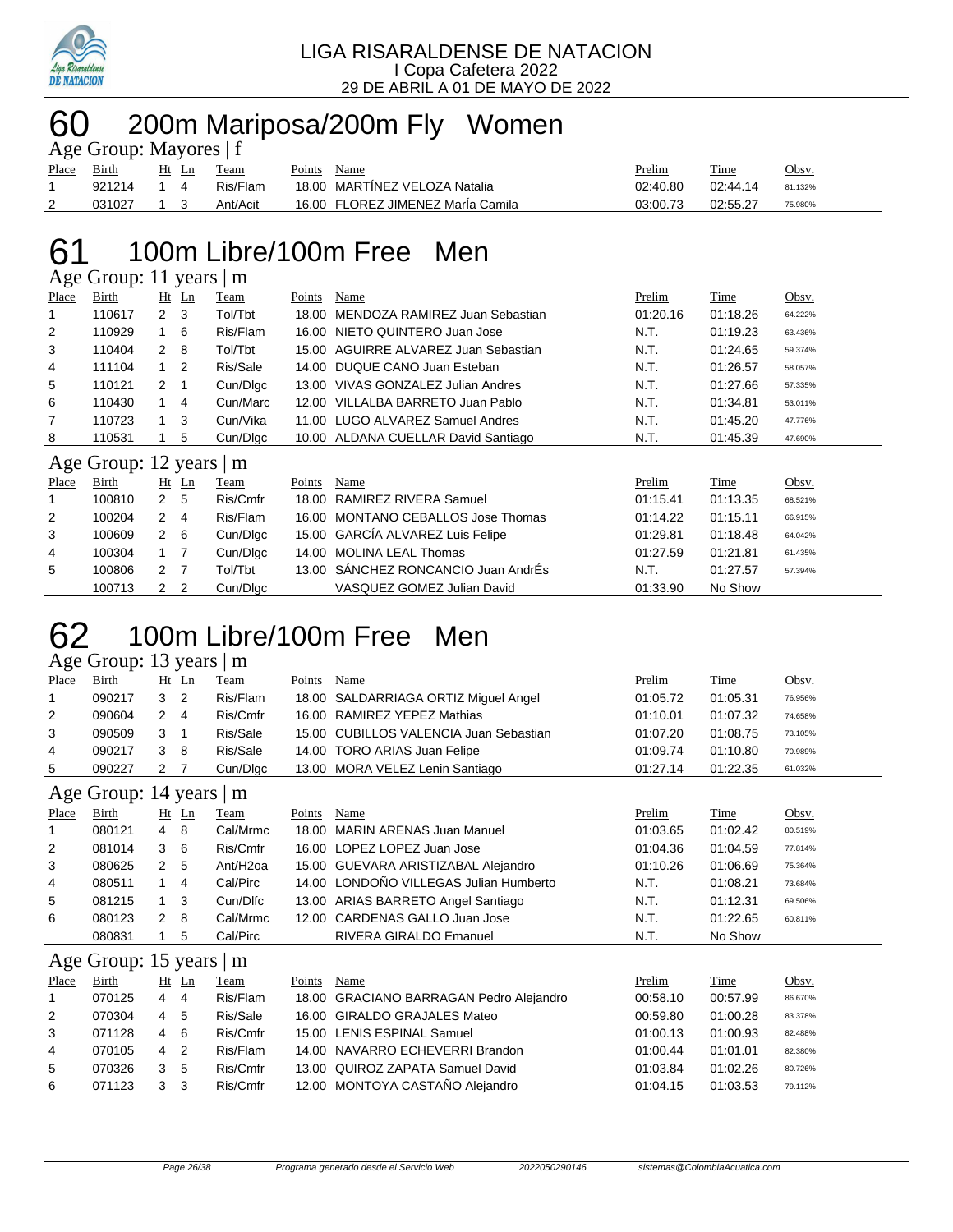

|                               | 100m Libre/100m Free Age Group: 15 YEARS   M<br>Continuing Event: 62 |              |         |          |        |                                    |          |             |         |  |
|-------------------------------|----------------------------------------------------------------------|--------------|---------|----------|--------|------------------------------------|----------|-------------|---------|--|
| 7                             | 070424                                                               | 4            | -7      | Ris/Sale |        | 11.00 RIOS ROJAS William           | 01:02.73 | 01:03.70    | 78.901% |  |
| 8                             | 070829                                                               | $2 \quad 1$  |         | Cun/Marc |        | 10.00 COBA SANCHEZ Camilo Andres   | N.T.     | 01:06.71    | 75.341% |  |
| 9                             | 070131                                                               | 3            | -7      | Cun/Dlfc |        | 8.00 RUIZ FERIA David Alberto      | 01:06.41 | 01:07.66    | 74.283% |  |
| 10                            | 070227                                                               | $\mathbf{2}$ | - 6     | Cun/Vika |        | 7.00 FIGUEREDO CASTRO Juan David   | 01:15.32 | 01:12.56    | 69.267% |  |
| Age Group: 16 years $\vert$ m |                                                                      |              |         |          |        |                                    |          |             |         |  |
|                               |                                                                      |              |         |          |        |                                    |          |             |         |  |
| Place                         | Birth                                                                |              | $Ht$ Ln | Team     | Points | Name                               | Prelim   | <b>Time</b> | Obsv.   |  |
|                               | 060916                                                               | $4 \quad 3$  |         | Ris/Flam |        | 18.00 OSPINA LOPEZ Samuel          | 01:00.09 | 01:01.03    | 82.353% |  |
| 2                             | 060928                                                               | 3            | 4       | Cun/Vika |        | 16.00 CESPEDES LUGO Heryn Santiago | 01:03.73 | 01:02.44    | 80.493% |  |
| 3                             | 060104                                                               | 4            |         | Qui/Selg |        | 15.00 MORENO GIRALDO Juan Jose     | 01:03.63 | 01:07.25    | 74.736% |  |
| 4                             | 060321                                                               | 2            | - 3     | Ris/Flam |        | 14.00 DUQUE JARAMILLO Santiago     | 01:13.53 | 01:10.79    | 70.999% |  |

## 100m Libre/100m Free Men

Age Group: Jb 17y-18y | m

| Place          | Birth                     |                | $Ht$ Ln        | Team     | Points | Name                                   | Prelim   | <b>Time</b> | Obsv.   |  |
|----------------|---------------------------|----------------|----------------|----------|--------|----------------------------------------|----------|-------------|---------|--|
|                | 040111                    | 4              | 3              | Ris/Come | 18.00  | <b>GUTIERREZ DUENES Melquis AndrÉs</b> | 00:54.78 | 00:56.38    | 89.145% |  |
| 2              | 050401                    | 4              | $\mathbf 1$    | Ris/Sale |        | 16.00 PELAEZ CASTAÑO Camilo            | 00:59.02 | 00:58.45    | 85.988% |  |
| 3              | 040325                    | 4              | 8              | Ris/Cmfr |        | 15.00 CARDENAS OCAMPO Luis Alejandro   | 00:59.32 | 00:59.12    | 85.014% |  |
| 4              | 050613                    | 4              | 7              | Cal/Pirc |        | 14.00 PULGARIN SUAREZ Miguel Angel     | 00:58.69 | 00:59.25    | 84.827% |  |
| 5              | 041118                    | 3              | $\overline{4}$ | Ris/Flam |        | 13.00 GUTIERREZ CASTAÑEDA NicolÁs      | 01:00.37 | 01:00.01    | 83.753% |  |
| 6              | 050815                    | 3              | 5              | Ris/Cmfr | 12.00  | CALDERON RAMIREZ Johan Camilo          | 01:00.69 | 01:00.70    | 82.801% |  |
| $\overline{7}$ | 041211                    | 3              | 3              | Ris/Flam | 11.00  | <b>GOMEZ JARAMILLO Sebastian</b>       | 01:01.73 | 01:02.56    | 80.339% |  |
| 8              | 050507                    | 3              | 2              | Ris/Tibr |        | 10.00 PUERTA BERMUDEZ Juan Camilo      | 01:02.32 | 01:03.21    | 79.513% |  |
| 9              | 050112                    | 3              | 6              | Cun/Marc |        | 8.00 URAN SÁNCHEZ AndrÉs Felipe        | 01:02.20 | 01:03.53    | 79.112% |  |
| 10             | 050409                    | 3              | 1              | Cun/Marc | 7.00   | MENDEZ DIAZ Juan Steban                | 01:04.08 | 01:03.98    | 78.556% |  |
| 11             | 050411                    | 1              | 5              | Ris/Tibr | 6.00   | ARICAPA VARELA Brandon                 | N.T.     | 01:08.87    | 72.978% |  |
| 12             | 050914                    | $\overline{2}$ | 5              | Cun/Marc | 5.00   | CAMPOS CAMACHO AndrÉs Fernando         | 01:14.31 | 01:10.91    | 70.879% |  |
| 13             | 041224                    | $\overline{2}$ | 3              | Ris/Tibr |        | 4.00 GARCÍA BARRERA Santiago           | 01:17.94 | 01:11.57    | 70.225% |  |
| 14             | 040418                    | $\overline{2}$ | $\overline{4}$ | Cun/Marc | 3.00   | GARCÍA RODRIGUEZ Diego Fernando        | 01:10.28 | 01:12.04    | 69.767% |  |
| 15             | 050317                    | 3              | 7              | Ris/Tibr | 2.00   | LOPEZ RAMIREZ Juan Jose                | 01:02.57 | 01:12.72    | 69.114% |  |
| 16             | 051201                    | 2              | 6              | Cal/Mrmc | 1.00   | MAPURA HERNANDEZ Santiago              | 01:18.66 | 01:13.79    | 68.112% |  |
| 17             | 050606                    | $\mathbf{1}$   | 3              | Ris/Tibr |        | <b>GOMEZ AGUDELO Juan Esteban</b>      | N.T.     | 01:16.91    | 65.349% |  |
| 18             | 040531                    | $\overline{2}$ | 8              | Cun/Vika |        | VILLA GAMEZ Alan Santiago              | N.T.     | 01:22.56    | 60.877% |  |
| 19             | 041021                    |                | 4              | Cal/Mrmc |        | <b>GOMEZ POSADA Carlos Alberto</b>     | N.T.     | 01:32.17    | 54.530% |  |
|                | Age Group: Mayores  <br>m |                |                |          |        |                                        |          |             |         |  |
| Place          | Birth                     |                | $Ht$ Ln        | Team     | Points | Name                                   | Prelim   | Time        | Obsv.   |  |
|                | 010621                    | 4              | 4              | Ris/Flam | 18.00  | <b>FRANCO HERRERA Samir Junior</b>     | 00:52.58 | 00:54.32    | 92.526% |  |

|                | 010621 | 4 | -4             | Ris/Flam  | 18.00 FRANCO HERRERA Samir Junior    | 00:52.58 | 00:54.32 | 92.526% |
|----------------|--------|---|----------------|-----------|--------------------------------------|----------|----------|---------|
| 2              | 010921 | 4 | -5             | Ris/Tibr  | 16.00 IDARRAGA ARANGO Jonathan       | 00:53.95 | 00:54.47 | 92.271% |
| 3              | 010609 | 4 | -2             | Met/Cara  | 15.00 ROJAS SILVA Juan Camilo        | 00:58.66 | 00:59.55 | 84.400% |
| $\overline{4}$ | 001001 | 3 | - 8            | Cun/Dlfc  | 14.00 RODRIGUEZ RAMIREZ Miguel Angel | 01:06.37 | 01:06.29 | 75.818% |
| 5              | 930329 | 2 | $\overline{2}$ | Cun/Marc  | 13.00 SEGURA BERNAL Jesus Mauricio   | N.T.     | 01:13.89 | 68.020% |
| 6              | 011114 | 2 |                | Cun/Dlgc  | 12.00 RIOS HERNANDEZ Carlos Fabian   | N.T.     | 01:18.84 | 63.749% |
|                | 031214 | 4 | - 6            | Ris/Cmfr  | CASTAÑO LOPEZ Alejandro              | 00:58.25 | No Show  |         |
|                | 990327 | 2 |                | Col/Parar | RESTREPO FLOREZ Juan Camilo          | N.T.     | No Show  |         |

# 4X50m Comb/4X50m Med Women

| Age Group: 11 years   f |  |  |  |
|-------------------------|--|--|--|
|-------------------------|--|--|--|

| Place | Bırth   | Ht | eam      | Points | Name                        | Prelim | $T$ 1th Relay | T.Team   | Obsv.   |
|-------|---------|----|----------|--------|-----------------------------|--------|---------------|----------|---------|
|       | RF06401 |    | Ris/Cmfr | 36.00  | 10vf MuÑoz Villada Isabella | 14. L  | N.I.          | 03.23.30 | 58.244% |
|       |         |    |          |        | 10vf Osnina Cordoba Salome  |        |               |          |         |

| .                                |
|----------------------------------|
| 10yf MuÑoz Villada Isabella      |
| 10yf Ospina Cordoba Salome       |
| 10yf PeÑa Porras Sinai Alejandra |
| 11yf Ramirez Giraldo Isabella    |
|                                  |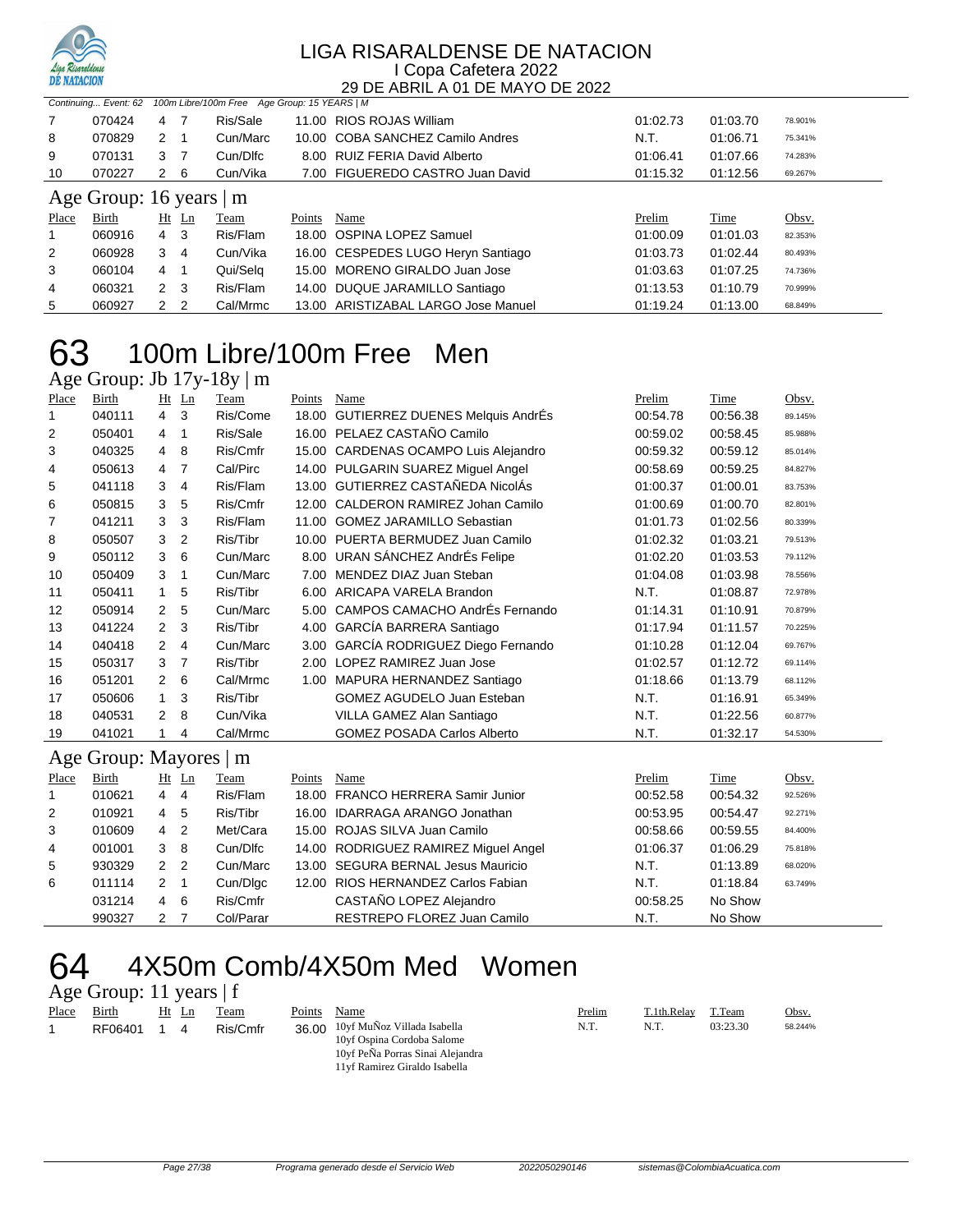

Continuing... Event: 65 4X50m Comb/4X50m Med Age Group: 15 YEARS | F

# 65 4X50m Comb/4X50m Med Women

|       | Age Group: 15 years $ f $ |    |    |          |        |                                                                                                                                  |          |             |          |         |  |  |  |
|-------|---------------------------|----|----|----------|--------|----------------------------------------------------------------------------------------------------------------------------------|----------|-------------|----------|---------|--|--|--|
| Place | Birth                     | Ht | Ln | Team     | Points | Name                                                                                                                             | Prelim   | T.1th.Relay | T.Team   | Obsv.   |  |  |  |
| 1     | RF06502                   |    | 4  | Ris/Flam | 36.00  | 14yf Gutierrez CastaÑeda Sara<br>15yf Valencia Rivera Sara<br>14yf Rosero Arevalo Natalia<br>14yf Betancur Arias Luisa MarÍa     | 02:21.41 | N.T.        | 02:19.24 | 85.040% |  |  |  |
| 2     | RF06501                   |    | 5  | Ris/Cmfr | 32.00  | 14yf Chamorro GonzÁlez Karol Isabella<br>14yf Mendoza Espinal Alyson<br>15yf Acosta Carmona Valentina<br>15yf Ramirez Yepes Sara | N.T.     | N.T.        | 02:22.23 | 83.252% |  |  |  |
|       | RF06503                   |    | 3  | Ris/Cmfr |        | 14yf Mendoza Espinal Alyson<br>14yf Chamorro GonzÁlez Karol Isabella<br>15yf Ramirez Yepes Sara<br>15yf Acosta Carmona Valentina | N.T.     | N.T.        | No Show  |         |  |  |  |

## 66 4X50m Comb/4X50m Med Women

Age Group: Mayores | f

| Place | Birth   | Ht Ln |   | Team     | Points | Name                                                                                                                                | <b>Prelim</b> | T.1th.Relay | T.Team   | Obsv.   |
|-------|---------|-------|---|----------|--------|-------------------------------------------------------------------------------------------------------------------------------------|---------------|-------------|----------|---------|
|       | RF06601 |       | 4 | Ris/Flam |        | 36.00 Myrf Rengifo Vivas Laura<br>Myrf Velez Catano Salome<br>Jbf Gutierrez Ramirez Marla Antonia<br>Myrf Quintero Sosa MarÍa Clara | 02:06.46      | N.T.        | 02:13.42 | 88.750% |

## 67 400m Libre/400m Free Women

|              | Age Group: 10 years $ f $ |    |    |          |        |                                |          |             |         |  |  |  |  |
|--------------|---------------------------|----|----|----------|--------|--------------------------------|----------|-------------|---------|--|--|--|--|
| Place        | <b>Birth</b>              | Ht | Ln | Team     | Points | Name                           | Prelim   | <b>Time</b> | Obsv.   |  |  |  |  |
|              | 120918                    |    | -6 | Ris/Cmfr |        | 18.00 OSPINA CORDOBA Salome    | N.T.     | 06:55.82    | 61.228% |  |  |  |  |
| 2            | 120713                    |    |    | Ris/Cmfr |        | 16.00 MUÑOZ VILLADA Isabella   | N.T.     | 07:32.59    | 56.254% |  |  |  |  |
|              | Age Group: 11 years $ f $ |    |    |          |        |                                |          |             |         |  |  |  |  |
| <b>Place</b> | Birth                     | Ht | Ln | Team     | Points | Name                           | Prelim   | <b>Time</b> | Obsv.   |  |  |  |  |
|              | 110731                    |    | 5  | Ris/Sale |        | 18.00 HOYOS QUICENO Luciana    | 06:34.96 | 05:54.29    | 71.862% |  |  |  |  |
| 2            | 10618                     |    | 4  | Ris/Cmfr |        | 16.00 RAMIREZ GIRALDO Isabella | 06:33.37 | 06:33.06    | 64.774% |  |  |  |  |

## 68 400m Libre/400m Free Women

Age Group:  $12$  years  $|f|$ <br>
<u>Place</u> Birth Ht Ln Tean Place Birth Ht Ln Team Points Name Prelim Prelim Time Obsv. 1 100119 2 8 Ris/Flam 18.00 CARDENAS BENJUMEA Evelyn 06:44.51 06:09.94 68.822% 2 100219 1 6 Ris/Flam 16.00 OSPINA YEPES Sofia N.T. 06:13.50 68.166% 3 101104 1 7 Ris/Cmfr 15.00 HERNANDEZ LONDOÑO Juana Camila N.T. 07:16.73 58.297% 4 100719 1 2 Ris/Cmfr 14.00 JARAMILLO SALAZAR Isabella N.T. 07:22.40 57.550% Age Group: 14 years | f <u>Place Birth Ht Ln Team Points Name</u> Point Prelim T<u>ime</u> Obsv. 1 080904 2 4 Ris/Cmfr 18.00 CHAMORRO GONZÁLEZ Karol Isabella 04:44.81 04:59.61 84.977% 2 080925 2 5 Ris/Sale 16.00 HINCAPIE PARRA MarÍa Fernanda 04:52.09 05:00.32 84.776% 3 080125 2 3 Ris/Flam 15.00 BETANCUR ARIAS Luisa MarÍa 05:03.50 05:07.96 82.673% 4 080114 2 6 Ris/Flam 14.00 GUTIERREZ CASTAÑEDA Sara 05:09.61 05:08.48 82.534%

5 080213 2 1 Ris/Tibr 13.00 CRUZ CALVO Angela MarÍa 05:34.99 05:41.35 74.586%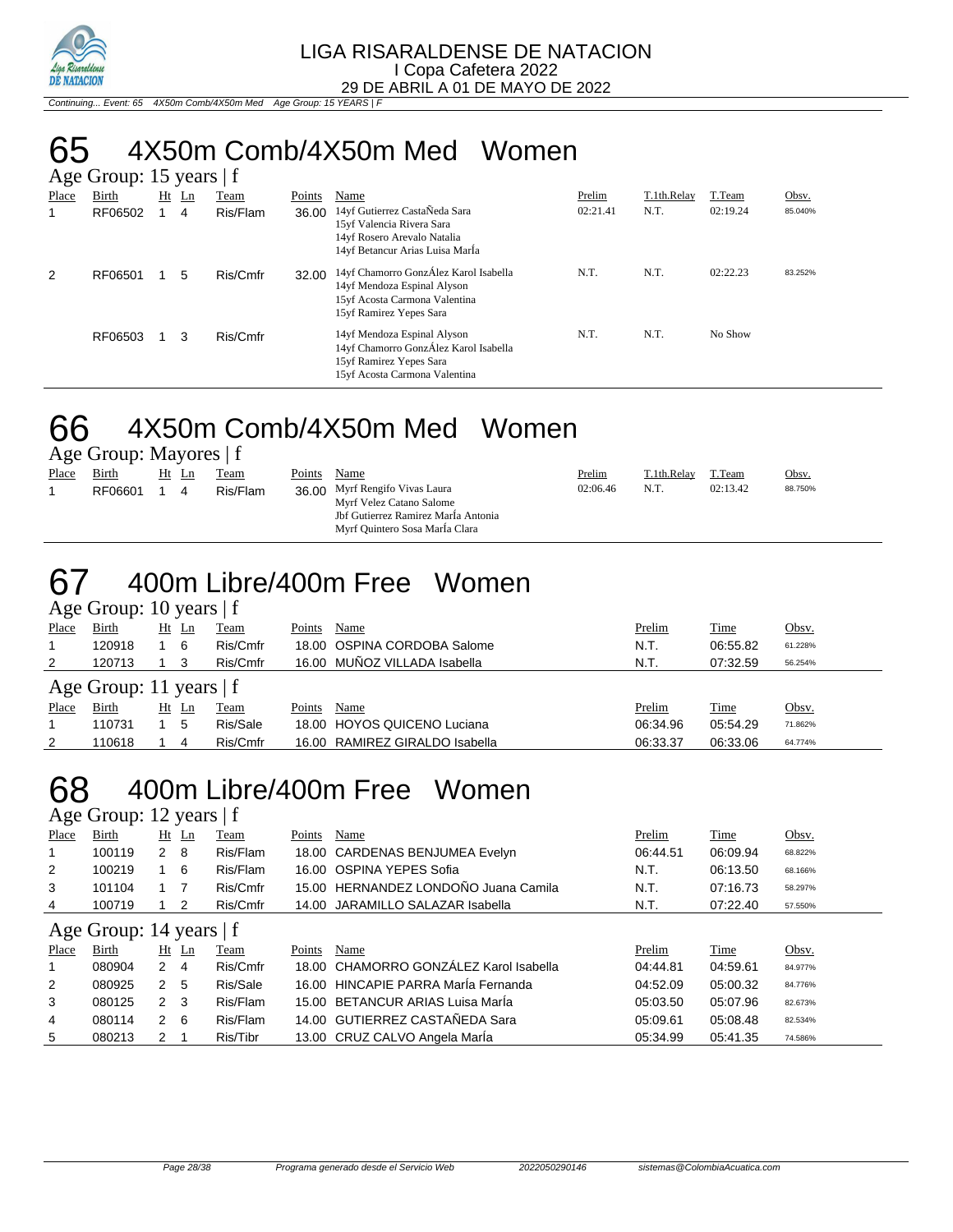

#### 400m Libre/400m Free Women years | f

|       | $\Delta \ge 0$ Oroup. To year $\Delta$   T |               |                |          |        |                                   |          |          |         |  |  |  |
|-------|--------------------------------------------|---------------|----------------|----------|--------|-----------------------------------|----------|----------|---------|--|--|--|
| Place | Birth                                      | Ht Ln         |                | Team     | Points | Name                              | Prelim   | Time     | Obsv.   |  |  |  |
|       | 070201                                     | $\mathcal{P}$ | $\overline{2}$ | Ris/Flam |        | 18.00 GARCIA WILCHES Juliana      | 05:20.22 | 05:33.91 | 76.248% |  |  |  |
| 2     | 070612                                     |               |                | Ris/Cmfr |        | 16.00 ACOSTA CARMONA Valentina    | 05:22.73 | 05:37.31 | 75.480% |  |  |  |
| 3     | 070310                                     |               | 5              | Cun/Marc |        | 15.00 ARRIERO ROA María Alexandra | N.T.     | 05:44.53 | 73.898% |  |  |  |
| 4     | 070714                                     |               | 4              | Qui/Sela |        | 14.00 LONDONO RENGIFO Valeria     | 07:00.13 | 06:23.91 | 66.318% |  |  |  |
|       | 070603                                     |               |                | Cun/Vika |        | VALDES MALAMBO Sharrik Naomi      | N.T.     | No Show  |         |  |  |  |

# 400m Libre/400m Free Women

|             | Age Group: Jb $16y-17y \mid f$ |             |    |          |        |                                       |          |          |         |  |  |  |
|-------------|--------------------------------|-------------|----|----------|--------|---------------------------------------|----------|----------|---------|--|--|--|
| Place       | Birth                          | Ht          | Ln | Team     | Points | Name                                  | Prelim   | Time     | Obsv.   |  |  |  |
|             | 060831                         |             | 5  | Ris/Cmfr |        | 18.00 CHAMORRO GONZÁLEZ Sofia Valeria | 04:52.00 | 04:57.77 | 85.502% |  |  |  |
| 2           | 050224                         | 1 3         |    | Ris/Flam |        | 16.00 BETANCUR ARIAS Mariana          | 04:58.28 | 05:06.19 | 83.151% |  |  |  |
| 3           | 050608                         |             | 6  | Ris/Flam |        | 15.00 GUTIERREZ RAMIREZ Marla Antonia | 05:03.10 | 05:06.99 | 82.934% |  |  |  |
| 4           | 060113                         |             |    | Cun/Dlgc |        | 14.00 LOPEZ VARGAS Luz Angela         | 05:28.75 | 06:00.86 | 70.554% |  |  |  |
|             | Age Group: Mayores $ f $       |             |    |          |        |                                       |          |          |         |  |  |  |
| Place       | Birth                          | Ht          | Ln | Team     | Points | Name                                  | Prelim   | Time     | Obsv.   |  |  |  |
| $\mathbf 1$ | 921214                         | $1 \quad 1$ |    | Ris/Flam | 18.00  | MARTINEZ VELOZA Natalia               | N.T.     | 04:57.46 | 85.591% |  |  |  |
| 2           | 040226                         |             | 4  | Ris/Cmfr |        | 16.00 GIL TAMAYO Valentina            | 04:50.88 | 05:12.89 | 81.370% |  |  |  |

041104 1 2 Ris/Flam 15.00 PAREJA GONZÁLEZ Leidy Sofia 05:10.39 05:18.99 79.814%

### 800m Libre/800m Free Men Age Group: 13 years | m

|       | $\mathsf{u}_1 \mathsf{v}_2 \mathsf{u}_1 \mathsf{v}_2$ |                | $, \, \ldots$  |          |        |                                          |          |          |         |
|-------|-------------------------------------------------------|----------------|----------------|----------|--------|------------------------------------------|----------|----------|---------|
| Place | Birth                                                 |                | $Ht$ Ln        | Team     | Points | Name                                     | Prelim   | Time     | Obsv.   |
|       | 090921                                                | $\mathbf{1}$   | 3              | Ris/Sale | 18.00  | <b>GRISALES CASTRILLON Matias</b>        | N.T.     | 10:21.52 | 77.598% |
| 2     | 090604                                                | 3              | 1              | Ris/Cmfr | 16.00  | <b>RAMIREZ YEPEZ Mathias</b>             | 11:04.54 | 10:34.36 | 76.028% |
| 3     | 090912                                                | 3              | 2              | Ris/Flam |        | 15.00 BEDOYA VERA Dylan                  | 10:39.73 | 10:35.16 | 75.932% |
| 4     | 090217                                                | 3              | 7              | Ris/Flam |        | 14.00 SALDARRIAGA ORTIZ Miguel Angel     | 10:46.15 | 10:40.11 | 75.345% |
|       | Age Group: 14 years   m                               |                |                |          |        |                                          |          |          |         |
| Place | Birth                                                 |                | Ht Ln          | Team     | Points | Name                                     | Prelim   | Time     | Obsv.   |
|       | 080121                                                | $\mathbf{1}$   | 4              | Cal/Mrmc | 18.00  | <b>MARIN ARENAS Juan Manuel</b>          | N.T.     | 09:51.66 | 81.515% |
| 2     | 080104                                                | 3              | 5              | Ris/Sale | 16.00  | CARDONA RODRIGUEZ Juan Manuel            | 09:59.78 | 10:06.44 | 79.528% |
| 3     | 081018                                                |                | 5              | Ris/Cmfr |        | 15.00 ROJAS HUERTAS Felipe               | N.T.     | 12:14.28 | 65.682% |
|       | Age Group: 15 years                                   |                |                | $\mid$ m |        |                                          |          |          |         |
| Place | Birth                                                 |                | $Ht$ Ln        | Team     | Points | Name                                     | Prelim   | Time     | Obsv.   |
| 1     | 070628                                                | $\overline{2}$ | 1              | Ris/Sale | 18.00  | <b>QUINTERO VELEZ Miguel Angel</b>       | N.T.     | 09:22.75 | 85.702% |
| 2     | 070105                                                | 4              | 4              | Ris/Flam |        | 16.00 NAVARRO ECHEVERRI Brandon          | 09:17.96 | 09:35.09 | 83.863% |
| 3     | 070125                                                | 4              | 2              | Ris/Flam | 15.00  | <b>GRACIANO BARRAGAN Pedro Alejandro</b> | 09:39.86 | 09:37.74 | 83.479% |
| 4     | 071123                                                | 3              | 4              | Ris/Cmfr |        | 14.00 MONTOYA CASTAÑO Alejandro          | 09:58.12 | 10:04.00 | 79.849% |
| 5     | 071128                                                | 4              | 1              | Ris/Cmfr | 13.00  | <b>LENIS ESPINAL Samuel</b>              | 09:48.84 | 10:12.96 | 78.682% |
| 6     | 070131                                                | 3              | 6              | Cun/Dlfc | 12.00  | RUIZ FERIA David Alberto                 | 10:24.05 | 10:43.98 | 74.892% |
| 7     | 070813                                                | 2              | 4              | Cun/Marc | 11.00  | <b>GRACIA MORALES David Santiago</b>     | 11:59.71 | 10:58.27 | 73.266% |
|       | Age Group: 16 years                                   |                |                | m        |        |                                          |          |          |         |
| Place | Birth                                                 |                | $Ht$ Ln        | Team     | Points | Name                                     | Prelim   | Time     | Obsv.   |
|       | 060612                                                | 4              | $\overline{7}$ | Ris/Flam | 18.00  | ROSERO AREVALO Simon                     | 09:42.58 | 09:40.19 | 83.126% |
| 2     | 060404                                                | $\overline{2}$ | $\overline{2}$ | Ris/Flam | 16.00  | ZAPATA GARCIA Juan Felipe                | N.T.     | 10:58.28 | 73.265% |
| 3     | 060927                                                | 2              | 7              | Cal/Mrmc |        | 15.00 ARISTIZABAL LARGO Jose Manuel      | N.T.     | 13:02.15 | 61.662% |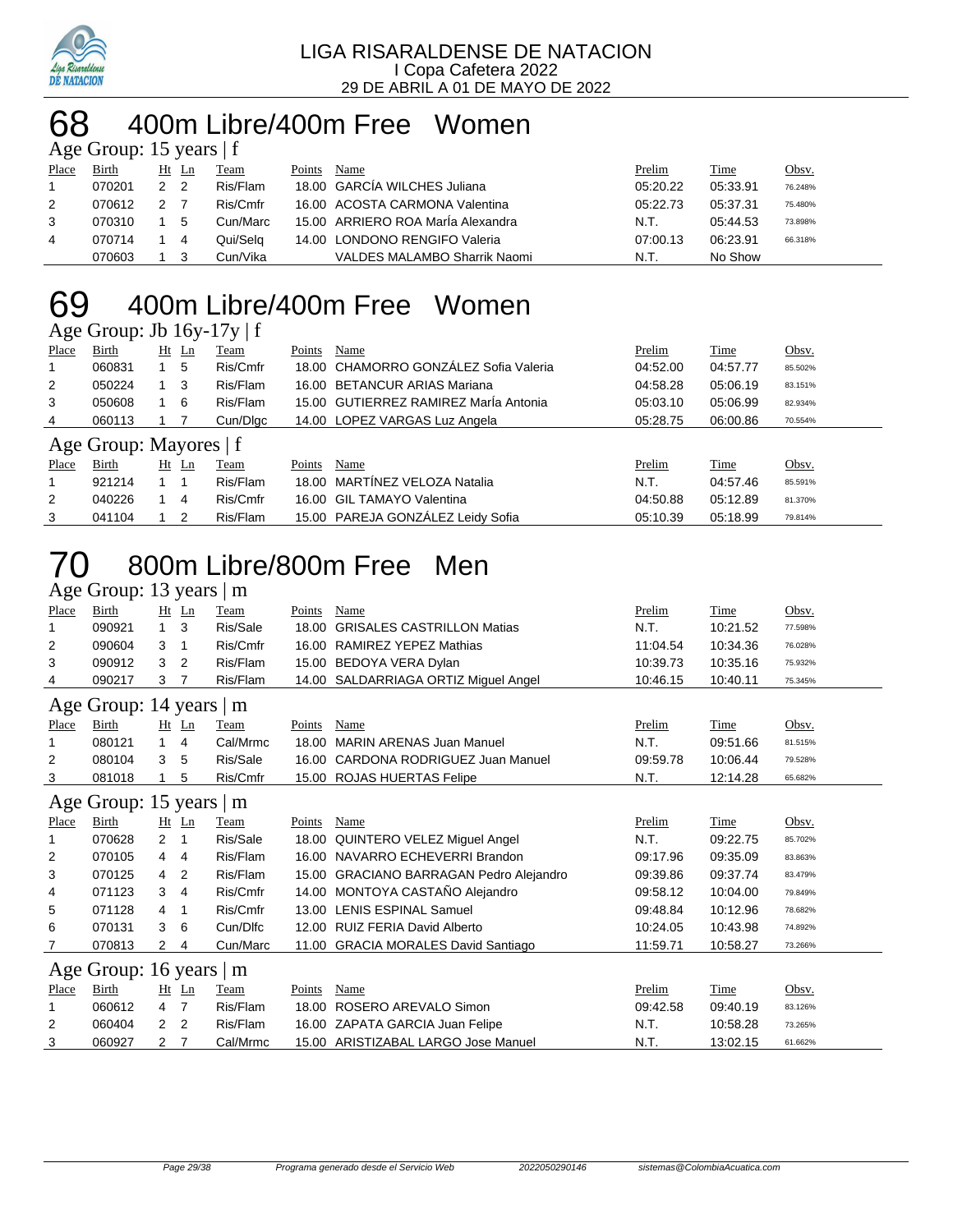

#### 70 800m Libre/800m Free Men  $H_2$  17<sub>-1</sub> 10-1.

|                | $H_{\rm SC}$ Oroup. JU 179-109   III |                |         |          |        |                                     |          |          |         |  |  |  |
|----------------|--------------------------------------|----------------|---------|----------|--------|-------------------------------------|----------|----------|---------|--|--|--|
| Place          | Birth                                |                | $Ht$ Ln | Team     | Points | Name                                | Prelim   | Time     | Obsv.   |  |  |  |
| 1              | 050909                               | 2              | - 6     | Cal/Acaf |        | 18.00 LONDOÑO PARRA NicolÁs         | N.T.     | 09:07.29 | 88.123% |  |  |  |
| $\overline{2}$ | 051130                               | 4              | -5      | Ris/Sale |        | 16.00 GIRALDO ROMAN Michael         | 09:18.95 | 09:30.71 | 84.507% |  |  |  |
| 3              | 050315                               | 4              | 6       | Ant/Hura |        | 15.00 VARGAS ROLDAN Santiago        | 09:37.88 | 09:32.98 | 84.172% |  |  |  |
| 4              | 050401                               | $4 \quad 3$    |         | Ris/Sale |        | 14.00 PELAEZ CASTAÑO Camilo         | 09:30.45 | 09:38.70 | 83.340% |  |  |  |
| 5              | 051217                               | $\overline{4}$ | - 8     | Cun/Marc |        | 13.00 TOVAR PICO Samuel David       | 09:53.16 | 09:50.58 | 81.664% |  |  |  |
| 6              | 041211                               | 2 <sub>3</sub> |         | Ris/Flam |        | 12.00 GOMEZ JARAMILLO Sebastian     | N.T.     | 10:01.62 | 80.165% |  |  |  |
| 7              | 050815                               | 3 <sub>3</sub> |         | Ris/Cmfr |        | 11.00 CALDERON RAMIREZ Johan Camilo | 10:21.66 | 10:38.35 | 75.553% |  |  |  |
| 8              | 050112                               | 3              | -8      | Cun/Marc |        | 10.00 URAN SÁNCHEZ AndrÉs Felipe    | 11:34.39 | 11:22.11 | 70.706% |  |  |  |
|                | Age Group: Mayores   m               |                |         |          |        |                                     |          |          |         |  |  |  |
| Place          | Birth                                | Ht             | Ln      | Team     | Points | Name                                | Prelim   | Time     | Obsv.   |  |  |  |
|                | 010225                               | $\mathbf{2}$   | 5       | Met/Cara | 18.00  | SERRANO BAQUERO Javier Esteban      | N.T.     | 09:30.63 | 84.519% |  |  |  |

# 71 100m Libre/100m Free Women

|       | Age Group: 10 years $ f $ |                      |          |        |                                   |               |             |         |  |  |  |  |
|-------|---------------------------|----------------------|----------|--------|-----------------------------------|---------------|-------------|---------|--|--|--|--|
| Place | <b>Birth</b>              | $Ht$ Ln              | Team     | Points | Name                              | <u>Prelim</u> | Time        | Obsv.   |  |  |  |  |
|       | 120124                    | 4                    | Ris/Cmfr |        | 18.00 PEÑA PORRAS Sinai Alejandra | 01:37.08      | 01:34.02    | 58.722% |  |  |  |  |
|       | Age Group: 11 years $ f $ |                      |          |        |                                   |               |             |         |  |  |  |  |
| Place | Birth                     | Ht<br>$\mathbf{L}$ n | Team     | Points | Name                              | Prelim        | <b>Time</b> | Obsv.   |  |  |  |  |
|       | 110917                    | $\mathbf{b}$         | Cun/Dlgc |        | 18.00 ROJAS FORERO Isabella       | 01:38.66      | 01:36.43    | 57.254% |  |  |  |  |

### 72 100m Libre/100m Free Women  $\overline{\Delta}$  oe Group: 13 years | f

|       | $T_{25}$ C OTOUP. To years   I |                      |                |          |        |                                      |          |             |         |  |  |  |
|-------|--------------------------------|----------------------|----------------|----------|--------|--------------------------------------|----------|-------------|---------|--|--|--|
| Place | Birth                          |                      | $Ht$ Ln        | Team     | Points | Name                                 | Prelim   | <b>Time</b> | Obsv.   |  |  |  |
|       | 090920                         | 2 8                  |                | Ris/Tibr | 18.00  | MARQUEZ OROZCO Isabela               | 01:15.63 | 01:13.37    | 75.249% |  |  |  |
|       | Age Group: 14 years   f        |                      |                |          |        |                                      |          |             |         |  |  |  |
| Place | Birth                          |                      | $Ht$ Ln        | Team     | Points | Name                                 | Prelim   | <u>Time</u> | Obsv.   |  |  |  |
|       | 080125                         | $\mathbf{2}$         | -5             | Ris/Flam | 18.00  | <b>BETANCUR ARIAS Luisa Maria</b>    | 01:06.24 | 01:06.46    | 83.073% |  |  |  |
| 2     | 080326                         | $\mathbf{2}^{\circ}$ | 6              | Ris/Cmfr | 16.00  | MENDOZA ESPINAL Alyson               | 01:08.20 | 01:07.98    | 81.215% |  |  |  |
| 3     | 080201                         |                      | 6              | Val/Lacv |        | 15.00 ARANGO SALAZAR Maria Camila    | N.T.     | 01:09.11    | 79.887% |  |  |  |
|       | Age Group: 15 years $ f $      |                      |                |          |        |                                      |          |             |         |  |  |  |
| Place | Birth                          |                      | $Ht$ Ln        | Team     | Points | Name                                 | Prelim   | <b>Time</b> | Obsv.   |  |  |  |
|       | 070317                         | 2                    | $\overline{2}$ | Ris/Tibr | 18.00  | <b>REYES ACOSTA Sara</b>             | 01:08.92 | 01:08.07    | 81.108% |  |  |  |
| 2     | 071011                         | $\mathbf{2}$         | -3             | Ris/Cmfr | 16.00  | RAMIREZ YEPES Sara                   | 01:07.66 | 01:08.56    | 80.528% |  |  |  |
| 3     | 070201                         | 2 <sub>7</sub>       |                | Ris/Flam |        | 15.00 GARCÍA WILCHES Juliana         | 01:09.51 | 01:10.15    | 78.703% |  |  |  |
| 4     | 070612                         | 2                    |                | Ris/Cmfr | 14.00  | ACOSTA CARMONA Valentina             | 01:11.00 | 01:14.79    | 73.820% |  |  |  |
| 5     | 070609                         |                      | 5              | Cun/Marc |        | 13.00 ACOSTA ELIZALDE Angela Manuela | 01:22.63 | 01:16.84    | 71.851% |  |  |  |
| 6     | 070727                         |                      | 4              | Ris/Flam | 12.00  | VALENCIA RIVERA Sara                 | 01:17.50 | 01:17.50    | 71.239% |  |  |  |
| 7     | 070102                         |                      | 3              | Cal/Mrmc | 11.00  | <b>TORRES AGUDELO Mariana</b>        | 01:25.00 | 01:20.85    | 68.287% |  |  |  |
|       | 070115                         | 2                    | 4              | Met/Cara |        | ROJAS SILVA Alejandra                | 01:06.04 | No Show     |         |  |  |  |

73 100m Libre/100m Free Women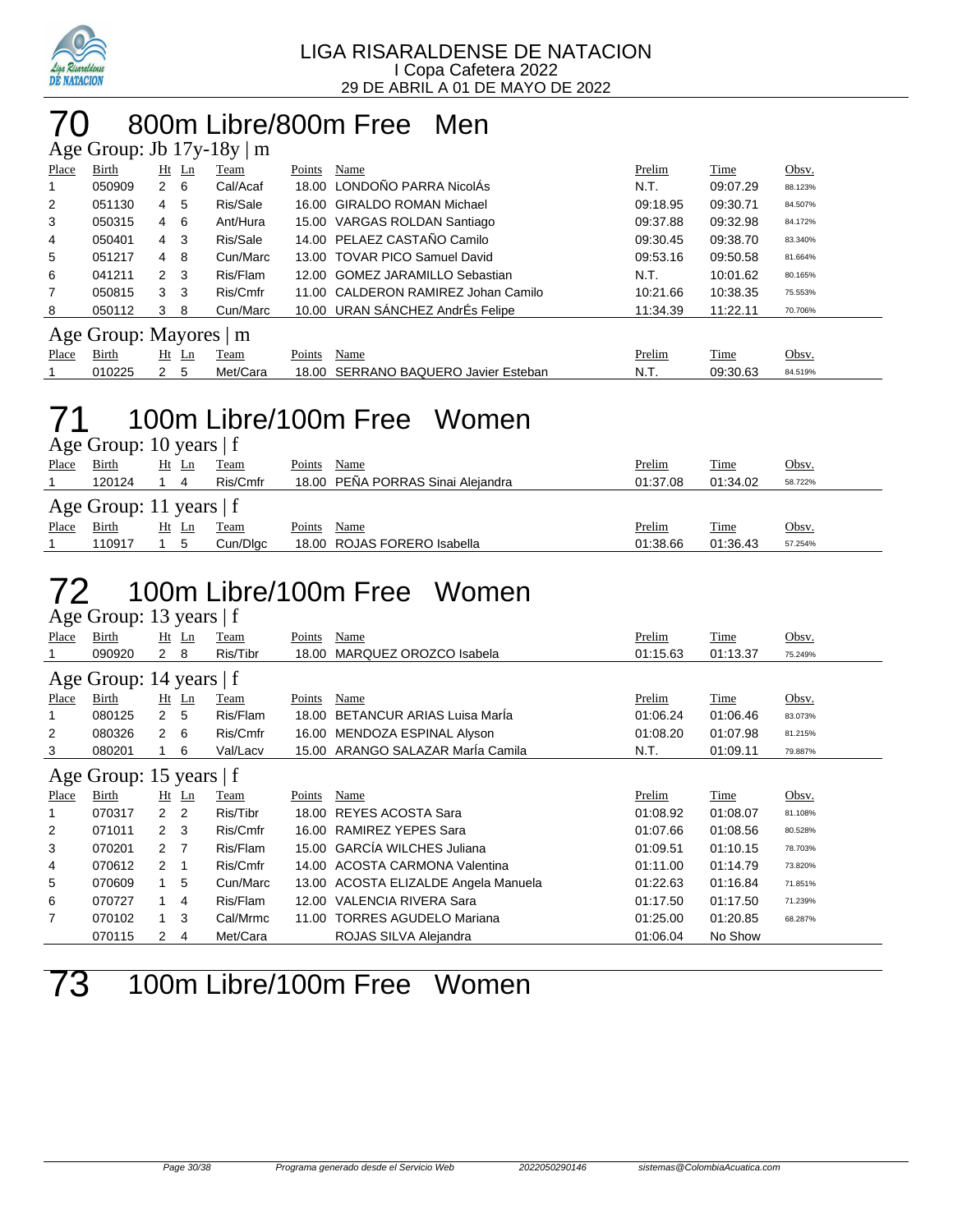

## 100m Libre/100m Free Women

|                         | Age Group: Jb $16y-17y \mid f$ |                      |         |          |        |                                          |          |          |         |  |  |  |
|-------------------------|--------------------------------|----------------------|---------|----------|--------|------------------------------------------|----------|----------|---------|--|--|--|
| Place                   | Birth                          |                      | Ht Ln   | Team     | Points | Name                                     | Prelim   | Time     | Obsv.   |  |  |  |
|                         | 060831                         | $\mathbf{2}^{\circ}$ | 6       | Ris/Cmfr | 18.00  | CHAMORRO GONZÁLEZ Sofia Valeria          | 01:05.21 | 01:07.10 | 82.280% |  |  |  |
| 2                       | 060314                         | 1                    | 5       | Cun/Marc | 16.00  | <b>BOLIVAR POSADA Andrea Milijasanet</b> | 01:14.60 | 01:12.14 | 76.532% |  |  |  |
| 3                       | 060113                         | 2                    | -1      | Cun/Dlgc | 15.00  | LOPEZ VARGAS Luz Angela                  | 01:07.27 | 01:13.13 | 75.496% |  |  |  |
| 4                       | 060818                         | 1                    | 6       | Ris/Flam |        | 14.00 QUINTERO GOMEZ Angie Daniela       | 01:20.92 | 01:20.69 | 68.422% |  |  |  |
| 5                       | 061018                         | $\mathbf{1}$         | 3       | Ris/Come | 13.00  | <b>MONCADA RAMIREZ Manuela</b>           | 01:20.86 | 01:20.75 | 68.372% |  |  |  |
| 6                       | 060907                         | 1                    | 2       | Cal/Mrmc |        | 12.00 PEREZ RIVAS Salome                 | 01:33.27 | 01:26.38 | 63.915% |  |  |  |
| 7                       | 060929                         | 1                    | 7       | Ris/Tibr | 11.00  | <b>BALLESTEROS PELAEZ Isabella</b>       | 01:40.65 | 01:35.19 | 58.000% |  |  |  |
| f<br>Age Group: Mayores |                                |                      |         |          |        |                                          |          |          |         |  |  |  |
|                         |                                |                      |         |          |        |                                          |          |          |         |  |  |  |
| Place                   | Birth                          |                      | $Ht$ Ln | Team     | Points | Name                                     | Prelim   | Time     | Obsv.   |  |  |  |
|                         | 920711                         | $\overline{2}$       | 4       | Ris/Flam | 18.00  | QUINTERO SOSA MarÍa Clara                | 00:59.21 | 01:02.40 | 88.478% |  |  |  |
| 2                       | 040226                         | $\mathbf{2}$         | 3       | Ris/Cmfr | 16.00  | <b>GIL TAMAYO Valentina</b>              | 01:03.53 | 01:04.77 | 85.240% |  |  |  |
| 3                       | 921214                         | 2 <sub>2</sub>       |         | Ris/Flam | 15.00  | MARTÍNEZ VELOZA Natalia                  | 01:05.51 | 01:07.39 | 81.926% |  |  |  |
| 4                       | 021001                         | $2 \quad 8$          |         | Qui/Selg | 14.00  | <b>ROJAS TORRES Vanessa</b>              | 01:08.78 | 01:07.70 | 81.551% |  |  |  |
| 5                       | 041104                         | 2 <sub>7</sub>       |         | Ris/Flam |        | 13.00 PAREJA GONZÁLEZ Leidy Sofia        | 01:06.72 | 01:09.68 | 79.234% |  |  |  |
| 6                       | 040404                         | 1                    | 4       | Cun/Dlfc |        | 12.00 ROJAS SÁNCHEZ Sofia                | 01:14.07 | 01:14.60 | 74.008% |  |  |  |
| 7                       | 020921                         | 1                    | 1       | Ris/Tibr | 11.00  | <b>GIRALDO CHERMANZ Alexandra</b>        | N.T.     | 01:30.18 | 61.222% |  |  |  |

## 50m Libre/50m Free Men

### Age Group: 11 years | m

| Place | Birth                              |              | $Ht$ Ln | Team     | Points | Name                                 | Prelim   | Time     | Obsv.   |  |  |
|-------|------------------------------------|--------------|---------|----------|--------|--------------------------------------|----------|----------|---------|--|--|
|       | 110929                             | $2 \quad 6$  |         | Ris/Flam |        | 18.00 NIETO QUINTERO Juan Jose       | 00:37.91 | 00:34.29 | 65.675% |  |  |
| 2     | 110617                             | $\mathbf{2}$ | -3      | Tol/Tbt  |        | 16.00 MENDOZA RAMIREZ Juan Sebastian | 00:35.91 | 00:35.53 | 63.383% |  |  |
| 3     | 110404                             |              | - 3     | Tol/Tbt  |        | 15.00 AGUIRRE ALVAREZ Juan Sebastian | N.T.     | 00:36.51 | 61.682% |  |  |
| 4     | 110121                             |              | 5       | Cun/Dlgc |        | 14.00 VIVAS GONZALEZ Julian Andres   | N.T.     | 00:37.83 | 59.529% |  |  |
| 5     | 110117                             |              | 4       | Ris/Cmfr |        | 13.00 SOLORZANO GUZMAN Andy          | N.T.     | 00:38.46 | 58.554% |  |  |
| 6     | 110430                             |              | - 6     | Cun/Marc |        | 12.00 VILLALBA BARRETO Juan Pablo    | N.T.     | 00:40.67 | 55.373% |  |  |
| 7     | 111118                             |              |         | Cun/Vika |        | 11.00 FLOREZ ANGULO Emmanuel         | N.T.     | 00:41.98 | 53.645% |  |  |
| 8     | 110531                             |              | -2      | Cun/Dlgc |        | 10.00 ALDANA CUELLAR David Santiago  | N.T.     | 00:44.08 | 51.089% |  |  |
| 9     | 110723                             |              |         | Cun/Vika |        | 8.00 LUGO ALVAREZ Samuel Andres      | N.T.     | 00:48.36 | 46.567% |  |  |
|       | Age Group: 12 years $\mathbb{R}$ m |              |         |          |        |                                      |          |          |         |  |  |

### Age Group: 12 years | m

| Place          | Birth  |               | $Ht$ Ln     | Team     | Points | Name                               | Prelim   | Time     | Obsv.   |
|----------------|--------|---------------|-------------|----------|--------|------------------------------------|----------|----------|---------|
| $\overline{1}$ | 100918 | 2             | -5          | Ris/Cmfr |        | 18.00 MONTOYA CASTAÑO Juan Jose    | 00:34.68 | 00:32.85 | 68.554% |
| 2              | 100604 | 2             | 4           | Atl/Acro |        | 16.00 PEDROZA BLANCO Carlos Daniel | 00:31.75 | 00:32.91 | 68.429% |
| 3              | 100911 | $\mathcal{P}$ |             | Ris/Cmfr |        | 15.00 MONTOYA MESA Juan Jose       | 00:38.82 | 00:33.38 | 67.466% |
| 4              | 100609 | 2             | $\mathbf 1$ | Cun/Digc |        | 14.00 GARCÍA ALVAREZ Luis Felipe   | 00:38.99 | 00:33.79 | 66.647% |
| 5              | 100526 | 2 2           |             | Ris/Sale |        | 13.00 MARIN CORREA Alejandro       | 00:38.43 | 00:35.90 | 62.730% |
| 6              | 100304 |               | -8          | Cun/Digc |        | 12.00 MOLINA LEAL Thomas           | N.T.     | 00:37.10 | 60.701% |
|                | 100713 | 2             | -8          | Cun/Dlgc |        | VASQUEZ GOMEZ Julian David         | 00:40.35 | No Show  |         |

# 50m Libre/50m Free Men

### Age Group: 13 years | m

| Place | Birth  |                | Ht Ln | Team      | Points | Name                                   | Prelim   | Time     | Obsv.   |
|-------|--------|----------------|-------|-----------|--------|----------------------------------------|----------|----------|---------|
|       | 090217 | 4              | -5    | Ris/Flam  |        | 18.00 SALDARRIAGA ORTIZ Miguel Angel   | 00:29.39 | 00:29.71 | 75.799% |
| 2     | 090912 | 4              |       | Ris/Flam  |        | 16.00 BEDOYA VERA Dylan                | 00:29.53 | 00:30.14 | 74.718% |
| 3     | 090313 | 3              |       | Cun/Vika. |        | 15.00 FONTANILLA GARCIA Jeronimo       | 00:30.18 | 00:30.18 | 74.619% |
| 4     | 090921 | $\overline{4}$ | -8    | Ris/Sale  |        | 14.00 GRISALES CASTRILLON Matias       | 00:30.64 | 00:30.67 | 73.427% |
| 5     | 090509 |                | 5     | Ris/Sale  |        | 13.00 CUBILLOS VALENCIA Juan Sebastian | 00:32.04 | 00:31.66 | 71.131% |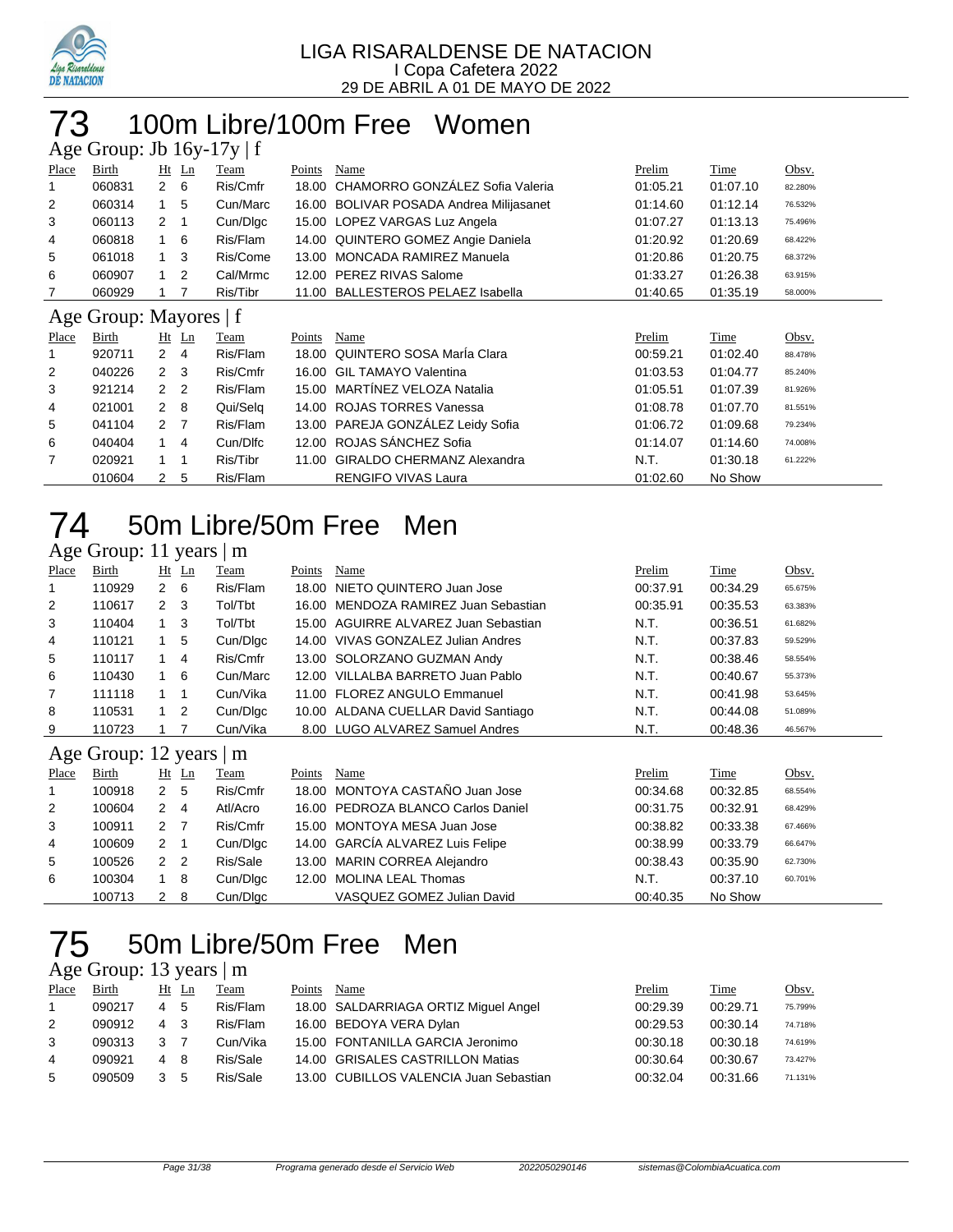

|              | Continuing Event: 75 50m Libre/50m Free Age Group: 13 YEARS   M |                |                |                      |             |                                        |          |          |         |  |  |
|--------------|-----------------------------------------------------------------|----------------|----------------|----------------------|-------------|----------------------------------------|----------|----------|---------|--|--|
| 6            | 090217                                                          | 3              | 6              | Ris/Sale             |             | 12.00 TORO ARIAS Juan Felipe           | 00:32.56 | 00:32.02 | 70.331% |  |  |
| 7            | 090803                                                          | $\mathbf{1}$   | 5              | Ris/Sale             |             | 11.00 DUQUE CANO Jose Felipe           | N.T.     | 00:34.30 | 65.656% |  |  |
| 8            | 090816                                                          | $\mathbf{1}$   | 3              | Cun/Dlfc             |             | 10.00 ROJAS AVENDANO Jose David        | N.T.     | 00:36.55 | 61.614% |  |  |
| 9            | 090227                                                          | 1              | 4              | Cun/Dlgc             |             | 8.00 MORA VELEZ Lenin Santiago         | N.T.     | 00:36.81 | 61.179% |  |  |
|              | Age Group: 14 years   m                                         |                |                |                      |             |                                        |          |          |         |  |  |
| Place        | Birth                                                           |                | Ht Ln          | Team                 | Points      | Name                                   | Prelim   | Time     | Obsv.   |  |  |
| $\mathbf{1}$ | 081128                                                          | 5              | 8              | Val/Lacv             |             | 18.00 ECHEVERRI MEDINA Juan Jose       | 00:29.21 | 00:28.13 | 80.057% |  |  |
| 2            | 080306                                                          | 4              | 7              | Cun/Dlfc             |             | 16.00 ORJUELA SANABRIA Joseph David    | 00:28.89 | 00:28.62 | 78.686% |  |  |
| 3            | 080121                                                          | 4              | 1              | Cal/Mrmc             |             | 15.00 MARIN ARENAS Juan Manuel         | 00:30.09 | 00:29.26 | 76.965% |  |  |
| 4            | 080511                                                          | 3              | $\overline{2}$ | Cal/Pirc             |             | 14.00 LONDOÑO VILLEGAS Julian Humberto | 00:32.88 | 00:29.89 | 75.343% |  |  |
| 5            | 080625                                                          | 3              | 4              | Ant/H <sub>2oa</sub> |             | 13.00 GUEVARA ARISTIZABAL Alejandro    | 00:31.86 | 00:30.10 | 74.817% |  |  |
| 6            | 080423                                                          | 4              | $\overline{2}$ | Ris/Sale             |             | 12.00 VASQUEZ PIEDRAHITA Mateo         | 00:29.95 | 00:30.67 | 73.427% |  |  |
| 7            | 081215                                                          | $\overline{2}$ | $\overline{7}$ | Cun/Dlfc             |             | 11.00 ARIAS BARRETO Angel Santiago     | N.T.     | 00:31.25 | 72.064% |  |  |
| 8            | 080831                                                          | $\overline{2}$ | $\overline{2}$ | Cal/Pirc             |             | 10.00 RIVERA GIRALDO Emanuel           | N.T.     | 00:32.50 | 69.292% |  |  |
| 9            | 080123                                                          | $\overline{2}$ | 6              | Cal/Mrmc             |             | 8.00 CARDENAS GALLO Juan Jose          | N.T.     | 00:33.13 | 67.975% |  |  |
|              | 081014                                                          | 4              | 4              | Ris/Cmfr             |             | LOPEZ LOPEZ Juan Jose                  | 00:29.35 | No Show  |         |  |  |
|              | Age Group: 15 years   m                                         |                |                |                      |             |                                        |          |          |         |  |  |
| Place        | <b>Birth</b>                                                    |                | Ht Ln          | Team                 | Points Name |                                        | Prelim   | Time     | Obsv.   |  |  |
| $\mathbf{1}$ | 071128                                                          | 5              | 3              | Ris/Cmfr             |             | 18.00 LENIS ESPINAL Samuel             | 00:27.77 | 00:27.48 | 81.951% |  |  |
| 2            | 070304                                                          | 5              | $\overline{2}$ | Ris/Sale             |             | 16.00 GIRALDO GRAJALES Mateo           | 00:28.43 | 00:27.56 | 81.713% |  |  |
| 3            | 070710                                                          | 5              | 5              | Cun/Dlfc             |             | 15.00 AVENDAÑO SALAZAR Juan Pablo      | 00:27.49 | 00:27.88 | 80.775% |  |  |
| 4            | 070424                                                          | 5              | $\overline{7}$ | Ris/Sale             |             | 14.00 RIOS ROJAS William               | 00:28.77 | 00:28.74 | 78.358% |  |  |
| 5            | 070326                                                          | 4              | 6              | Ris/Cmfr             |             | 13.00 QUIROZ ZAPATA Samuel David       | 00:29.68 | 00:29.16 | 77.229% |  |  |
| 6            | 070829                                                          | 2              | 3              | Cun/Marc             |             | 12.00 COBA SANCHEZ Camilo Andres       | N.T.     | 00:29.58 | 76.133% |  |  |
| 7            | 070227                                                          | 3              | 3              | Cun/Vika             |             | 11.00 FIGUEREDO CASTRO Juan David      | 00:32.50 | 00:31.79 | 70.840% |  |  |
| 8            | 070710                                                          | 2              | 5              | Cun/Marc             |             | 10.00 BUSTOS CAYCEDO Santiago          | N.T.     | 00:34.62 | 65.049% |  |  |
|              | Age Group: 16 years   m                                         |                |                |                      |             |                                        |          |          |         |  |  |
| Place        | Birth                                                           |                | $Ht$ Ln        | Team                 | Points      | Name                                   | Prelim   | Time     | Obsv.   |  |  |
| $\mathbf{1}$ | 060725                                                          | 5              | 4              | Cal/Mrmc             |             | 18.00 EPALZA ROJAS Emmanuel Leandro    | 00:27.22 | 00:27.00 | 83.407% |  |  |
| 2            | 060510                                                          | 5              | 6              | Ant/H <sub>2oa</sub> |             | 16.00 GUEVARA ARISTIZABAL Samuel       | 00:28.16 | 00:27.72 | 81.241% |  |  |
| 3            | 060928                                                          | 5              | 1              | Cun/Vika             |             | 15.00 CESPEDES LUGO Heryn Santiago     | 00:29.06 | 00:27.85 | 80.862% |  |  |
| 4            | 060321                                                          | 3              | 8              | Ris/Flam             |             | 14.00 DUQUE JARAMILLO Santiago         | N.T.     | 00:32.19 | 69.960% |  |  |
| 5            | 060909                                                          | 3              | $\mathbf{1}$   | Cal/Mrmc             |             | 13.00 MARTINEZ RMS Juan Esteban        | 00:35.64 | 00:32.36 | 69.592% |  |  |
| 6            | 061128                                                          | $\overline{2}$ | 4              | Col/Parar            |             | 12.00 SOTO VELASQUEZ David             | N.T.     | 00:41.48 | 54.291% |  |  |

## 76 50m Libre/50m Free Men

### Age Group: Jb 17y-18y | m

| Place | Birth  |                | $Ht$ Ln | Team     | Points | Name                                  | Prelim   | Time     | Obsv.   |
|-------|--------|----------------|---------|----------|--------|---------------------------------------|----------|----------|---------|
|       | 040325 | 4              | 2       | Ris/Cmfr |        | 18.00 CARDENAS OCAMPO Luis Alejandro  | 00:26.44 | 00:26.46 | 85.110% |
| 2     | 040111 | $\overline{4}$ | 3       | Ris/Come |        | 16.00 GUTIERREZ DUENES Melquis AndrÉs | 00:25.11 | 00:26.88 | 83.780% |
| 3     | 051217 | 4              | 1       | Ris/Tibr |        | 15.00 CARDONA HURTADO David           | 00:26.86 | 00:26.99 | 83.438% |
| 4     | 050112 | 3              | 5       | Cun/Marc |        | 14.00 URAN SÁNCHEZ AndrÉs Felipe      | 00:27.69 | 00:27.39 | 82.220% |
| 5     | 050507 | 4              | 8       | Ris/Tibr |        | 13.00 PUERTA BERMUDEZ Juan Camilo     | 00:27.48 | 00:27.70 | 81.300% |
| 6     | 041118 | 3              | 3       | Ris/Flam |        | 12.00 GUTIERREZ CASTAÑEDA NicolÁs     | 00:27.79 | 00:28.08 | 80.199% |
| 7     | 050409 | 3              | 6       | Cun/Marc |        | 11.00 MENDEZ DIAZ Juan Steban         | 00:29.29 | 00:28.91 | 77.897% |
| 8     | 050317 | 3 <sub>7</sub> |         | Ris/Tibr |        | 10.00 LOPEZ RAMIREZ Juan Jose         | 00:30.02 | 00:29.26 | 76.965% |
| 9     | 050411 | $\mathbf{1}$   | 2       | Ris/Tibr |        | 8.00 ARICAPA VARELA Brandon           | N.T.     | 00:30.24 | 74.471% |
| 10    | 040418 | 3              | 2       | Cun/Marc |        | 7.00 GARCÍA RODRIGUEZ Diego Fernando  | 00:29.93 | 00:30.41 | 74.055% |
| 11    | 050914 | 3              | 8       | Cun/Marc |        | 6.00 CAMPOS CAMACHO AndrÉs Fernando   | 00:33.65 | 00:31.33 | 71.880% |
| 12    | 041224 | $\mathcal{P}$  | 4       | Ris/Tibr |        | 5.00 GARCÍA BARRERA Santiago          | 00:33.72 | 00:31.70 | 71.041% |
| 13    | 051201 | $\mathcal{P}$  | 5       | Cal/Mrmc |        | 4.00 MAPURA HERNANDEZ Santiago        | 00:34.16 | 00:32.14 | 70.068% |
| 14    | 050606 | $\overline{1}$ | 7       | Ris/Tibr |        | 3.00 GOMEZ AGUDELO Juan Esteban       | N.T.     | 00:33.69 | 66.845% |
| 15    | 040531 |                | 5       | Cun/Vika |        | 2.00 VILLA GAMEZ Alan Santiago        | N.T.     | 00:35.81 | 62.887% |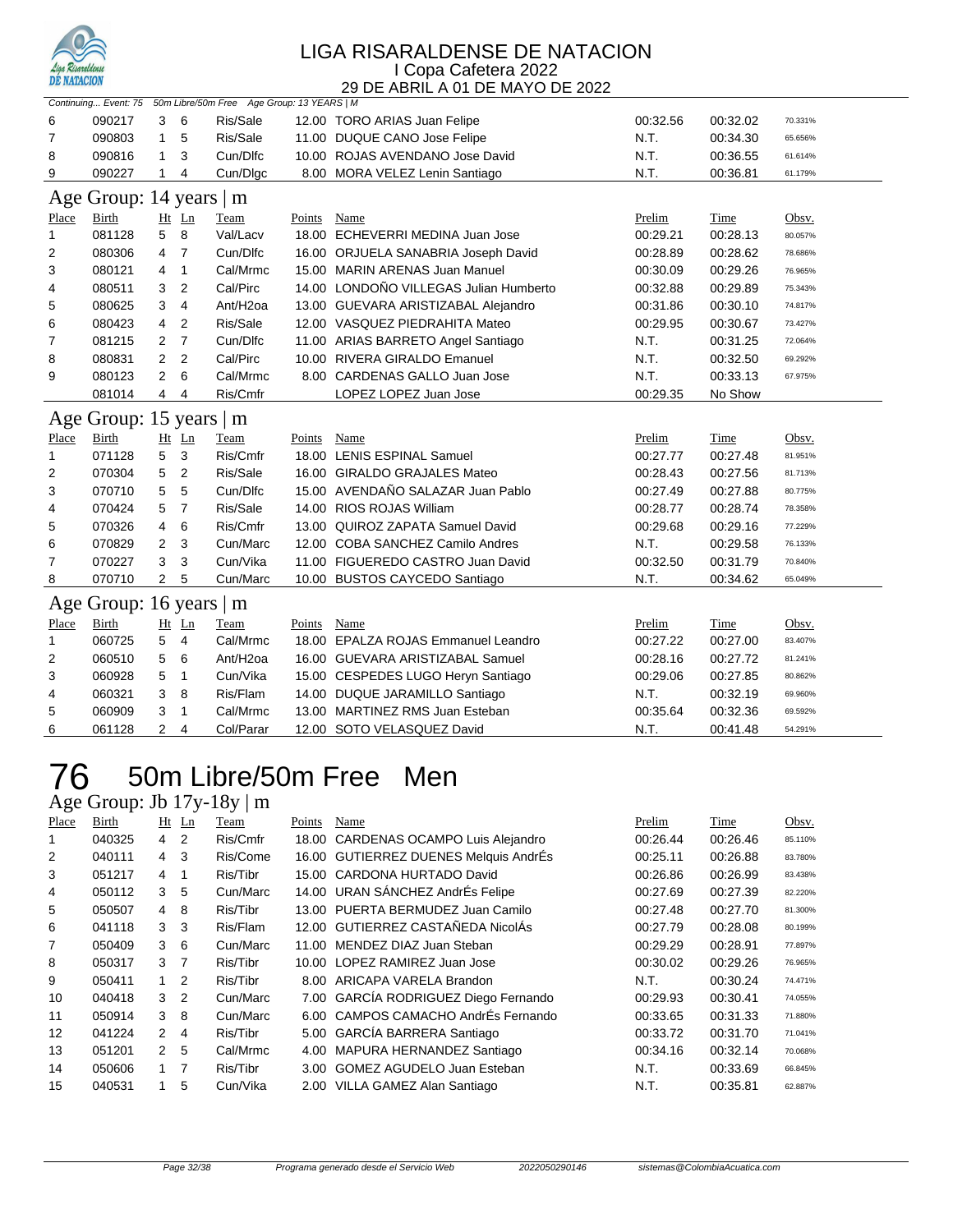

|                        | 50m Libre/50m Free Age Group: JB 17Y-18Y   M<br>Continuing Event: 76 |                  |                |           |        |                                      |          |          |         |  |  |  |
|------------------------|----------------------------------------------------------------------|------------------|----------------|-----------|--------|--------------------------------------|----------|----------|---------|--|--|--|
| 16                     | 041021                                                               | 1.               | 6              | Cal/Mrmc  |        | 1.00 GOMEZ POSADA Carlos Alberto     | N.T.     | 00:37.58 | 59.925% |  |  |  |
|                        | 040810                                                               |                  | 3              | Col/Parar |        | <b>RENDON ACOSTA David Felipe</b>    | N.T.     | No Show  |         |  |  |  |
| Age Group: Mayores   m |                                                                      |                  |                |           |        |                                      |          |          |         |  |  |  |
| Place                  | Birth                                                                |                  | $Ht$ Ln        | Team      | Points | Name                                 | Prelim   | Time     | Obsv.   |  |  |  |
|                        | 950823                                                               | $4 \quad 4$      |                | Ris/Flam  |        | 18.00 ARIAS GONZALEZ David           | 00:24.34 | 00:24.68 | 91.248% |  |  |  |
| 2                      | 010921                                                               | 4 5              |                | Ris/Tibr  |        | 16.00 IDARRAGA ARANGO Jonathan       | 00:24.92 | 00:25.32 | 88.942% |  |  |  |
| 3                      | 011026                                                               | $4\quad 6$       |                | Ris/Cmfr  |        | 15.00 OSPINA JIMENEZ Sebastian       | 00:25.16 | 00:25.39 | 88.696% |  |  |  |
| 4                      | 980906                                                               | 4 7              |                | Ris/Flam  |        | 14.00 DELGADO MARIN Santiago         | 00:26.52 | 00:26.39 | 85.335% |  |  |  |
| 5                      | 010225                                                               | $2 \quad 1$      |                | Met/Cara  |        | 13.00 SERRANO BAQUERO Javier Esteban | N.T.     | 00:27.73 | 81.212% |  |  |  |
| 6                      | 010609                                                               | $2 \quad 8$      |                | Met/Cara  |        | 12.00 ROJAS SILVA Juan Camilo        | N.T.     | 00:27.78 | 81.066% |  |  |  |
| 7                      | 010409                                                               | $3 \quad 4$      |                | Ris/Flam  |        | 11.00 TREJOS HERNANDEZ Santiago      | 00:27.68 | 00:28.06 | 80.257% |  |  |  |
| 8                      | 990327                                                               | $2 \overline{7}$ |                | Col/Parar | 10.00  | RESTREPO FLOREZ Juan Camilo          | N.T.     | 00:28.80 | 78.194% |  |  |  |
| 9                      | 791224                                                               | $2 \quad 6$      |                | Cun/Marc  |        | 8.00 CORCHO ESTRELLA Rodrigo Alfonso | N.T.     | 00:29.21 | 77.097% |  |  |  |
| 10                     | 001001                                                               | $3 \quad 1$      |                | Cun/Dlfc  |        | 7.00 RODRIGUEZ RAMIREZ Miguel Angel  | 00:30.32 | 00:29.27 | 76.939% |  |  |  |
| 11                     | 930329                                                               | $\mathbf{2}$     | $\overline{2}$ | Cun/Marc  |        | 6.00 SEGURA BERNAL Jesus Mauricio    | N.T.     | 00:30.57 | 73.667% |  |  |  |
| 12                     | 011114                                                               | 1                | 4              | Cun/Dlgc  |        | 5.00 RIOS HERNANDEZ Carlos Fabian    | N.T.     | 00:33.91 | 66.411% |  |  |  |
|                        | 990630                                                               | 2                | 3              | Col/Parar |        | SEPULVEDA BOLIVAR Brayan             | 00:37.26 | No Show  |         |  |  |  |

## 100m Pecho/100m Breast Women

| Age Group: 11 years   f |  |  |
|-------------------------|--|--|
|-------------------------|--|--|

| Place | Birth  | Ht<br>Ln | Team     | Points | Name                        | Prelim   | Time     | Obsv.   |
|-------|--------|----------|----------|--------|-----------------------------|----------|----------|---------|
|       | 110731 |          | Ris/Sale |        | 18.00 HOYOS QUICENO Luciana | 01:43.41 | 01:44.58 | 67.001% |
| ▵     | 110917 |          | Cun/Dlac |        | 16.00 ROJAS FORERO Isabella | 01:57.48 | 02:05.84 | 55.682% |

### 100m Pecho/100m Breast Women Age Group: 12 years | f

Place Birth Ht Ln Team Points Name Prelim Time Obsv. 100119 2 7 Ris/Flam 18.00 CARDENAS BENJUMEA Evelyn 01:37.68 01:38.06 71.456% 100719 2 8 Ris/Cmfr 16.00 JARAMILLO SALAZAR Isabella 01:43.05 01:40.69 69.590% 100809 1 5 Cun/Dlgc 15.00 GOMEZ LOPEZ Mariana 01:45.28 01:50.22 63.573% 101104 1 6 Ris/Cmfr 14.00 HERNANDEZ LONDOÑO Juana Camila N.T. 01:59.27 58.749% Age Group: 13 years | f Place Birth Ht Ln Team Points Name Prelim Time Obsv. 091002 1 4 Ris/Sale 18.00 MARIN PATIÑO MarÍa Alejandra 01:44.77 01:47.24 65.339% Age Group: 14 years | f <u>Place Birth Ht Ln Team Points Name</u> Point Prelim T<u>ime</u> Obsv. 080522 2 4 Ris/Flam 18.00 ROSERO AREVALO Natalia 01:22.61 01:23.27 84.148% 080904 2 5 Ris/Cmfr 16.00 CHAMORRO GONZÁLEZ Karol Isabella 01:24.89 01:25.80 81.667% 081226 2 2 Ant/Acit 15.00 HERNANDEZ JIMENEZ MarÍa Isabel 01:35.96 01:32.71 75.580% 080430 2 6 Val/Navv 14.00 RAMIREZ LEVY Silvana 01:31.83 01:33.35 75.062% 5 080512 1 3 Cun/Marc 13.00 URAN SANCHEZ Josselyn M.T. 01:42.27 68.515% Age Group: 15 years | f Place Birth Ht Ln Team Points Name Prelim Time Obsv. 070727 2 3 Ris/Flam 18.00 VALENCIA RIVERA Sara 01:29.50 01:29.50 78.291% 070714 2 1 Qui/Selq 16.00 LONDONO RENGIFO Valeria 01:38.64 01:42.63 68.274%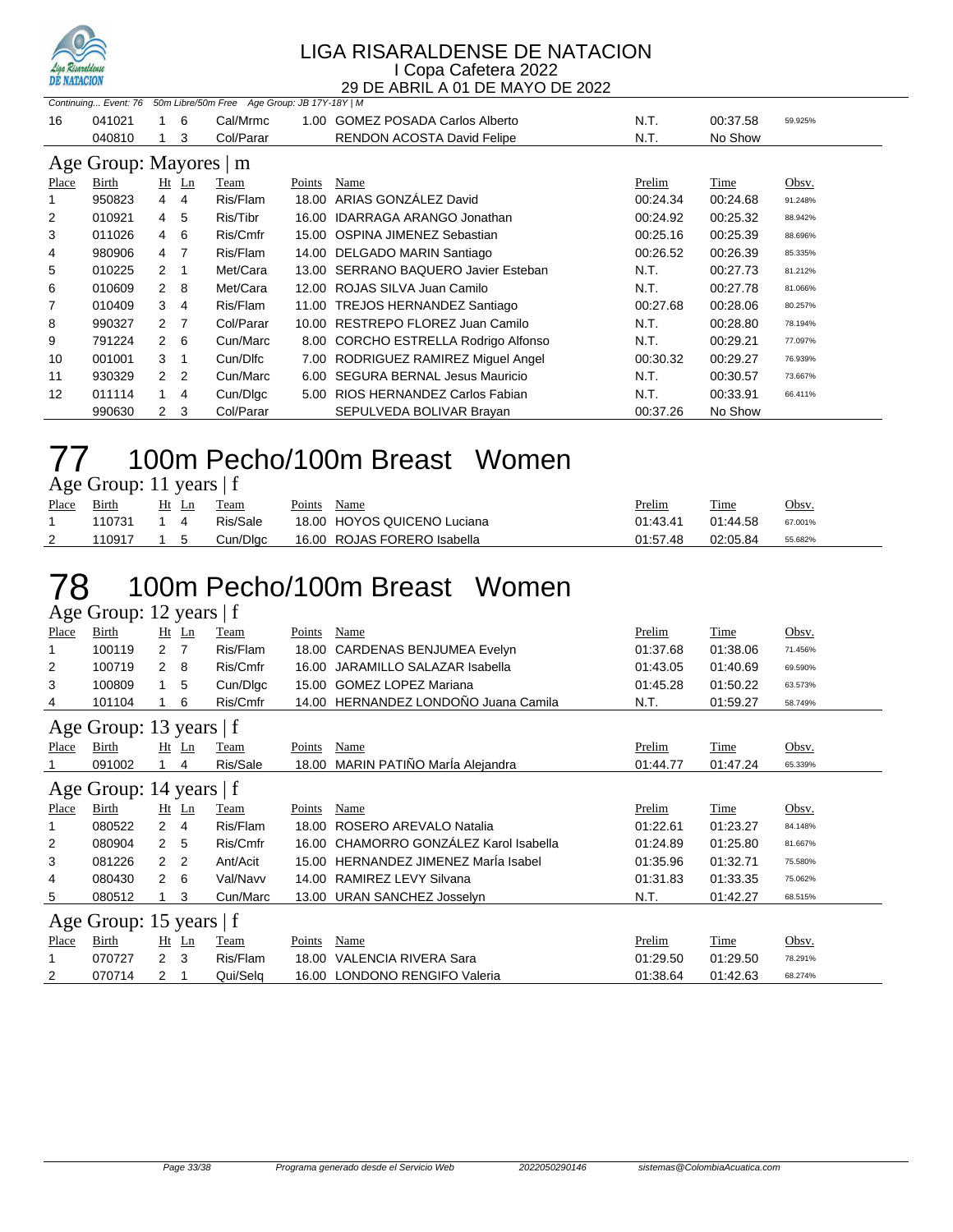

## 79 100m Pecho/100m Breast Women

| Age Group: Jb $16y-17y \mid f$ |                        |              |         |          |        |                                        |          |          |         |  |  |
|--------------------------------|------------------------|--------------|---------|----------|--------|----------------------------------------|----------|----------|---------|--|--|
| Place                          | Birth                  |              | $Ht$ Ln | Team     | Points | Name                                   | Prelim   | Time     | Obsv.   |  |  |
|                                | 060607                 |              | -2      | Cun/Marc |        | 18.00 HIGGINS TRUJILLO Leidy Dayanna   | 01:33.80 | 01:25.61 | 81.848% |  |  |
| 2                              | 050425                 |              | -3      | Cun/Marc |        | 16.00 VALENCIA CUELLAR Valentina       | 01:26.22 | 01:26.08 | 81.401% |  |  |
| 3                              | 050224                 |              | 6       | Ris/Flam |        | 15.00 BETANCUR ARIAS Mariana           | 01:32.10 | 01:27.15 | 80.402% |  |  |
| 4                              | 060913                 | $1 \quad 7$  |         | Ant/Acit |        | 14.00 LOPERA GUISAO Sofia              | 01:39.48 | 01:38.89 | 70.857% |  |  |
| 5                              | 060817                 |              |         | Cun/Digc |        | 13.00 BOHORQUEZ SANCHEZ Paula Carolina | 01:47.05 | 01:47.98 | 64.892% |  |  |
| 6                              | 060907                 |              | 8       | Cal/Mrmc |        | 12.00 PEREZ RIVAS Salome               | 01:52.59 | 01:48.62 | 64.509% |  |  |
|                                | Age Group: Mayores   f |              |         |          |        |                                        |          |          |         |  |  |
| Place                          | Birth                  |              | $Ht$ Ln | Team     | Points | Name                                   | Prelim   | Time     | Obsv.   |  |  |
| $\mathbf 1$                    | 931118                 | $\mathbf{1}$ | -4      | Ris/Flam |        | 18.00 VELEZ CATANO Salome              | 01:14.80 | 01:17.70 | 90.180% |  |  |
| 2                              | 040414                 |              | 5       | Ris/Flam |        | 16.00 GONZÁLEZ ARISMENDI Kely Bivianne | 01:21.63 | 01:27.79 | 79.815% |  |  |

# 80 200m Espalda/200m Back Men

| Age Group: 13 years   m |                                |                |                |          |        |                                          |          |          |         |  |  |  |
|-------------------------|--------------------------------|----------------|----------------|----------|--------|------------------------------------------|----------|----------|---------|--|--|--|
| Place                   | Birth                          |                | $Ht$ Ln        | Team     | Points | Name                                     | Prelim   | Time     | Obsv.   |  |  |  |
|                         | 090316                         |                | 5              | Cun/Marc | 18.00  | RODRIGUEZ GAMEZ Miguel Angel             | 02:54.32 | 02:54.32 | 66.774% |  |  |  |
|                         | Age Group: 15 years $ m$       |                |                |          |        |                                          |          |          |         |  |  |  |
| Place                   | Birth                          |                | $Ht$ Ln        | Team     | Points | Name                                     | Prelim   | Time     | Obsv.   |  |  |  |
| 1                       | 070424                         | $\overline{2}$ | 8              | Ris/Sale | 18.00  | <b>RIOS ROJAS William</b>                | 02:37.35 | 02:34.39 | 75.393% |  |  |  |
| 2                       | 070125                         | 2              | - 7            | Ris/Flam | 16.00  | <b>GRACIANO BARRAGAN Pedro Alejandro</b> | 02:27.78 | 02:38.56 | 73.411% |  |  |  |
| 3                       | 070105                         | 1.             | 4              | Cun/Marc |        | 15.00 SARMIENTO VALDERRAMA NicolAs       | 02:37.37 | 02:39.90 | 72.795% |  |  |  |
| 4                       | 070122                         | 1              | 6              | Qui/Selq | 14.00  | <b>MOLINA PIEDRAHITA Sebastian</b>       | N.T.     | 02:44.63 | 70.704% |  |  |  |
| 5                       | 070813                         |                | 3              | Cun/Marc |        | 13.00 GRACIA MORALES David Santiago      | 03:08.48 | 02:52.17 | 67.608% |  |  |  |
|                         | Age Group: 16 years   m        |                |                |          |        |                                          |          |          |         |  |  |  |
| <b>Place</b>            | Birth                          |                | Ht Ln          | Team     | Points | Name                                     | Prelim   | Time     | Obsv.   |  |  |  |
|                         | 060916                         | 2              |                | Ris/Flam | 18.00  | <b>OSPINA LOPEZ Samuel</b>               | 02:29.00 | 02:37.20 | 74.046% |  |  |  |
|                         | Age Group: Jb $17y-18y \mid m$ |                |                |          |        |                                          |          |          |         |  |  |  |
| Place                   | Birth                          |                | Ht Ln          | Team     | Points | Name                                     | Prelim   | Time     | Obsv.   |  |  |  |
|                         | 040111                         | $\mathbf{2}$   | -3             | Ris/Come | 18.00  | <b>GUTIERREZ DUENES Melquis AndrÉs</b>   | 02:15.18 | 02:23.68 | 81.013% |  |  |  |
|                         | Age Group: Mayores   m         |                |                |          |        |                                          |          |          |         |  |  |  |
| Place                   | Birth                          |                | Ht Ln          | Team     | Points | Name                                     | Prelim   | Time     | Obsv.   |  |  |  |
| 1                       | 010621                         | $\overline{2}$ | 5              | Ris/Flam | 18.00  | <b>FRANCO HERRERA Samir Junior</b>       | 02:08.64 | 02:16.54 | 85.250% |  |  |  |
| 2                       | 030724                         | 2              | 6              | Ris/Flam | 16.00  | FORERO BONILLA Jacobo                    | 02:15.88 | 02:18.57 | 84.001% |  |  |  |
| 3                       | 031214                         | 2              | $\overline{2}$ | Ris/Cmfr |        | 15.00 CASTAÑO LOPEZ Alejandro            | 02:19.45 | 02:21.76 | 82.111% |  |  |  |
|                         | 940329                         | 2              | 4              | Ris/Flam |        | <b>CESPEDES ECHEVERRI David</b>          | 02:04.51 | No Show  |         |  |  |  |

## 81 200m Comb.Ind/200m Medley Women

Age Group: 10 years | f

| Place | Birth  | Ht | Ln | Team     | Points | Name                              | Prelim | Time     | Obsv.   |
|-------|--------|----|----|----------|--------|-----------------------------------|--------|----------|---------|
|       | 120713 |    |    | Ris/Cmfr |        | 18.00 MUÑOZ VILLADA Isabella      | N.T.   | 03:50.59 | 59.656% |
|       | 120918 |    |    | Ris/Cmfr |        | 16.00 OSPINA CORDOBA Salome       | N.T.   | 03:54.55 | 58.648% |
|       | 120124 |    |    | Ris/Cmfr |        | 15.00 PENA PORRAS Sinai Aleiandra | N.T.   | 04:08.78 | 55.294% |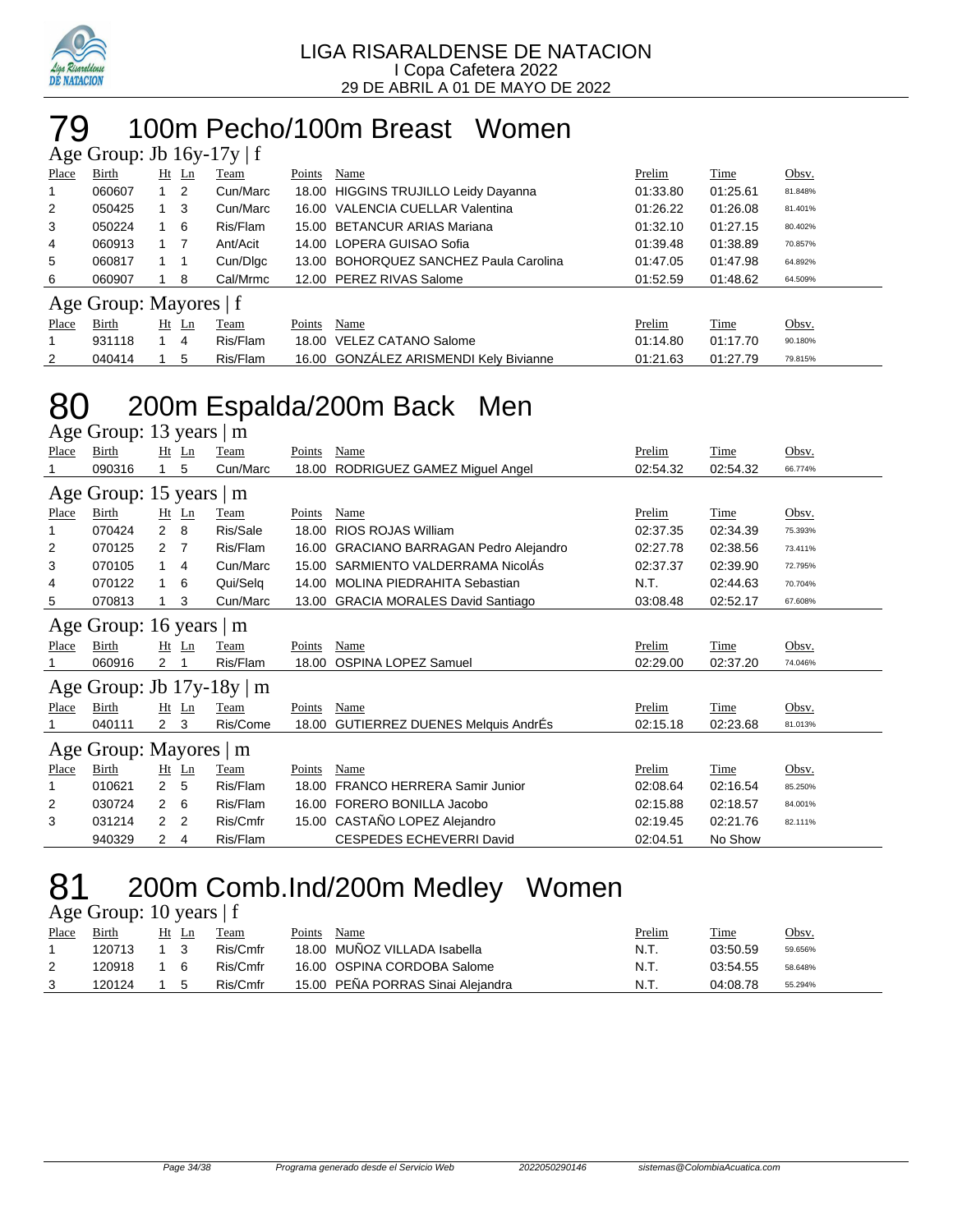

## 81 200m Comb.Ind/200m Medley Women

| Age Group: 11 years $ f $ |            |  |  |            |             |                                |               |          |         |  |  |
|---------------------------|------------|--|--|------------|-------------|--------------------------------|---------------|----------|---------|--|--|
| Place Birth               |            |  |  | Ht Ln Team | Points Name |                                | <u>Prelim</u> | Time     | Obsv.   |  |  |
|                           | 110618 1 4 |  |  | Ris/Cmfr   |             | 18.00 RAMIREZ GIRALDO Isabella | 03:32.40      | 03:24.44 | 67.286% |  |  |

### 82 200m Comb.Ind/200m Medley Women  $G$ roup: 13 years | f

| Age Group: 15 years $ 1 $ |                           |  |       |          |        |                                      |          |          |         |  |  |  |
|---------------------------|---------------------------|--|-------|----------|--------|--------------------------------------|----------|----------|---------|--|--|--|
| Place                     | Birth                     |  | Ht Ln | Team     | Points | Name                                 | Prelim   | Time     | Obsv.   |  |  |  |
|                           | 091002                    |  |       | Ris/Sale |        | 18.00 MARIN PATIÑO MarÍa Alejandra   | 03:44.07 | 03:32.29 | 64.798% |  |  |  |
|                           | Age Group: 14 years $ f $ |  |       |          |        |                                      |          |          |         |  |  |  |
| Place                     | <b>Birth</b>              |  | Ht Ln | Team     | Points | Name                                 | Prelim   | Time     | Obsv.   |  |  |  |
|                           | 081226                    |  | 4     | Ant/Acit |        | 18.00 HERNANDEZ JIMENEZ María Isabel | 03:01.42 | 02:58.55 | 77.043% |  |  |  |
| 2                         | 080213                    |  | 5     | Ris/Tibr |        | 16.00 CRUZ CALVO Angela Marla        | 03:07.29 | 03:07.62 | 73.318% |  |  |  |

# 83 200m Comb.Ind/200m Medley Women

Age Group: Jb 16y-17y | f

| Place        | Birth                  |  | $Ht$ Ln | Team     | Points | Name                                 | Prelim   | Time     | Obsv.   |  |  |  |  |
|--------------|------------------------|--|---------|----------|--------|--------------------------------------|----------|----------|---------|--|--|--|--|
| 1            | 060607                 |  | -6      | Cun/Marc |        | 18.00 HIGGINS TRUJILLO Leidy Dayanna | 03:01.05 | 03:02.36 | 75.433% |  |  |  |  |
| 2            | 060913                 |  |         | Ant/Acit |        | 16.00 LOPERA GUISAO Sofia            | 03:13.05 | 03:20.48 | 68.615% |  |  |  |  |
|              | Age Group: Mayores   f |  |         |          |        |                                      |          |          |         |  |  |  |  |
| Place        | Birth                  |  | $Ht$ Ln | Team     | Points | Name                                 | Prelim   | Time     | Obsv.   |  |  |  |  |
| $\mathbf{1}$ | 931118                 |  | 5       | Ris/Flam |        | 18.00 VELEZ CATANO Salome            | 02:37.42 | 02:39.60 | 86.190% |  |  |  |  |
| 2            | 920711                 |  | 4       | Ris/Flam |        | 16.00 QUINTERO SOSA María Clara      | 02:37.09 | 02:42.67 | 84.564% |  |  |  |  |
| 3            | 040913                 |  |         | Ris/Cmfr |        | 15.00 MUÑOZ VILLADA Valeria          | N.T.     | 02:43.73 | 84.016% |  |  |  |  |
| 4            | 031027                 |  | 2       | Ant/Acit |        | 14.00 FLOREZ JIMENEZ MarÍa Camila    | 03:11.26 | 03:07.05 | 73.542% |  |  |  |  |
|              | 010604                 |  | 3       | Ris/Flam |        | <b>RENGIFO VIVAS Laura</b>           | 02:38.81 | No Show  |         |  |  |  |  |
|              |                        |  |         |          |        |                                      |          |          |         |  |  |  |  |

# 84 400m Comb.Ind/400m Medley Men

Age Group: 16 years | m

| Place | Birth                  |    | Ht Ln | Team                  | Points | Name                             | Prelim   | Time     | Obsv.   |  |  |  |
|-------|------------------------|----|-------|-----------------------|--------|----------------------------------|----------|----------|---------|--|--|--|
|       | 060612                 |    | 4     | Ris/Flam              |        | 18.00 ROSERO AREVALO Simon       | 05:24.98 | 05:32.57 | 78.423% |  |  |  |
| 2     | 060510                 |    | 3     | Ant/H <sub>2</sub> oa |        | 16.00 GUEVARA ARISTIZABAL Samuel | 05:31.31 | 05:42.94 | 76.051% |  |  |  |
|       | Age Group: Mayores   m |    |       |                       |        |                                  |          |          |         |  |  |  |
| Place | Birth                  | Ht | Ln    | Team                  | Points | Name                             | Prelim   | Time     | Obsv.   |  |  |  |
|       | 031109                 |    | 5     | Ris/Flam              |        | 18.00 PLATA PULGARIN Antuan      | 05:26.17 | 05:22.96 | 80.756% |  |  |  |
| 2     | 980906                 |    | 6     | Ris/Flam              |        | 16.00 DELGADO MARIN Santiago     | N.T.     | 05:42.59 | 76.129% |  |  |  |
|       |                        |    |       |                       |        |                                  |          |          |         |  |  |  |

# 50m Mariposa/50m Fly Women

Age Group: 10 years | f

| Place | $\sim$ $\cdot$<br>Birth | н | eam           | $\sim$<br>Name<br>-oints                       | <b>Prelim</b> | m.<br>1me | Jbsv    |
|-------|-------------------------|---|---------------|------------------------------------------------|---------------|-----------|---------|
|       | 2052'                   |   | $\sim$<br>Гib | BERMUDEZ<br>/ANC<br>Sofia<br>8.00<br>Sara<br>റ | N             | 01:08.35  | 39.122% |
|       |                         |   |               |                                                |               |           |         |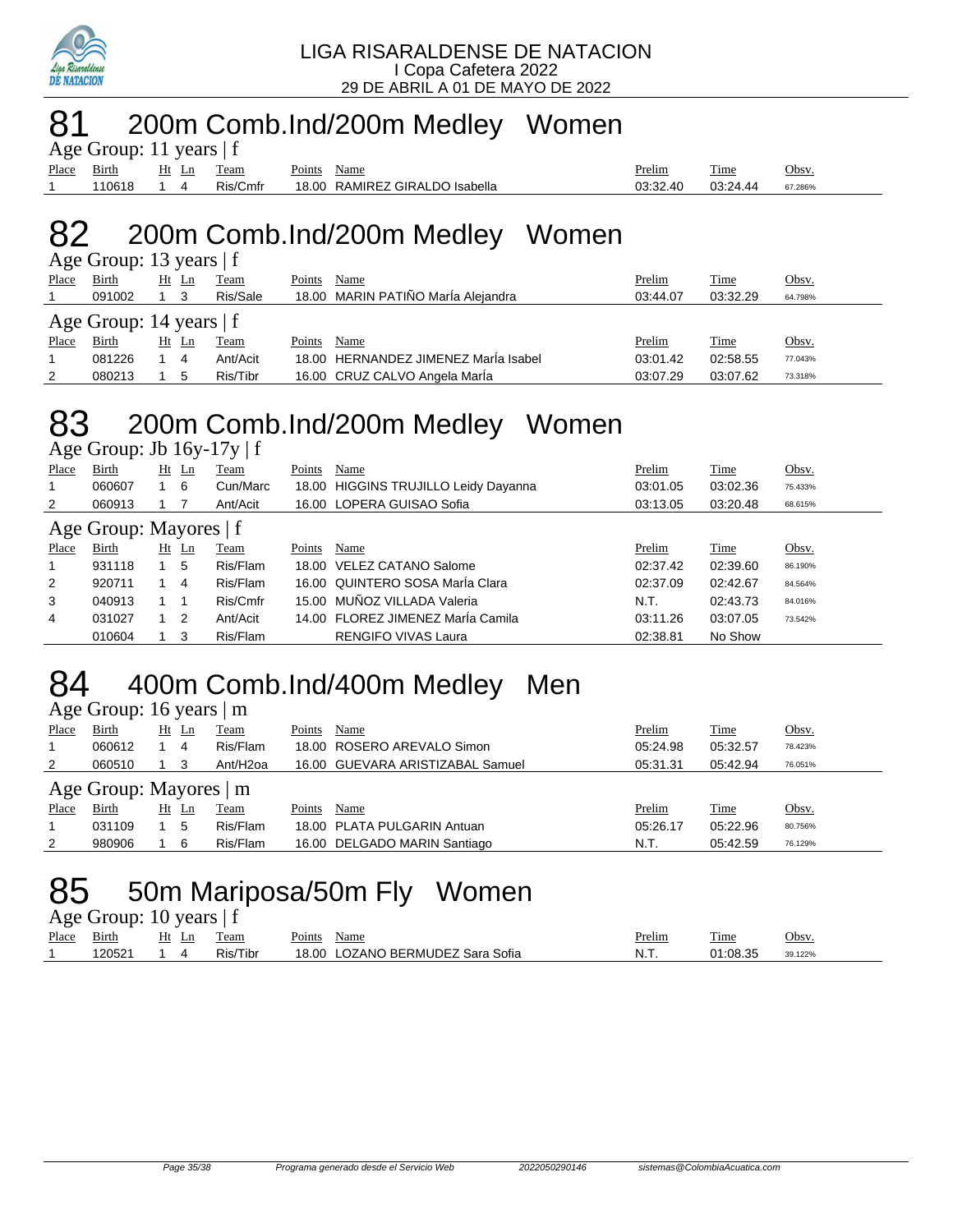

# 86 50m Mariposa/50m Fly Women

|                | Age Group: 12 years   f |                  |         |          |        |                                      |          |          |         |  |  |
|----------------|-------------------------|------------------|---------|----------|--------|--------------------------------------|----------|----------|---------|--|--|
| Place          | Birth                   |                  | $Ht$ Ln | Team     | Points | Name                                 | Prelim   | Time     | Obsv.   |  |  |
|                | 100219                  | $2 \overline{7}$ |         | Ris/Flam | 18.00  | OSPINA YEPES Sofia                   | 00:39.81 | 00:36.69 | 72.881% |  |  |
| 2              | 100809                  |                  | 4       | Cun/Dlgc |        | 16.00 GOMEZ LOPEZ Mariana            | 00:43.93 | 00:41.30 | 64.746% |  |  |
|                | Age Group: 14 years   f |                  |         |          |        |                                      |          |          |         |  |  |
| Place          | Birth                   |                  | $Ht$ Ln | Team     | Points | Name                                 | Prelim   | Time     | Obsv.   |  |  |
|                | 080522                  | $2 \quad 3$      |         | Ris/Flam | 18.00  | ROSERO AREVALO Natalia               | 00:33.34 | 00:33.36 | 80.156% |  |  |
| $\overline{2}$ | 080326                  | $2\quad 6$       |         | Ris/Cmfr | 16.00  | MENDOZA ESPINAL Alyson               | 00:33.65 | 00:33.91 | 78.856% |  |  |
| 3              | 080430                  | 2 <sub>2</sub>   |         | Val/Navv | 15.00  | RAMIREZ LEVY Silvana                 | 00:38.12 | 00:38.88 | 68.776% |  |  |
| 4              | 080512                  | 1.               | 3       | Cun/Marc |        | 14.00 URAN SANCHEZ Josselyn          | N.T.     | 00:44.75 | 59.754% |  |  |
|                | Age Group: 15 years   f |                  |         |          |        |                                      |          |          |         |  |  |
| Place          | Birth                   |                  | $Ht$ Ln | Team     | Points | Name                                 | Prelim   | Time     | Obsv.   |  |  |
|                | 070115                  | $2 \quad 4$      |         | Met/Cara | 18.00  | ROJAS SILVA Alejandra                | 00:31.89 | 00:31.44 | 85.051% |  |  |
| 2              | 071011                  | 2 <sub>5</sub>   |         | Ris/Cmfr | 16.00  | <b>RAMIREZ YEPES Sara</b>            | 00:32.86 | 00:33.63 | 79.512% |  |  |
| 3              | 070609                  | 2                | -1      | Cun/Marc |        | 15.00 ACOSTA ELIZALDE Angela Manuela | 00:40.98 | 00:40.78 | 65.571% |  |  |
|                | 070603                  |                  | 5       | Cun/Vika |        | <b>VALDES MALAMBO Sharrik Naomi</b>  | N.T.     | No Show  |         |  |  |

# 87 50m Mariposa/50m Fly Women

| Age Group: Jb 16y-17y   f |  |  |
|---------------------------|--|--|
|                           |  |  |

| Place          | Birth                    | Ht | Ln  | Team     | Points | Name                                    | Prelim   | Time        | Obsv.   |
|----------------|--------------------------|----|-----|----------|--------|-----------------------------------------|----------|-------------|---------|
| 1              | 060314                   | 2  | -3  | Cun/Marc |        | 18.00 BOLIVAR POSADA Andrea Milijasanet | 00:35.46 | 00:35.43    | 75.473% |
| 2              | 060817                   | 2  |     | Cun/Dlgc |        | 16.00 BOHORQUEZ SANCHEZ Paula Carolina  | 00:41.65 | 00:40.51    | 66.008% |
| 3              | 060907                   |    | - 3 | Cal/Mrmc |        | 15.00 PEREZ RIVAS Salome                | N.T.     | 00:49.91    | 53.576% |
| 4              | 060929                   |    | 4   | Ris/Tibr |        | 14.00 BALLESTEROS PELAEZ Isabella       | 00:57.15 | 00:53.89    | 49.620% |
|                | Age Group: Mayores $ f $ |    |     |          |        |                                         |          |             |         |
| Place          | Birth                    | Ht | Ln  | Team     | Points | Name                                    | Prelim   | <b>Time</b> | Obsv.   |
| $\overline{1}$ | 040913                   | 2  | 4   | Ris/Cmfr |        | 18.00 MUÑOZ VILLADA Valeria             | 00:30.24 | 00:31.74    | 84.247% |
| 2              | 040414                   | 2  | 5   | Ris/Flam |        | 16.00 GONZÁLEZ ARISMENDI Kely Bivianne  | 00:33.06 | 00:33.01    | 81.006% |
| 3              | 031027                   | 2  | -6  | Ant/Acit |        | 15.00 FLOREZ JIMENEZ María Camila       | 00:35.48 | 00:33.52    | 79.773% |

4 040404 2 2 Cun/Dlfc 14.00 ROJAS SÁNCHEZ Sofia 00:37.20 00:36.34 73.583% 5 020921 1 5 Ris/Tibr 13.00 GIRALDO CHERMANZ Alexandra N.T. 00:42.18 63.395%

# 88 4X50m Comb/4X50m Med Men

### Age Group: 12 years | m

| ັ<br>Place | Birth<br>RM08801 | $Ht$ Ln<br>4 | Team<br>Ris/Cmfr | Points<br>36.00 | Name<br>12ym Cardona Osorio Alann<br>12ym Montoya CastaÑo Juan Jose<br>12ym Tabares Pavas Juan Manuel<br>12ym Ramirez Rivera Samuel    | Prelim<br>02:31.90 | T.1th.Relay<br>N.T. | T.Team<br>02:31.30 | Obsv.<br>67.634% |
|------------|------------------|--------------|------------------|-----------------|----------------------------------------------------------------------------------------------------------------------------------------|--------------------|---------------------|--------------------|------------------|
| 2          | RM08802          | -5           | Cun/Dlgc         | 32.00           | 11ym Vivas Gonzalez Julian Andres<br>12ym Herrera Sarmiento Alan Esteban<br>12ym Molina Leal Thomas<br>12ym Garcia Alvarez Luis Felipe | N.T.               | N.T.                | 02:49.48           | 60.379%          |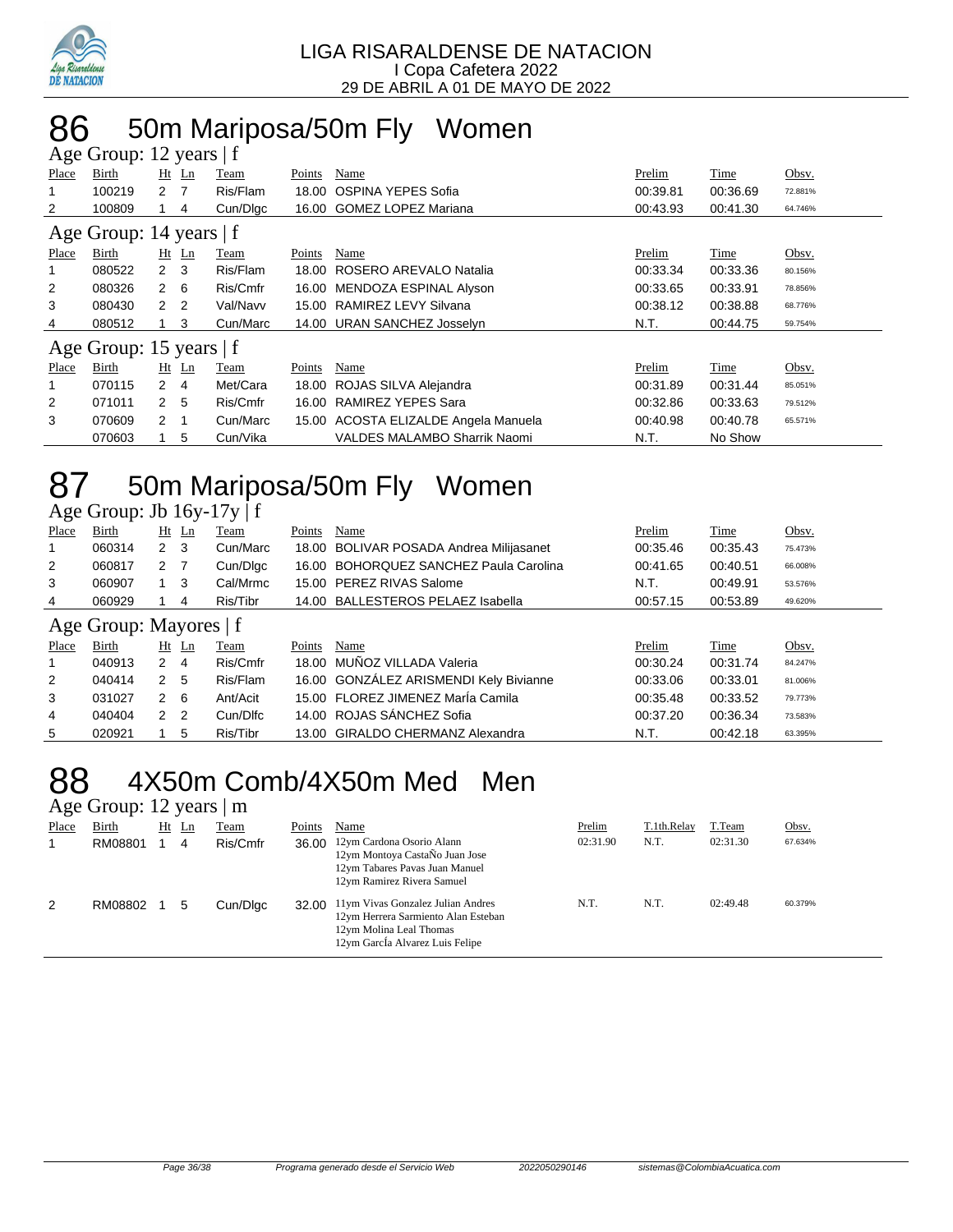

#### 89 4X50m Comb/4X50m Med Men  $\mathbf{B}$ . 16 years  $\mathbf{B}$

|       | Age Group. To years<br>$\perp$ 111 |    |                |          |        |                                                                                                                                             |          |             |          |         |  |  |
|-------|------------------------------------|----|----------------|----------|--------|---------------------------------------------------------------------------------------------------------------------------------------------|----------|-------------|----------|---------|--|--|
| Place | Birth                              | Ht | $\mathbf{L}$ n | Team     | Points | Name                                                                                                                                        | Prelim   | T.1th.Relay | T.Team   | Obsv.   |  |  |
| 1     | RM08901                            | 1  | 6              | Ris/Flam | 36.00  | 16ym Ospina Lopez Samuel<br>16ym Rosero Arevalo Simon<br>16ym Zapata Garcia Juan Felipe<br>15ym Graciano Barragan Pedro Alejandro           | N.T.     | N.T.        | 02:06.42 | 80.944% |  |  |
| 2     | RM08905                            |    | 2              | Ris/Sale | 32.00  | 15ym Rios Rojas William<br>15ym Quintero Velez Miguel Angel<br>15ym Giraldo Grajales Mateo<br>14ym Vasquez Piedrahita Mateo                 | N.T.     | N.T.        | 02:09.18 | 79.215% |  |  |
| 3     | RM08904                            |    | 3              | Cal/Mrmc | 30.00  | 16ym Aristizabal Largo Jose Manuel<br>16ym Epalza Rojas Emmanuel Leandro<br>14ym Marin Arenas Juan Manuel<br>16ym Martinez Rms Juan Esteban | 02:34.64 | N.T.        | 02:17.60 | 74.368% |  |  |
| 4     | RM08903                            |    | 4              | Ris/Cmfr | 28.00  | 15ym Lenis Espinal Samuel<br>15ym Montoya CastaÑo Alejandro<br>15ym Quiroz Zapata Samuel David<br>13ym Ramirez Yepez Mathias                | 02:18.91 | N.T.        | 02:18.12 | 74.088% |  |  |
| 5     | RM08902                            |    | 5              | Cun/Marc | 26.00  | 15ym Sarmiento Valderrama NicolÁs<br>15ym Coba Sanchez Camilo Andres<br>15ym Bustos Caycedo Santiago<br>15ym Gracia Morales David Santiago  | 02:27.69 | N.T.        | 02:24.27 | 70.930% |  |  |

### 4X50m Comb/4X50m Med Men Age Group: Mayores | m

|       | $A\&C$ UTOUP. Maybe $\parallel$ III |    |                |          |        |                                                                                                                                          |          |             |          |         |  |  |
|-------|-------------------------------------|----|----------------|----------|--------|------------------------------------------------------------------------------------------------------------------------------------------|----------|-------------|----------|---------|--|--|
| Place | <b>Birth</b>                        | Ht | $\mathbf{L}$ n | Team     | Points | Name                                                                                                                                     | Prelim   | T.1th.Relay | T.Team   | Obsv.   |  |  |
| 1     | RM09001                             |    | 3              | Ris/Flam | 36.00  | Myrm Franco Herrera Samir Junior<br>Myrm Delgado Marin Santiago<br>Myrm Arias GonzÁlez David<br>Myrm Forero Bonilla Jacobo               | N.T.     | N.T.        | 01:55.64 | 88.490% |  |  |
| 2     | RM09004                             |    | 6              | Ris/Cmfr | 32.00  | Myrm CastaÑo Lopez Alejandro<br>Jbm Cardenas Ocampo Luis Alejandro<br>Myrm Ospina Jimenez Sebastian<br>Jbm Calderon Ramirez Johan Camilo | N.T.     | N.T.        | 02:02.03 | 83.856% |  |  |
| 3     | RM09002                             |    | 4              | Ris/Tibr | 30.00  | Jbm Lopez Ramirez Juan Jose<br>Jbm Cardona Hurtado David<br>Myrm Idarraga Arango Jonathan<br>Jbm Puerta Bermudez Juan Camilo             | 02:04.17 | N.T.        | 02:03.98 | 82.538% |  |  |
| 4     | RM09003                             |    | 5              | Cun/Marc | 28.00  | Jbm Uran SÁnchez AndrÉs Felipe<br>Myrm Corcho Estrella Rodrigo Alfonso<br>Jbm Tovar Pico Samuel David<br>Jbm Mendez Diaz Juan Steban     | 02:08.11 | N.T.        | 02:05.20 | 81.733% |  |  |